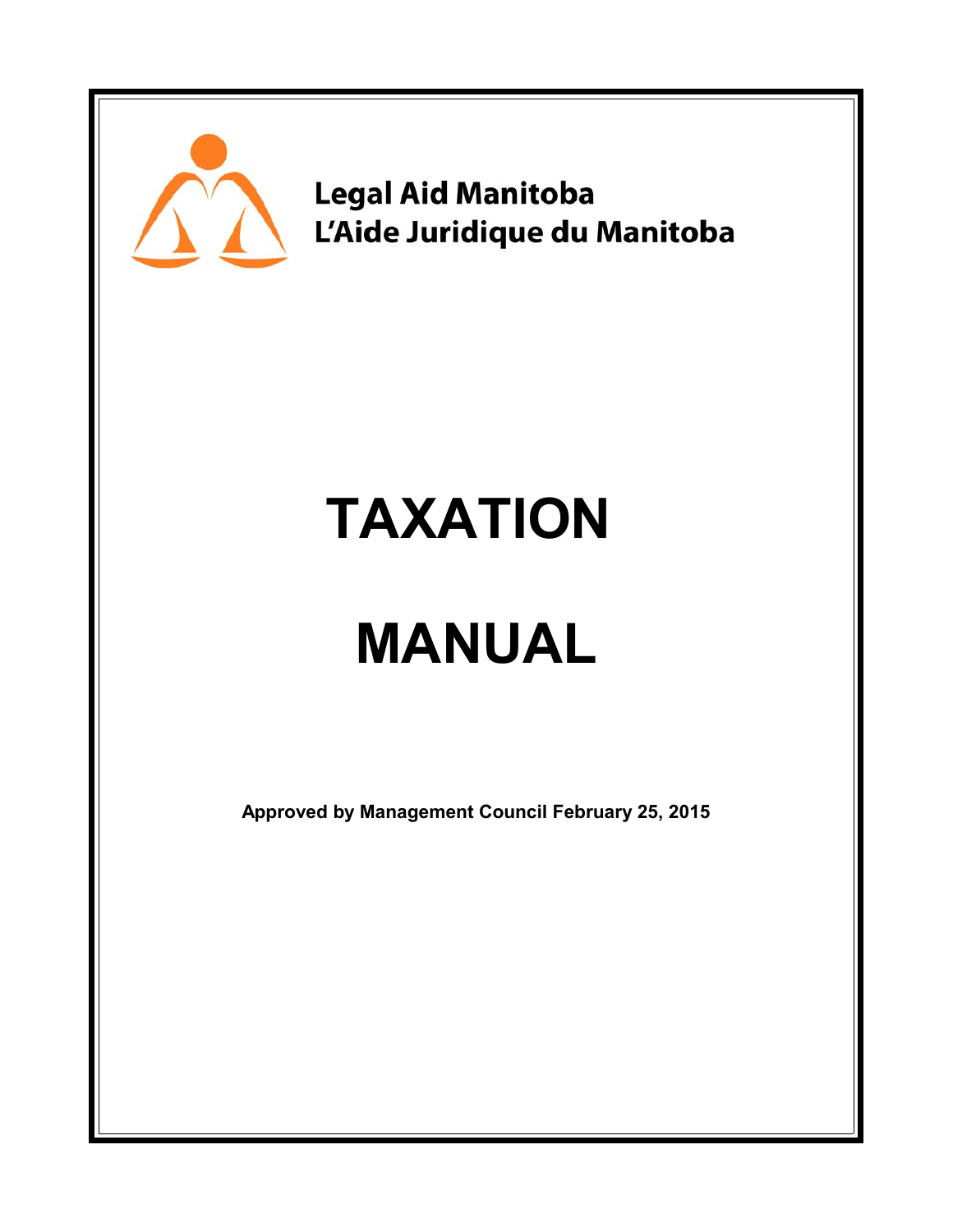# LEGAL AID MANITOBA LEGAL ACCOUNTS DEPARTMENT

# **TAXATION MANUAL**

This Manual represents the Executive Director's interpretation of *[The Legal Aid Manitoba](http://web2.gov.mb.ca/laws/statutes/ccsm/l105e.php) [Act](http://web2.gov.mb.ca/laws/statutes/ccsm/l105e.php)* and *[Regulation,](http://web2.gov.mb.ca/laws/regs/current/_pdf-regs.php?reg=225/91)* as these relate to the taxation of a Solicitor's Bill of Costs. It is intended as a guide to staff.

Following review of the section "Using This Manual: The Basics", a user can look for the specific type of bill to be submitted in the Table of Contents, and find the policy necessary to review a bill of costs that will permit proper taxation under the applicable tariff.

This Taxation Manual operates alongside the [Area Directors' Manual](http://www.legalaid.mb.ca/pdf/ADM_EXTERNAL_May27_2014.pdf) which sets out Legal Aid Manitoba policy relating to eligibility for legal aid, and Certificate issuance.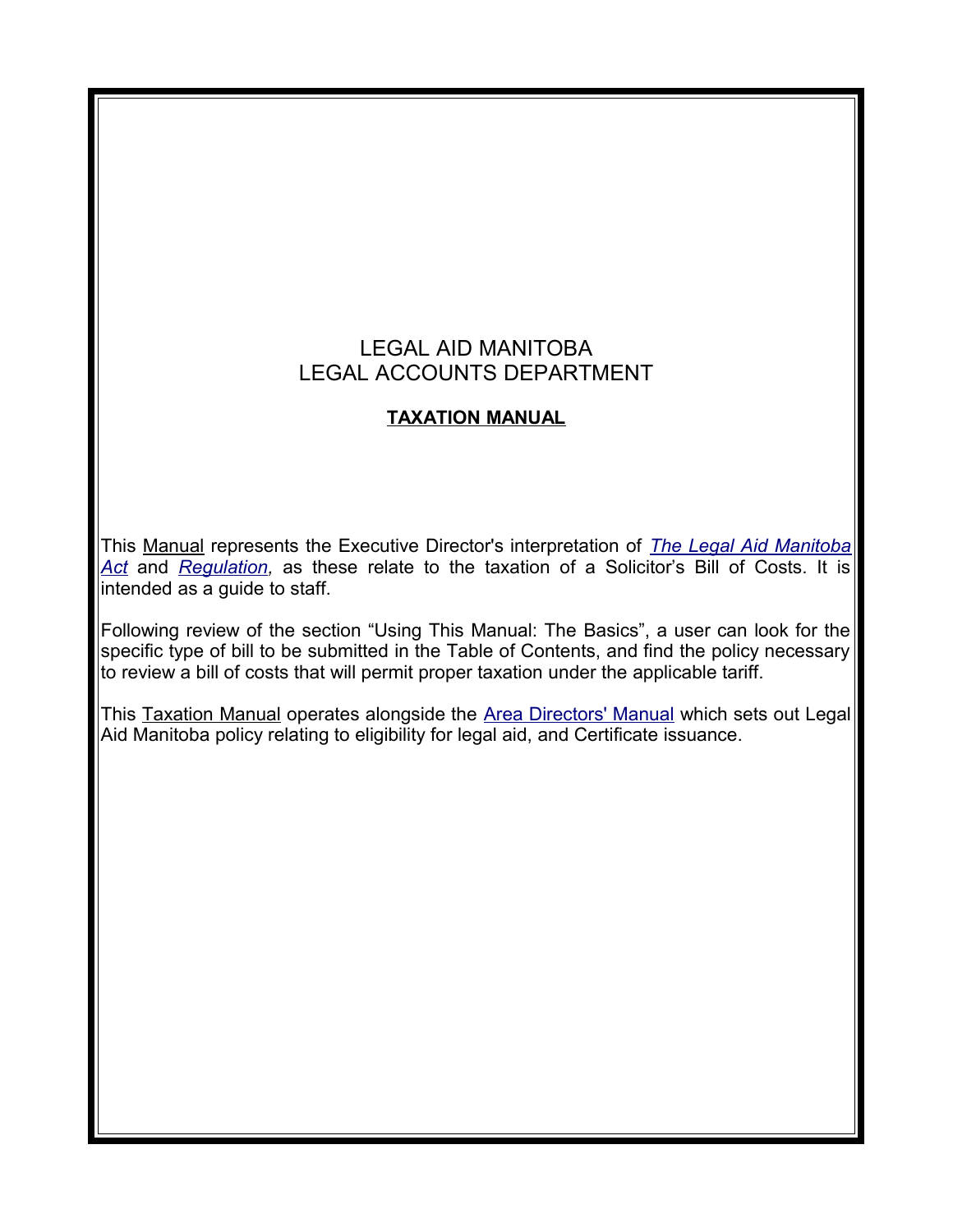# **TABLE OF CONTENTS**

| 1. BILL OF COSTS FORM: BASIC REQUIREMENTS4<br>1.1 Address for Submission of Bill of Costs<br>1.2 Form Date & Time Limit of Submission<br>1.3 Provision of Items & Sums<br>1.4 BCM Fees<br>1.5 Discretionary Increase<br>1.6 Certification Endorsement by Legal Counsel<br><b>Requirements of BCM &amp; DI Bills</b><br>1.7<br><b>Statement of Disposition or Completion date &amp; Outcome</b><br>1.8<br><b>Costs ordered by the Court</b><br>1.9                                                                           |
|-----------------------------------------------------------------------------------------------------------------------------------------------------------------------------------------------------------------------------------------------------------------------------------------------------------------------------------------------------------------------------------------------------------------------------------------------------------------------------------------------------------------------------|
| 2.1 Regular Bill of Costs Requirements<br>2.1.1 Taxation Process<br>2.1.2 Correction of error in sums or tariff application<br>2.1.3 Correction of error in interpretation<br>2.1.4 Novel interpretation of tariff - attention of ED<br>2.1.4.1 Executive Director process<br>2.1.4.2 Executive Director decision<br>2.1.4.3 Appeal of ED Decision to Management Council                                                                                                                                                    |
| 2.2 Hourly Bill of Costs Requirements<br><b>Detailed Itemized Billing</b><br>2.2.1<br>2.2.2 Hourly Billing Paid at Nominal Rate<br>2.2.3 Assessment of Reasonableness of Bill<br>2.2.4 Disbursements same as Regular bill of Costs<br><b>2.3 Duty Counsel Services</b><br>2.3.1 Set Fee<br>2.3.2 "Non-Case Bill" or "Non-Case Time"<br>2.3.3 Requirements for Duty Counsel Bill of Costs<br>2.3.4 Fees for disposition of more than 1 certificate Legal Matter<br>in the $\frac{1}{2}$ day<br>2.3.5 Travel Time and Mileage |
| 2.4.1 Big Case Management (BCM)<br>2.4.1.1 Explanation of BCM<br>2.4.1.2 BCM Committee<br>2.4.1.3 BCM Agreement<br>2.4.1.4 Counsel Submission at Close of BCM Matter<br>2.4.1.5 Compensation per BCM Agreement                                                                                                                                                                                                                                                                                                              |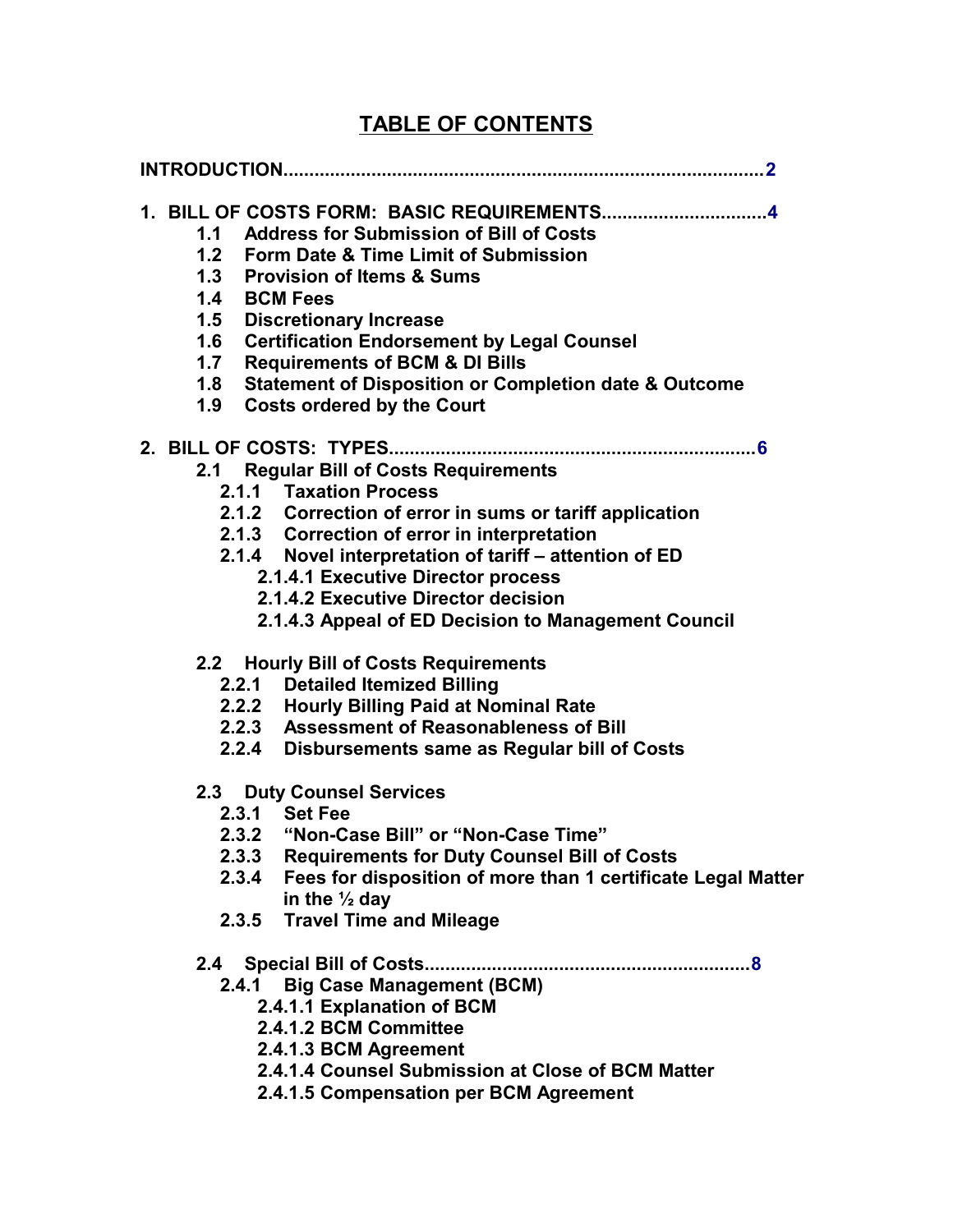- **2.4.1.6 Computation of Compensation**
- **2.4.1.7 Payment of BCM Agreement Matters**

# **2.4.2 Discretionary Increase Request**

- **2.4.2.1 Increase or Decrease of Fees Provided in the Tariff**
- **2.4.2.2 Process of Decision re: Increase Request**
- **2.4.2.3 "Flat Fee" Tariff Plus Considerations**
- **2.4.2.4 Certification of 3.1 hours of work**
- **2.4.2.5 Block Fee Tariff Compensation**
- **2.4.2.6 "Extremely Unusual Circumstances"**
- **2.4.2.7 Counsel Demonstration of Tasks under ""Extremely Unusual Circumstances"**
- **2.4.2.8 Computation of Compensation**
- **2.4.2.9 Increase Dependent on Availability of LAM Funds**

# **3. COMMON BILLING ISSUES.................................................................[1](#page-21-0)2**

- **3.1 Incomplete/Cancelled Certificates (Reduced Fees)**
	- **3.1.1 Definition of Incomplete Legal Matter**
	- **3.1.2 Definition of Cancelled Certificate**
	- **3.1.3 Costs which will be Paid**
	- **3.1.4 Cancellation of Certificate that ought to have been apparent to counsel**
	- **3.1.5 "Cancelled active" Bill**
	- **3.1.6 Cancelled Certificate until re-activated by lawyer**

# **3.2 Reduced Fees on Incomplete Legal Matters**

- **3.2.1 Reduced Fee Provision in Tariff**
- **3.2.2 Reduced Fee Application to 1 or 2 Lawyers**
- **3.2.3 Reduced Fee on Face of Certificate**
- **3.2.4 Issues to be Addressed when Certificate Issued**
- **3.2.5 Request for Additional Funds via DI**
- **3.2.6 50% Reduced Fee for more than One Lawyer**
- **3.2.7 No Less than 50% Reduced Fee for Third Lawyer**
- **3.2.8 No Less than \$80 for Same Lawyer 3rd Appointment**
- **3.2.9 Reduced fee for tariff items not brought to a full & final resolution**
- **3.3 Moving to a New Firm or Closing a Practice**
	- **3.3.1 LAM Certificate Issued to Lawyer**
	- **3.3.2 Cheques Issued to Law Firm**
	- **3.3.3 Accounting for Work between Firms at LAM Discretion**
	- **3.3.4 LAM Directions re: Arrangements to be Followed**
	- **3.3.5 LAM's Obligations to Lawyer, not Firm**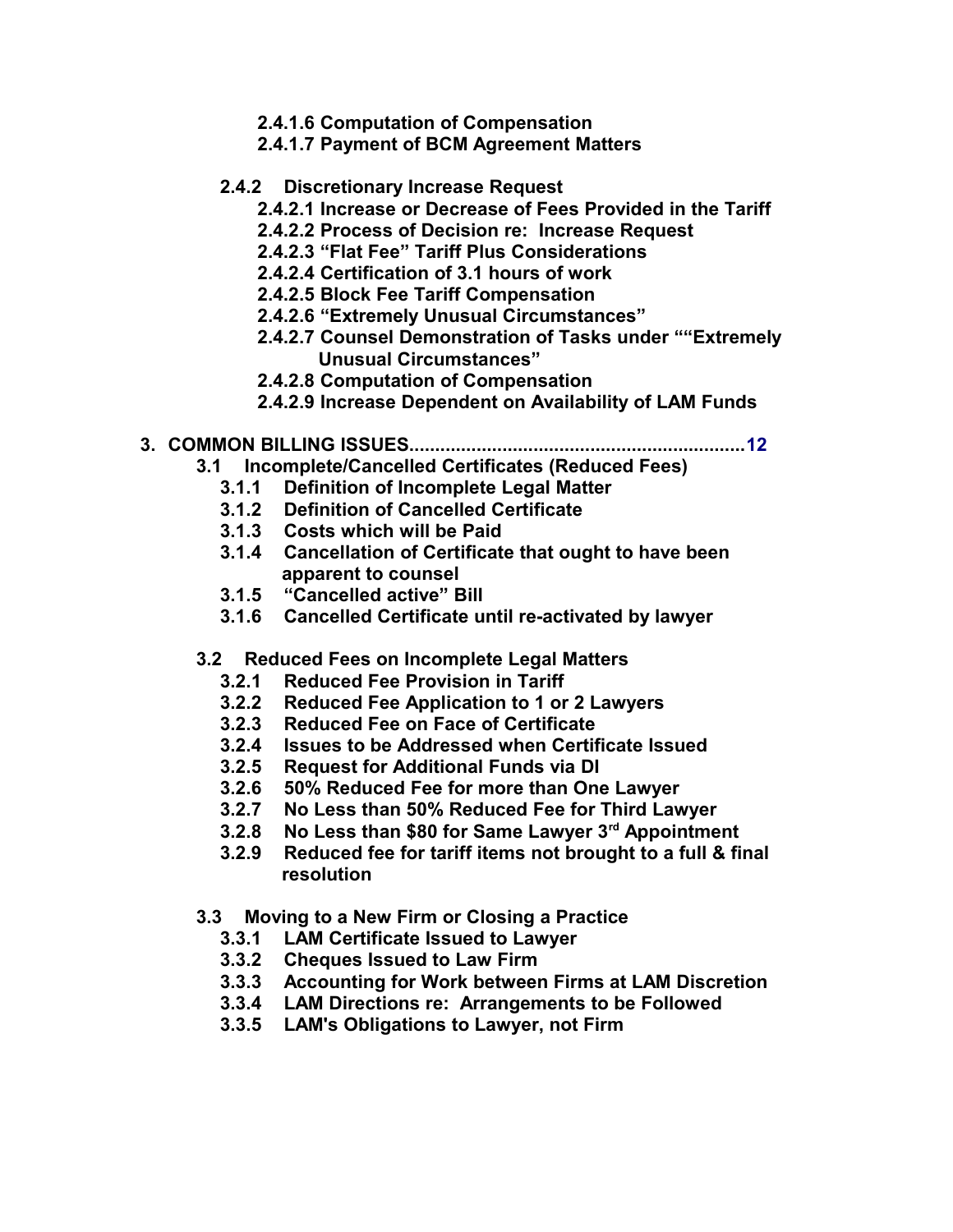- **3.4 Expiry of Certificates**
	- **3.4.1 Certificate Expiry Date**
	- **3.4.2 Extension Request**
	- **3.4.3 60-Day Time Limit if Extension Request Denied**
- **3.5 Copy of Taxed Accounts**
	- **3.5.1 Explanation of Taxed Account**
- **3.6 Remuneration Limited to Tariff**
	- **3.6.1 Remuneration Limited to** *Regulation 38*
	- **3.6.2 Remuneration Provided per Certificate**
- **3.7 Disallowance of Fees**
	- **3.7.1 Explanation of Disallowance of Fees**
	- **3.7.2 Examples of Disallowance of Fees**
	- **3.7.3 Lawyer Error**
	- **3.7.4 Solicitor required to withdraw due to Conflict of Interest**
	- **3.7.5 Counsel receiving additional compensation**
- **3.8 Conflicts of Interest...............................................................1[8](#page-26-0) 3.8.1 Unforeseeable Conflict of Interest**
- **3.9 Duty to Report Change in Client's Circumstances**
	- **3.9.1 Continuance of Client Qualification**
	- **3.9.2 Regulation 25(1)**
- **3.10 Holdback Payments**
	- **3.10.1 Percentage Reduction in Fees: Part 7 of** *Regulation*
	- **3.10.2 Process for Determining Repayment**
- **3.11 Set-off**
	- **3.11.1 Regulation 43(3): Lawyer owing LAM funds**
- **3.12 Representation of Co-Accused**
	- **3.12.1 Part 1, Item 7 of the Tariff**
- **3.13 Appeal of Taxed Accounts**
	- **3.13.1 Appeals to Management Council Appeal Committee Appeal Process**
- **4. PAYMENT PROGRAMS (ATP, COL) & COST RECOVERY...............[.1](#page-28-0)9 4.1 General**
	- **4.1.1 Reference to Payment Programs Manual**
	- **4.1.2 Need for Timely Submissions**
	- **4.1.3 Strict Adherence to the Documentation Requirements**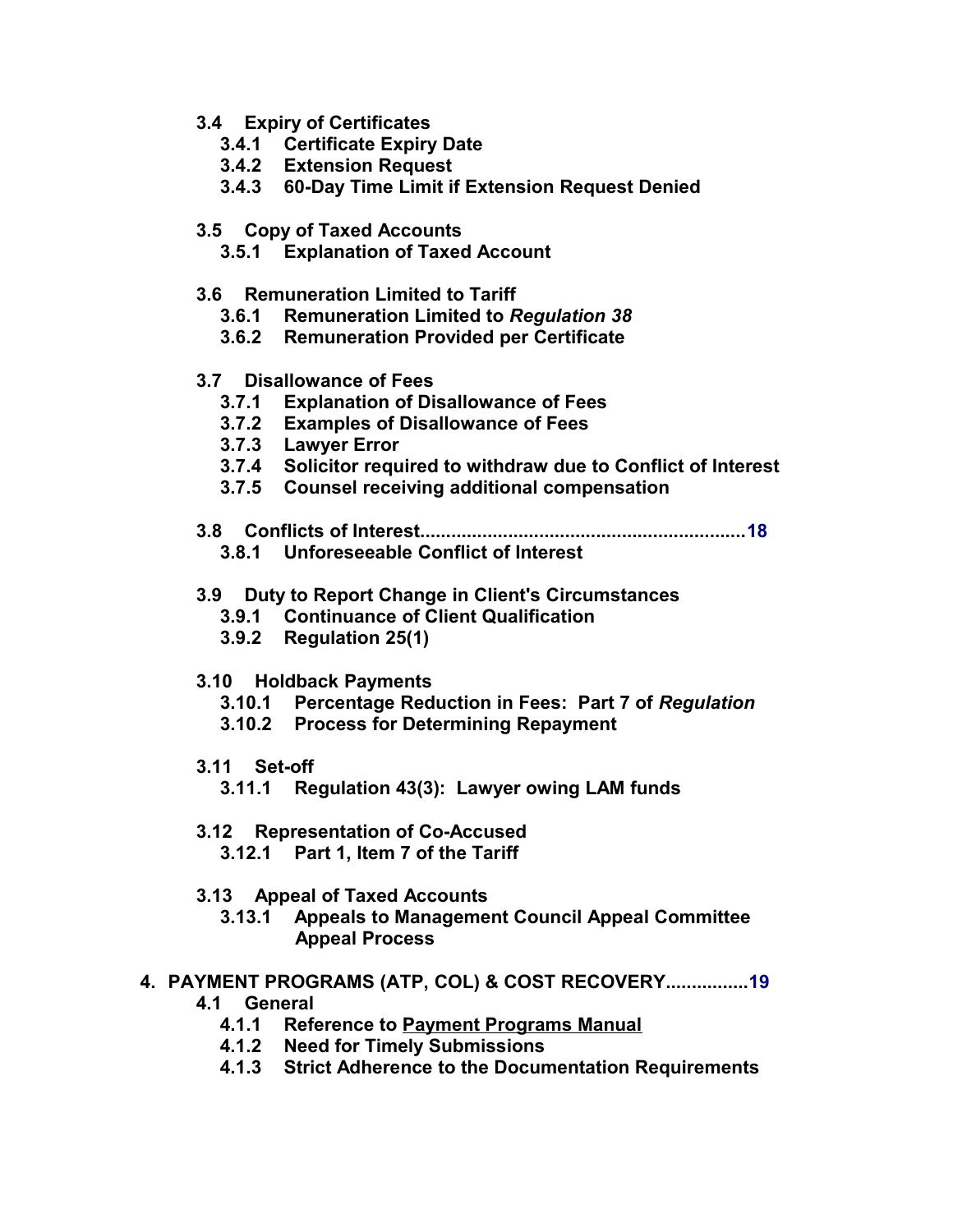- **4.2 Amendment Adding a Client Contribution**
	- **4.2.1 Amendment may be Retroactive**
	- **4.2.2 Lawyer Entitlement to Time Put In**
	- **4.2.3 Exception to 2.4.4.2**
- **4.3 Recovery from an Opposing Party: Court Ordered Awards & Settlements**
	- **4.3.1 Structure of Recoveries re: Section 17(4) of the** *Act*
	- **4.3.2 Protection of LAM's Interest:**
		- **(i) Maintenance**
		- **(ii) Lump Sums**
		- **(iii) Pension Credits & RRSP's & Other Property**
	- **4.3.3 Contact Payment Programs Dept., if in doubt**
	- **4.3.4 Consequence to Lawyer's Fees**
- **4.4 Recovery from an Opposing party: Cost Awards**
	- **4.4.1 LAM's discretion to Waive Costs**
	- **4.4.2 Counsel's ability to Waive Costs**
	- **4.4.3 AD Approval to Waive Costs**
	- **4.4.4 Counsel's responsibility to disclose award**
	- **4.4.5 Submission of Applicable Award Documentation**

# **5. BILLING CRIMINAL MATTERS...........................................................[.2](#page-31-0)2**

- **5.1 General**
	- **5.1.1 General Policy & Guidelines for Interpreting Tariff**
	- **5.1.2 Part 2 of the Tariff of Fees**

#### **5.2 Offence Categories in the Tariff**

- **5.2.1 "Legal Matters" & "Also's"**
- **5.2.2 Categories "A", "B" and "C"**
- **5.2.3 Compensation of "Also's"**
- **5.2.4 Unusual Circumstances outside "Also's" & "Legal Matters"**

#### **5.3 Identified Categorization Issues**

- **5.3.1 Explanation of Categories**
- **5.3.2 Issues with respect to Categories**
- **5.3.3 Address of Issues**
- **5.3.4 Cross-categorized Charges**
	- **5.3.4.1 Application of Policy**
- **5.3.5 Anomalous Categories**
	- **5.3.5.1 Payment on Basis of Categorization at Time Bill Received**
- **5.3.6 Unspecified Services**
	- **5.3.6.1 Payment by Analogy**
	- **5.3.6.2 Services paid by Analogy**
- **5.3.7 Charges Paid as One Legal Matter**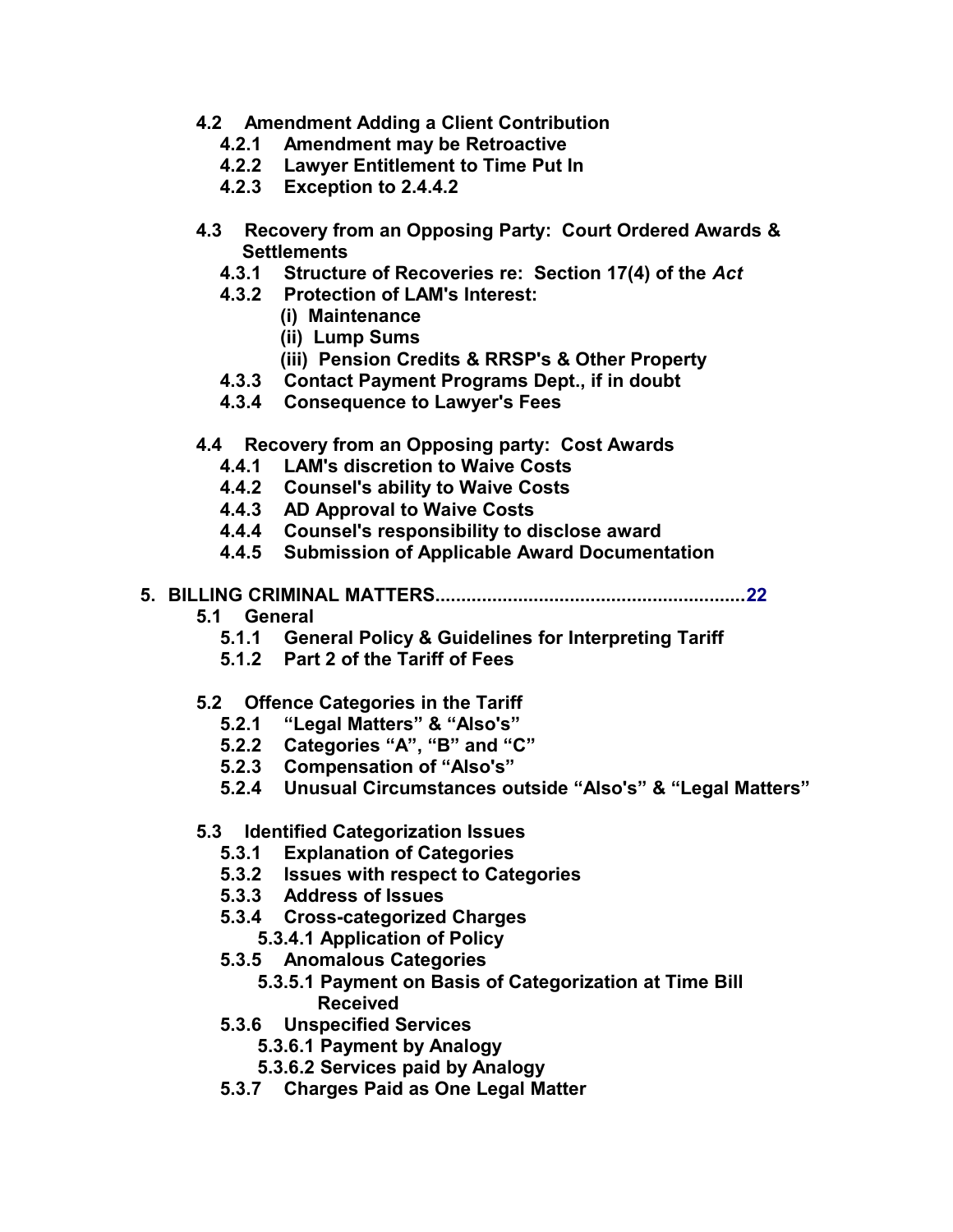**5.3.7.1 Single Block Payment Pursuant to Highest Category Charge 5.3.7.2 Charges Dealt with Together 5.3.7.3 Separate Legal Matters, Separate Categories 5.3.7.4 "Also" Fee 5.3.7.5 AD Authorization for Separate Legal Matter 5.3.7.6 DI Request for Unauthorized Legal Matter 5.3.8 Amendments and the Tariff 5.3.8.1 Amendment of Certificates: Section 9 of ADM 5.3.8.2 Payment for services 5.4 Application of the Tariff.......................................................[.2](#page-35-0)6 5.4.1 Interim Billing of Certificates 5.4.1.1 Explanation 5.4.2 Guilty Plea, Stay of Proceedings 5.4.2.1 Definition 5.4.3 Preliminary Hearing 5.4.3.1 Definition 5.4.3.2 Dismissal of charges without Crown calling evidence 5.4.4 Trial 5.4.4.1 Definition 5.4.4.2 Dismissal of charges without Crown calling evidence 5.4.5 Subsequent ½ Days 5.4.5.1 Definition 5.4.5.2 Payment if Counsel Returns to Court 5.4.5.3 Waiting for Jury Verdict 5.4.6 Stay at Preliminary Hearing or Trial 5.4.6.1 Preparation for a Hearing 5.4.6.2 Conditions for Administrative Increase 5.4.7 Subsequent Guilty Plea: Subsequent Sentencing 5.4.7.1 Regular Guilty Plea 5.4.7.2 Subsequent Guilty Plea and/or Sentencing 5.4.7.3 "Subsequent Guilty Plea" inclusive of the Sentencing Hearing 5.4.7.4 Court Appearance 5.4.8 Bail Review 5.4.8.1 Explanation 5.4.9 Appeal 5.4.9.1 Definition 5.4.9.2 Authorization for Appeal 5.4.9.3 Appeal of Sentence Only 5.4.9.4 Authorization for Expedited or Priority Transcripts 5.4.9.5 Abandonment of Appeal**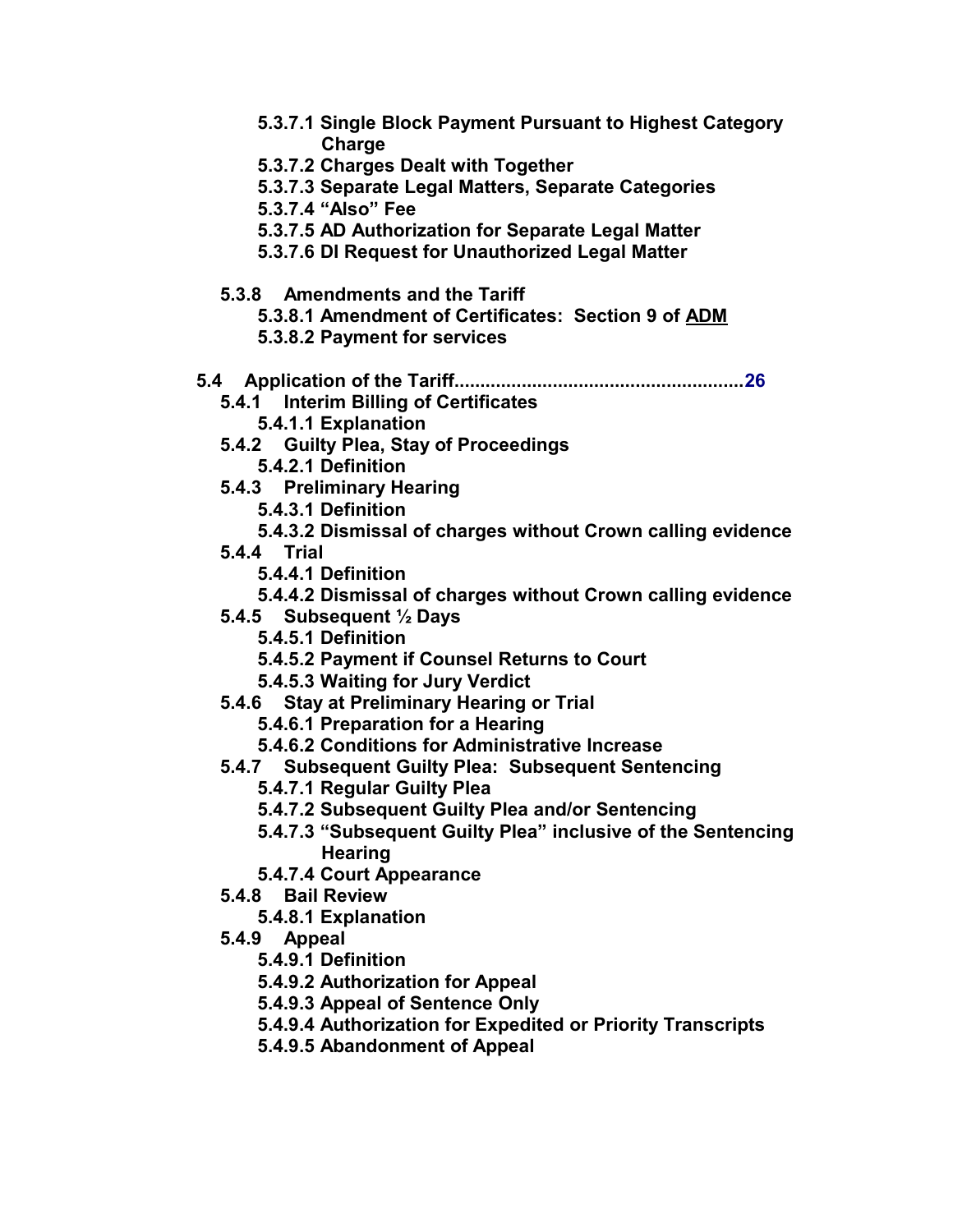# **6. BILLING DOMESTIC MATTERS.........................................................[.3](#page-40-0)1**

- **6.1 General**
	- **6.1.1 Guidelines on Billing Matters**
	- **6.1.2 Part 4 of Tariff of Fees**
- **6.2 Categories in the Tariff**
	- **6.2.1 Domestic Matters: Tariff 1 & Tariff 2**
	- **6.2.2 Tariff 1 & 2 include payment for all services**
	- **6.2.3 Payment for Examinations for Discovery**
	- **6.2.4 Payment for Trials**
	- **6.2.5 Appeals to Court of Appeal or Supreme Court**
- **6.3 Identified Categorization Issues**
	- **6.3.1 Tariff 1 and 2**
		- **6.3.1.1 Explanation**
		- **6.3.1.2 Ensure that Legal Matter is properly categorized**
	- **6.3.2 Maintenance Enforcement Court**
		- **6.3.2.1 Explanation**
	- **6.3.3 Amendments and the Tariff**
		- **6.3.3.1 Explanation**
		- **6.3.3.2 Amendments resulting in new tariff items or specified disbursements**

# **6.4 Application of the Tariff.......................................................[.3](#page-42-0)3**

- **6.4.1 Completed Service in Domestic Matters**
- **6.4.2 Final Order, Interim Order, etc.**
- **6.4.3 Incomplete Domestic Matters**
- **6.4.4 Reasons for Bill Submission**
- **6.4.5 "Bill SA" Noted on Certificate**
- **6.4.6 Minimum of 3 hours for each Tariff Service**
- **6.4.7 Payment for Separate Activities**
	- **6.4.7.1 Conditions**
	- **6.4.7.2 Exceptions to this payment**
- **6.4.8 Area Director Authorizations**
	- **6.4.8.1 Items # 3 & 4 of the Domestic Tariff**
- **6.4.9 Separation Agreements**
	- **6.4.9.1 Payable only with duly executed agreement**
	- **6.4.9.2 Agreement formally executed & include certification**
- **6.4.10 Interim Order as Final**
	- **6.4.10.1 Explanation**
- **6.4.11 Examinations for Discovery or on an Affidavit 6.4.11.1 Explanation**
- **6.4.12 Trial**
	- **6.4.12.1 Trial must be authorized**
- **6.4.13 Additional ½ Day Trial**
	- **6.4.13.1 Only when trial proceeds on that 1/2 day**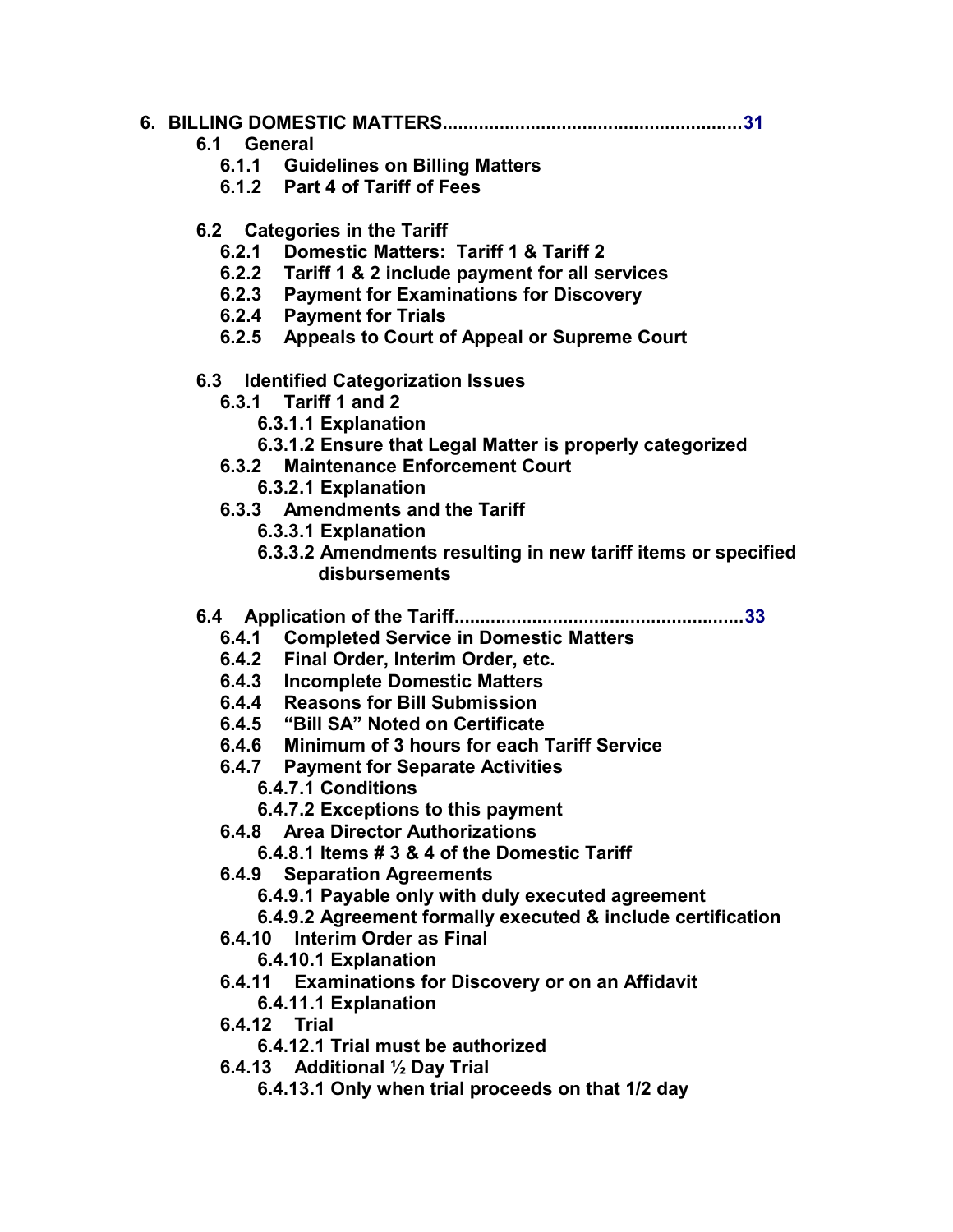# **7. BILLING CIVIL LITIGATION MATTERS..............................................3[6](#page-45-0)**

- **7.1 General**
	- **7.1.1 Guidance on billing matters under Part 3 of Tariff of Fees**
	- **7.1.2 Subject to General Provisions set out in Part 1**
	- **7.1.3 Civil Litigation Tariff**
	- **7.1.4 Multiple Service Items**
	- **7.1.5 Signed Order or Executed Agreement**
- **7.2 Reduced Tariff**
	- **7.2.1 Explanation**

# **7.3 Amendments and the Tariff**

- **7.3.1 Explanation**
- **7.3.2 Additional Tariff Payments**
- **7.4 Appeal**
	- **7.4.1 Tariff Item 5: MB Court of Appeal & Federal Court of Appeal**
	- **7.4.2 Tariff Item 7: all other appeals**
	- **7.4.3 Tariff Item 4: tribunal**

# **8. BILLING IMMIGRATION MATTERS....................................................[3](#page-47-0)8**

- **8.1 General**
	- **8.1.1 Guidance under Part 4.1 of the Tariff of Fees**
	- **8.1.2 Subject to the General Provisions in Part 1 of the Tariff**
	- **8.1.3 Block Tariff Amounts**
	- **8.1.4 Itemized Hourly Billing**
	- **8.1.5 Multiple Service Items**

# **8.2 Amendments and the Tariff**

- **8.2.1 Explanation**
- **8.2.2 Authorization for amendment services**
- **8.3 Reduced Tariff**
	- **8.3.1 Explanation**

# **9. BILLING DISBURSEMENTS................................................................[40](#page-49-0)**

- **9.1 General**
	- **9.1.1 Explanation**
	- **9.1.2 Reimbursement of Costs to Lawyer**
	- **9.1.3 Authorized Disbursements**
	- **9.1.4 No authorization for Disbursements less than \$125.00**
- **9.2 Regular Procedure**
	- **9.2.1 Use of PBOnline or LAMAS for Disbursements**
	- **9.2.2 Deemed Authorization of Transcripts**
		- **9.2.2.1 Examples where Specific Authorization Not Required**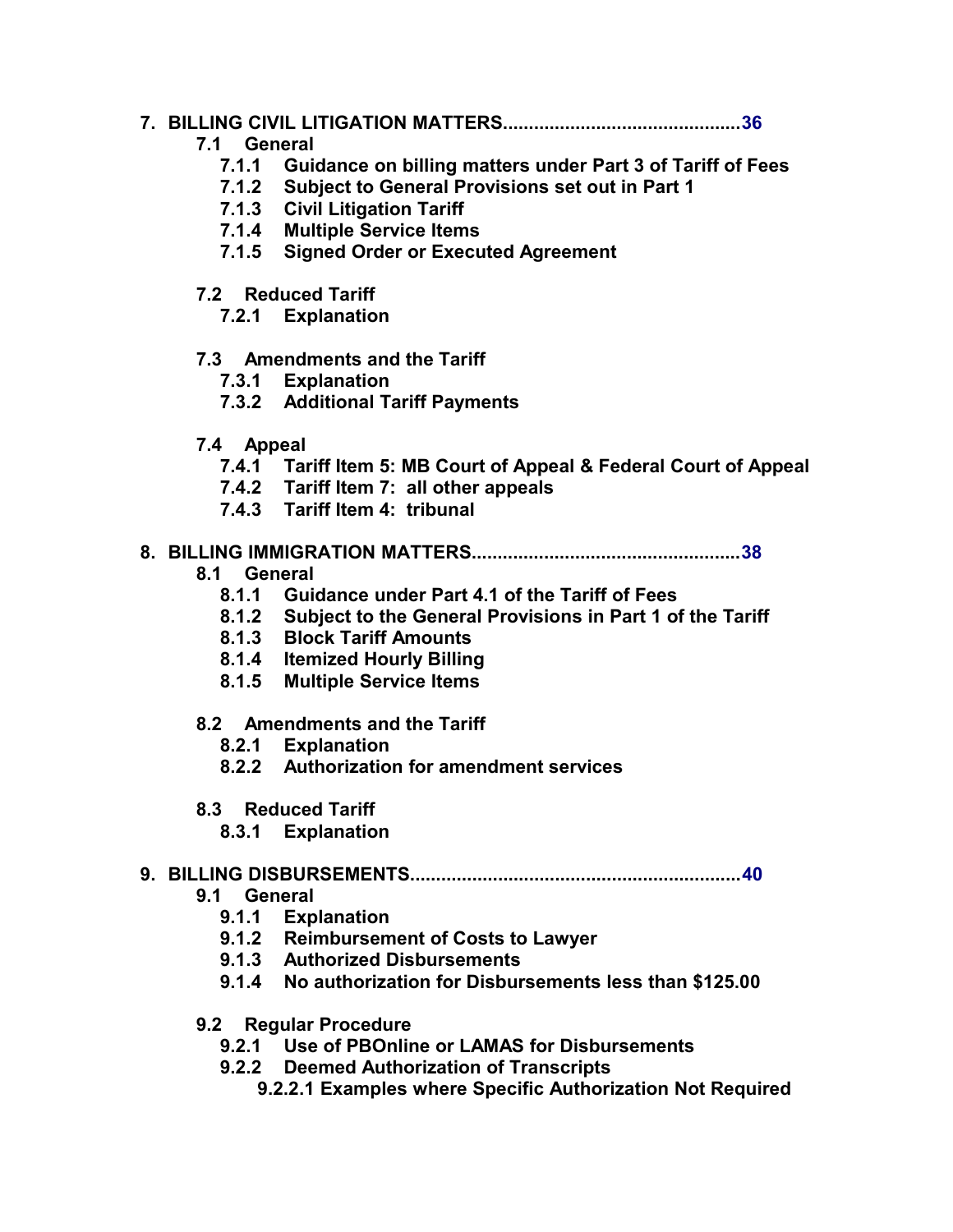- **9.2.2.2 Bail Review Applications**
- **9.2.3 File Retrieval Fees**
	- **9.2.3.1 Explanation**
- **9.2.4 Payment of Service Providers**
	- **9.2.4.1 Lawyer contracts with service provider**
	- **9.2.4.2 Exceptions to the above**
- **9.2.5 Receipts**
	- **9.2.5.1 Receipt Requirement for all Disbursements**
- **9.2.6 GST**
	- **9.2.6.1 LAM is GST exempt**
- **9.2.7 Disallowed Disbursements**
	- **9.2.7.1 Explanation given by LAM**
	- **9.2.7.2 If issue, explanation requested of lawyer**
- **9.2.8 Interim Billings**
	- **9.2.8.1 Explanation**
- **9.2.9 Supplementary Bills**
	- **9.2.9.1 Time Limit**
	- **9.2.9.2 Not reimbursed if less than \$10**
- **9.3 Lawyer's Routine Expenses................................................[.4](#page-52-0)3**
	- **9.3.1 Office Costs**
		- **9.3.1.1 Not reimbursed**
		- **9.3.1.2 Photocopying**
	- **9.3.2 File Copying**
		- **9.3.2.1 When Client Changes Lawyers**
	- **9.3.3 Computer Research**
		- **9.3.3.1 Not reimbursed, except if authorized**
	- **9.3.4 Travel Expenses**
		- **9.3.4.1 Reimbursed if authorized**
		- **9.3.4.2 Government Air Services**
		- **9.3.4.3 Flight authorization required in advance of flight**
		- **9.3.4.4 Mileage**
		- **9.3.4.5 Provision of LAM Travel Time & Mileage Chart**
	- **9.3.5 Waiting Time**
		- **9.3.5.1 Explanation**
	- **9.3.6 Meals**
		- **9.3.6.1 Reimbursed with authorization**
	- **9.3.7 Client Expenses**
		- **9.3.7.1 At Discretion of Management Council**
- **9.4 Transcripts, Evidence and Witnesses................................[4](#page-54-0)5**
	- **9.4.1 Expert Witnesses**
		- **9.4.1.1 Explanation**
		- **9.4.1.2 Authorization scenarios**
		- **9.4.1.3 Estimates of Costs before Authorization**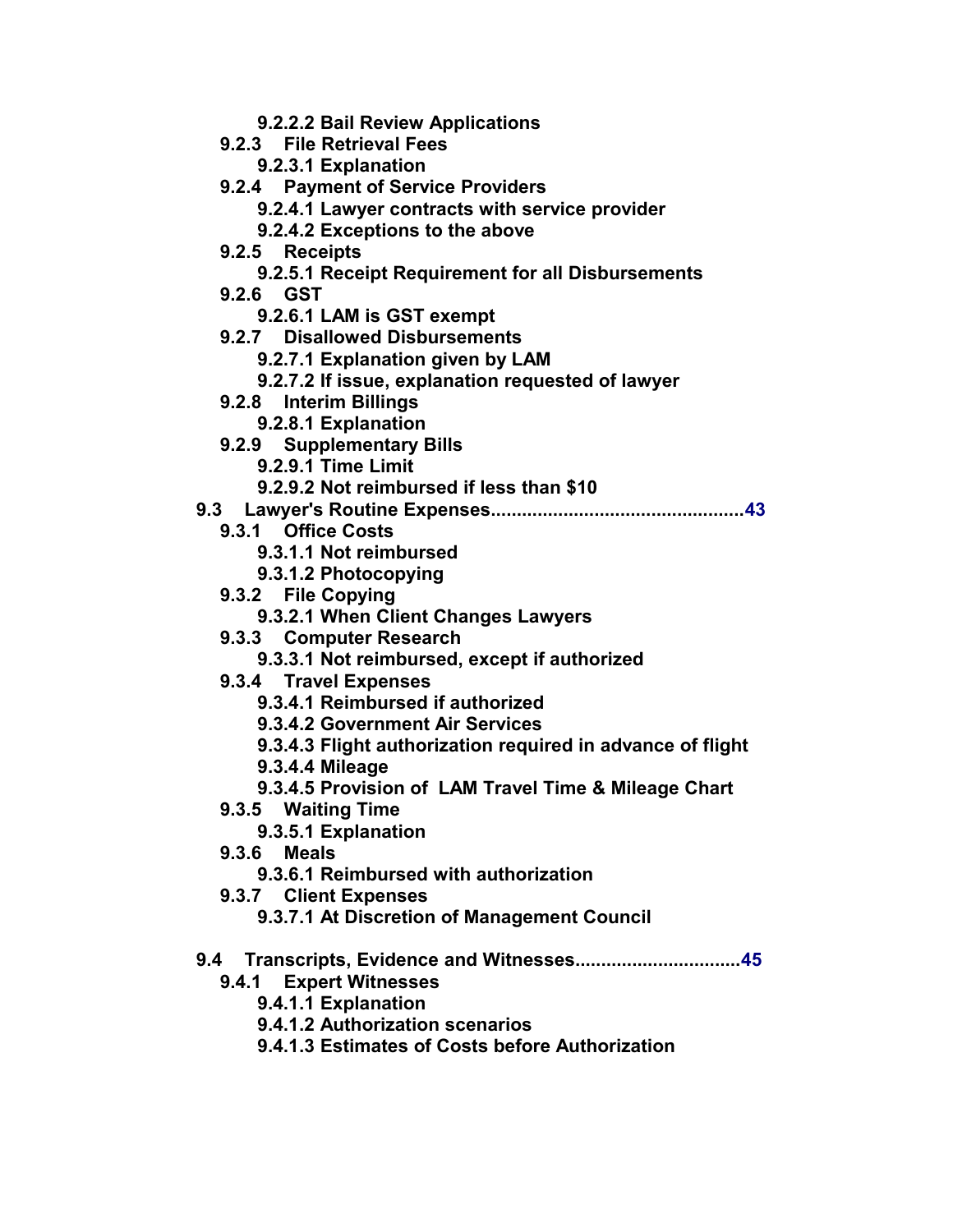- <span id="page-10-0"></span>**9.4.2 Crown Evidence**
	- **9.4.2.1 Not reimbursed**
- **9.4.3 Medical Fees**
	- **9.4.3.1 Authorization required if exceeding \$125**
	- **9.4.3.2 Reasons for request**
	- **9.4.3.3 Only Authorized Amounts Reimbursed**
- **9.4.4 Blood Tests**
	- **9.4.4.1 Paternity Tests**
- **9.4.5 Assessments**
	- **9.4.5.1 Explanation**

# **9.5 Special Arrangements for Disbursements........................[.4](#page-55-0)6**

- **9.5.1 Vouchers**
	- **9.5.1.1 Per Notice to the Profession 24-2014**
- **9.5.2 Service of Documents and Subpoenas**
	- **9.5.2.1 Authorization not required through Sheriff's Office**
	- **9.5.2.2 Use of service provider**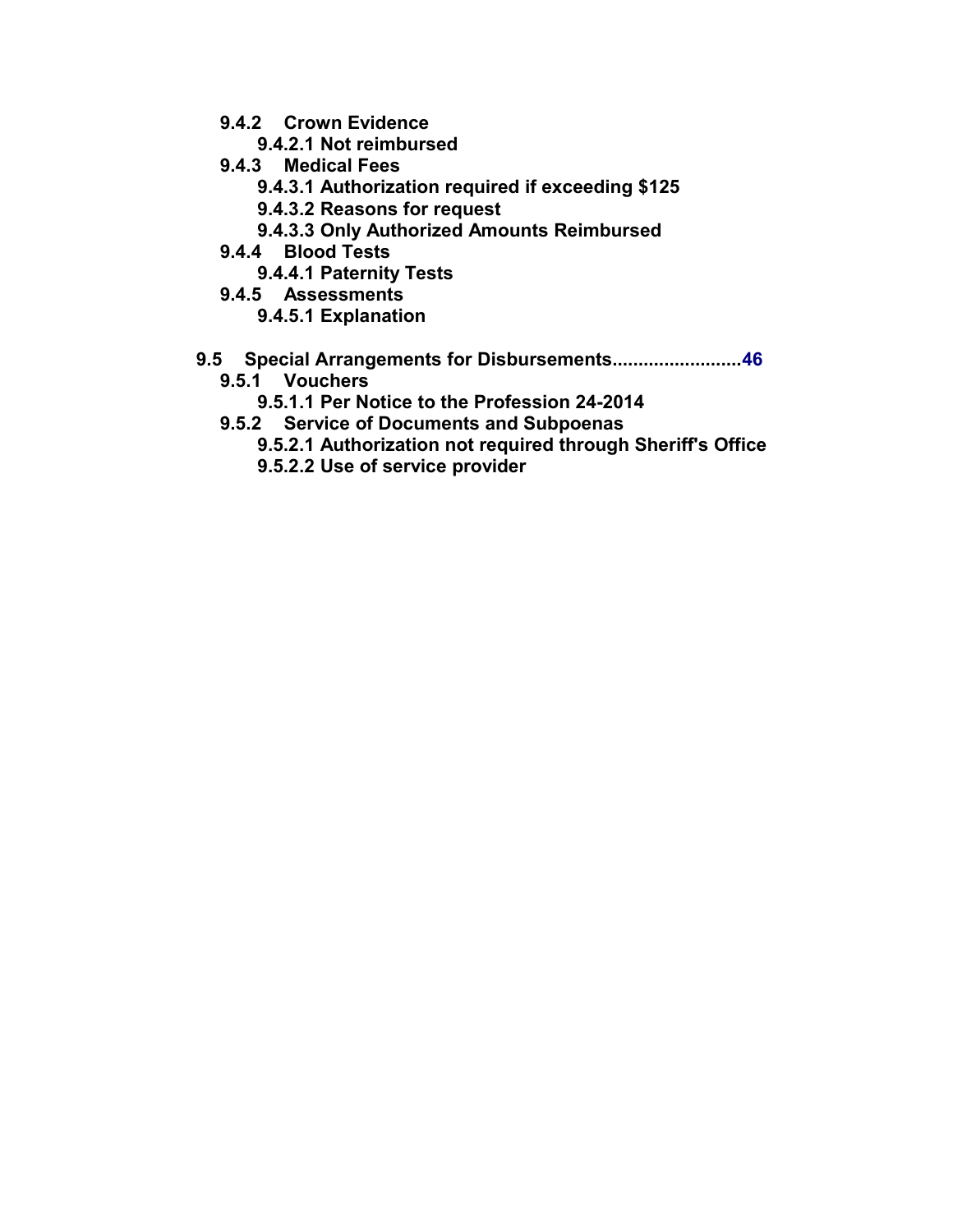# **INTRODUCTION**

## **Background**

Legal Aid Manitoba, (LAM) is a government agency charged with managing the expenditure of limited public funds to ensure quality legal assistance is provided to eligible low-income individuals. LAM is governed by *[The Legal Aid Manitoba](http://web2.gov.mb.ca/laws/statutes/ccsm/l105e.php) [Act](http://web2.gov.mb.ca/laws/statutes/ccsm/l105e.php)* and *[Regulation](http://web2.gov.mb.ca/laws/regs/current/_pdf-regs.php?reg=225/91) (Act* and *Regulation),* which set out requirements that must be met before any funds can be lawfully expended. In addition to these legislative provisions, the Executive Director provides direction through policy guidelines that structure and guide the exercise of discretion by those responsible for issuing certificates and administering the payment of accounts. The Executive Director is accountable to the Management Council of LAM for ensuring discretion is exercised by those acting under his delegated authority within appropriate guidelines and to ensure LAM is able to meet its ongoing financial obligations.

When an application for legal aid is submitted to LAM, a relationship is created between the Applicant and LAM. LAM must assess and determine eligibility for legal aid, and must provide legal services mandated by the *Act* and *Regulation* to eligible persons. The Applicant has a legal responsibility to provide updated information respecting eligibility as their financial situation changes.

When LAM appoints counsel to act for an applicant, and counsel accepts the appointment, a relationship is created between counsel and LAM. The lawyer agrees to provide quality legal services to the applicant in accordance with the provisions of the *Act*, *Regulation*, and LAM policies and guidelines. LAM agrees to compensate counsel in accordance with the applicable tariff provisions for providing the services set out in the applicant's legal aid Certificate.

Even in the context of the solicitor/client relationship, counsel appointed by LAM continues to have significant direct obligations to LAM which are similar to those counsel might have to a fee paying client, and/or to their law firm. Where it is apparent that an applicant/client is not, or is no longer eligible for legal aid, or other risks that might result in financial risk or loss to LAM come into play (ie. risk of removal through conflict, incurring additional costs after cancellation of coverage), counsel has obligations to LAM, set out in the *Act* and *Regulation,* policies and guidelines, to inform and to assist in protecting LAM from incurring unnecessary costs.

These obligations are in place to ensure the financial resources of LAM are not abused so they can remain available to those who properly qualify. Similar to other business and professional relationships, when counsel do not give proper attention to these matters, fees may be reduced or disallowed.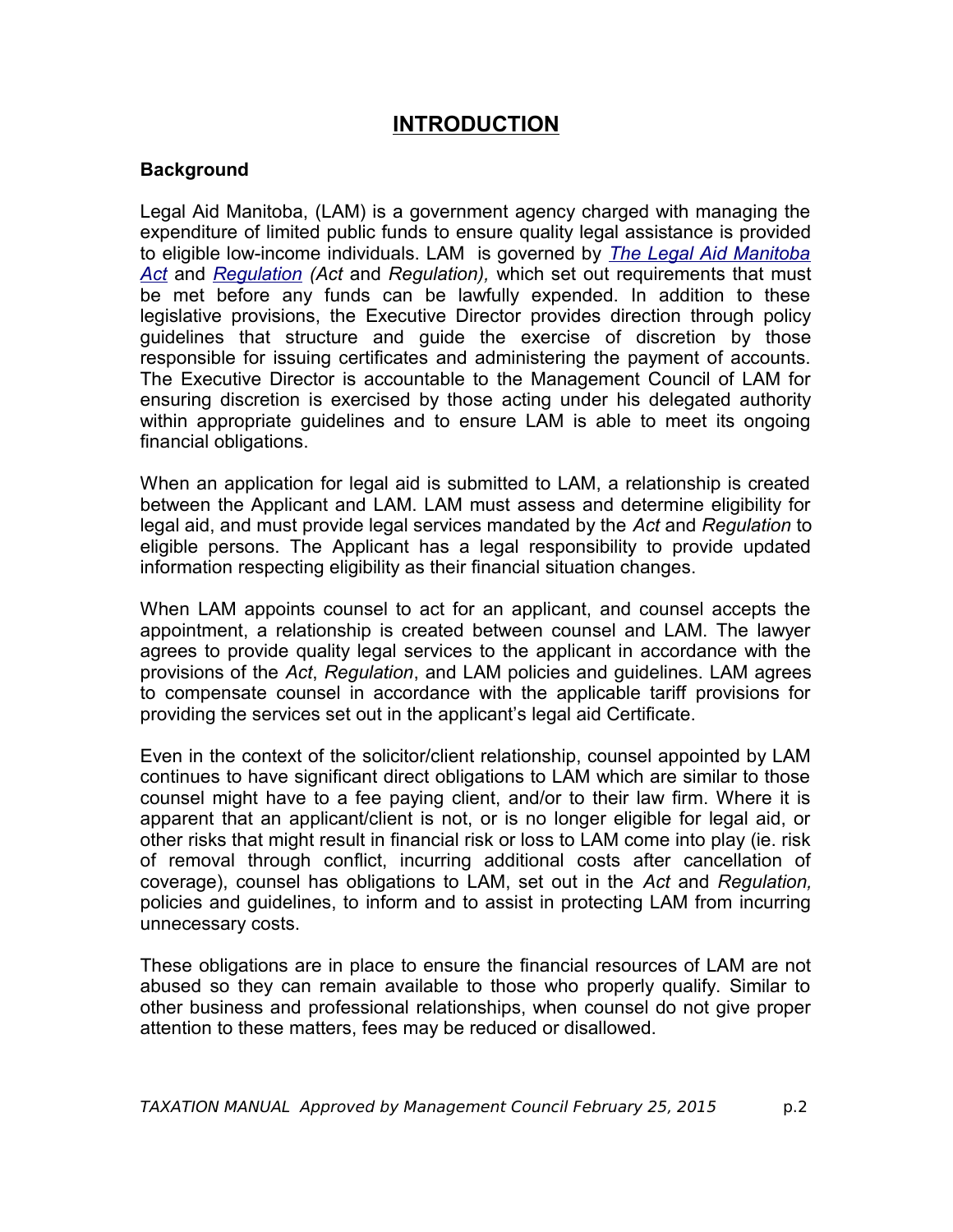#### **Process Overview**

The Legal Accounts Department reviews criteria in four standard areas to determine compliance with LAM legislation and policy, and ensure proper payment of a Solicitor's Bill of Costs:

- **1. Authorization to incur costs**: Authorization to incur costs normally comes in the form of a certificate, or letter of authorization, but may also come by way of a contract to provide service(s) to a client, or client group. In limited circumstances authorization may post-date the provision of service. Authorization must always be documented before an account can be paid.
- **2. Form and Content of the Account**: A Solicitor's Bill of Costs must provide proper certification that authorized services were provided. All certification necessary to determine that the tariff fees requested in the account are properly paid must be provided. Documentation must be provided to demonstrate that disbursements (for which reimbursement is sought), have been properly incurred and paid by the solicitor.
- **3. Calculation of amounts owing**: The calculation of amounts must be accurate, and the amounts requested properly due and owing, and not previously paid.
- **4. Audit verification**: A Solicitor's Bill of Costs may be subject to random or targeted audits to determine the accuracy and validity of amounts claimed. Account audits may include such things as a review of the court pocket, verification of disbursements with service providers, comparison with other like accounts, and/or review of the solicitor's file.

The routine taxation of accounts has been delegated to the Legal Accounts Department by the Executive Director. Where this Manual uses permissive language in the application of a policy (ie. "may", "can", "is entitled to"), the exercise of discretion must be performed by the Executive Director personally or a Senior Manager(s) to whom the ED has delegated the discretion.

In addition to the routine taxation of accounts carried out by Legal Accounts Department staff, there are several types of special accounts which are taxed and paid by the Executive Director personally, and/or a person, or committee, to whom the Executive Director has delegated the exercise of discretion. These include assessment and taxation of Discretionary Increase requests, Big Case Management agreements, agreements to provide representation at the request of a judicial officer or the Attorney General, accounts submitted pursuant to criteria set out in Memoranda of Understanding with other Government Departments/Agencies, and/or under specified special project criteria.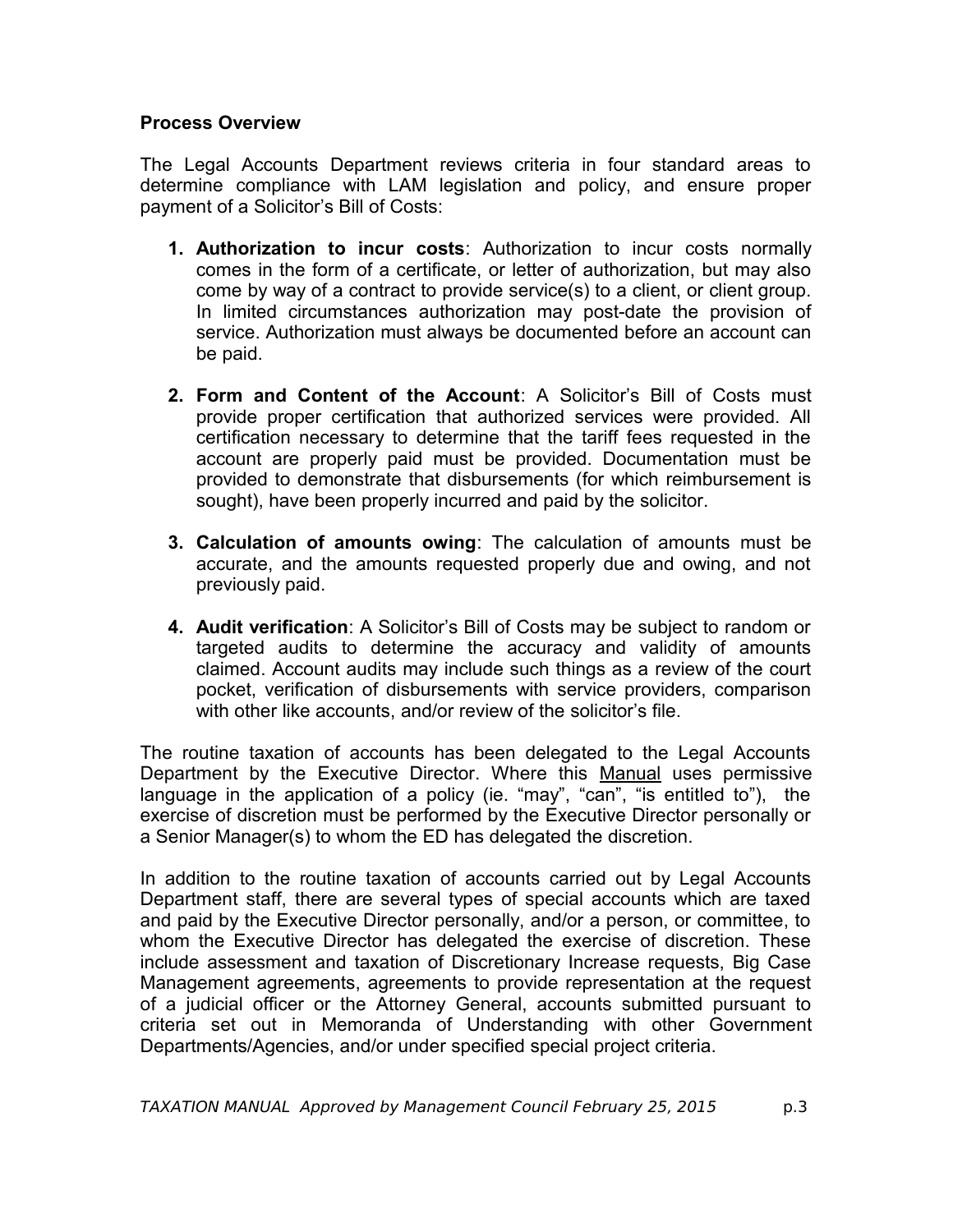# <span id="page-13-0"></span>**1. BILL OF COSTS FORM: BASIC REQUIREMENTS**

- **1.1** A Solicitors Bill of Costs must be presented to: Executive Director Administration Office Legal Aid Manitoba 400 – 287 Broadway Winnipeg, MB R3C 0R9 Facsimile: (204) 944-8582 Email: [legalaccounts@legalaid.mb.ca](mailto:legalaccounts@legalaid.mb.ca)
- **1.2** Bills must be submitted in writing or in such electronic form as may be required and must indicate the date on which the bill was created and must be submitted within 60 days from completion of the Legal Matter.
- **1.3** The following items and sums must be provided:
	- **a)** each Tariff item payable must be separately listed in columnar format;
	- **b)** a sum of total tariff fees, indicating the total tariff due;
	- **c)** each disbursement incurred must be separately listed in columnar format;
	- **d)** a sum of total disbursements, indicating the total disbursements due;
	- **e)** an itemized paid invoice and/or receipt for each disbursement other than for "office costs" billed at the itemized rate(see Billing Disbursements); and
	- **f)** a total sum of all tariff fees and all disbursements due.
- **1.4** Where there is a Big Case Management (BCM) agreement, the BCM fees as agreed, or the portion being requested, must be separately accounted for in the bill and must be identified separately from all tariff fees and disbursements, and separately from the sums of fees and disbursements.
- **1.5** If a discretionary increase is sought in relation to a Legal Matter, the Legal Matter must be clearly identified by number, and the amount of the discretionary increase sought must be identified separately from all tariff fees and disbursements and separate from the sums of fees and disbursements.
- **1.6** Bills that include payment of BCM hours, and all requests for a Discretionary Increase, must be accompanied by:
	- **a)** a list of the tasks performed; and either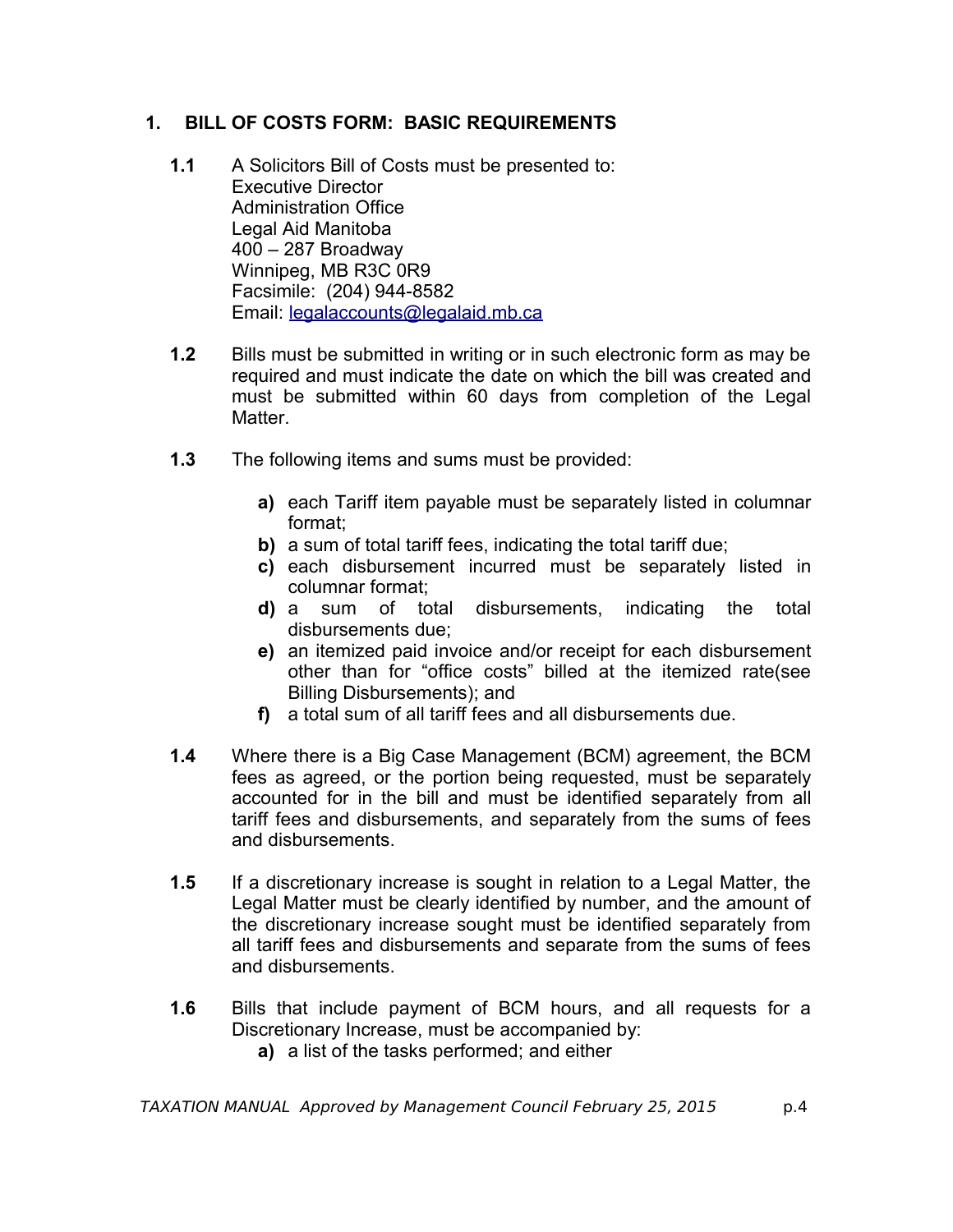- **(i)** a detailed itemized account of total time worked; or
- **(ii)** certification that a total minimum number of total hours was actually spent on the legal matter.

Funds paid on BCM and DI cases shall not exceed the total number of hours certified by counsel multiplied by the nominal hourly tariff rate.

- **1.7** Bills must include certification in accordance with s. 41(a) of the *[Regulation](http://web2.gov.mb.ca/laws/regs/current/_pdf-regs.php?reg=225/91)*, which at a minimum requires certification endorsed by the personal signature of legal counsel who completed the work, that all prerequisites necessary to payment of the tariff amounts requested have been met (i.e. 3.1 hours for a full tariff payment, completion of service in a full tariff item, etc.).
- **1.8** Bills must include a brief statement of the disposition or completion date, and outcome with respect to each Legal Matter completed/disposed of at the same time as the Legal Matter being billed.
- **1.9** Where costs are awarded by the Court, the Solicitor's bill of costs (submitted to the Executive Director) must indicate that court costs were awarded and, where available, a copy of the order imposing costs.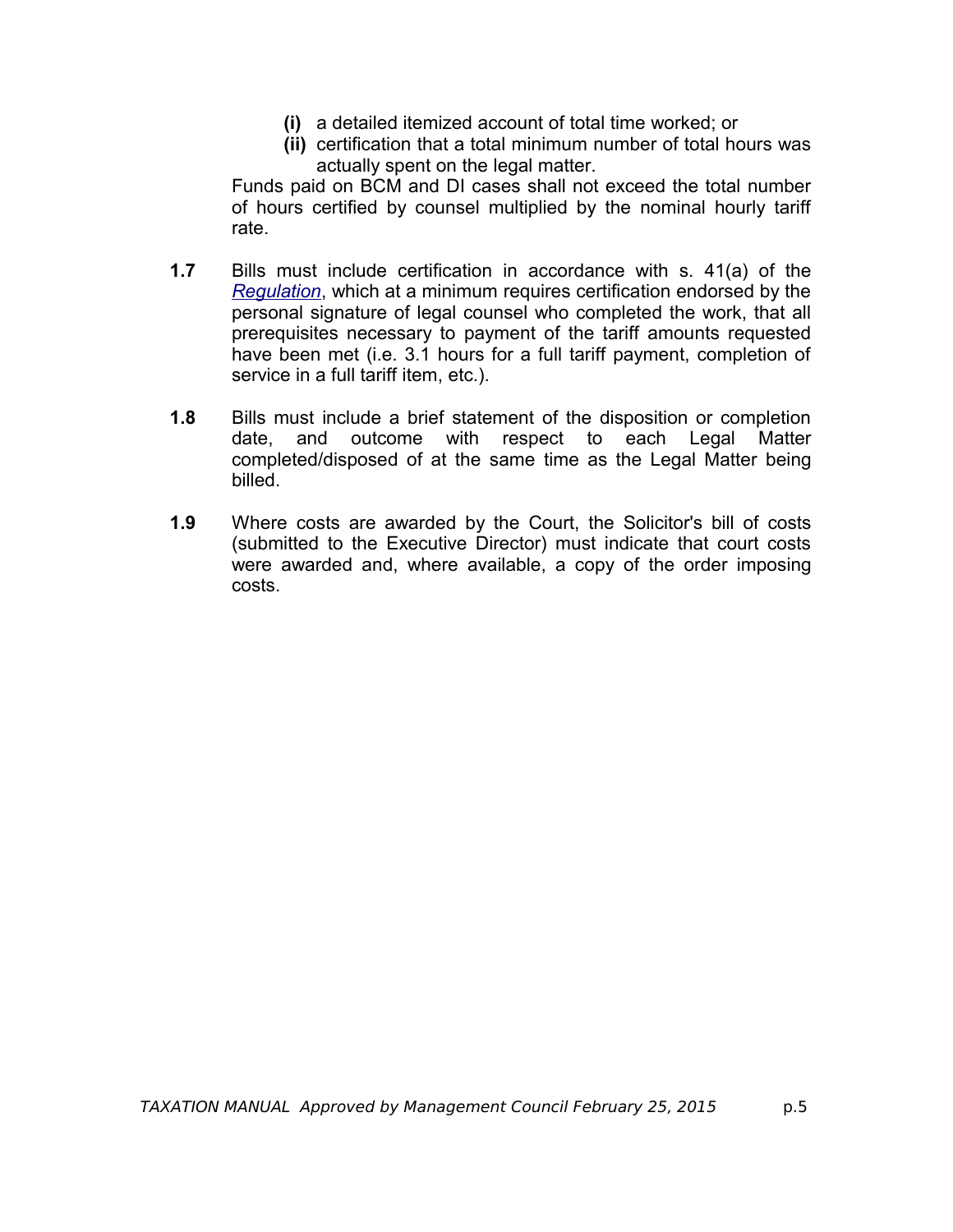# <span id="page-15-0"></span>**2. BILL OF COSTS: TYPES**

## **2.1 A Regular Bill of Costs**

- ◦Follows the tariff regularly applicable to a Legal Matter and complies with the requirements of the legislation and policy applicable in the ordinary course.
- ◦Entitlement to any fees, and any request for the exercise of discretion, must be indicated on the face of the bill of costs.
- ◦All included requests for reimbursement of a disbursement must be for disbursements authorized in advance of incurring the cost, and all such requests must be accompanied by a document verifying the services were provided, and have been paid for by the solicitor requesting reimbursement.
- **2.1.1** Where a bill follows the requirements of a **Regular Bill of Costs**, it will be taxed to verify:
	- **a)** the correct tariff of fees has been used in calculating payment;
	- **b)** the tariff has been applied properly in determining all tariff fees payable;
	- **c)** any disbursement incurred has been properly authorized;
	- **d)** the disbursement amounts do not exceed authorized maximum amounts;
	- **e)** the sums are accurate; and
	- **f)** all information and certification(s) required have been provided.
- **2.1.2** Where a simple error in the calculation of sums, or the application of the tariff has occurred, it will be corrected on the face of the taxed bill and the account will be paid as taxed.
- **2.1.3** Where an error arises from a question of interpretation that is clearly addressed in this Manual, the error will be corrected on the face of the bill and a brief explanation will be provided to counsel with the taxed bill. The bill will be paid as taxed.
- **2.1.4** Where an apparent error arises from a novel interpretation of the tariff, the *Act* and *Regulation*, a policy, or an official representation made by LAM, the bill will be brought to the attention of the Executive Director.

**2.1.4.1** The Executive Director will review the *Act*, *Regulation*, other policy documents and/or representations and make whatever inquiries are appropriate before determining the proper regular tariff payment.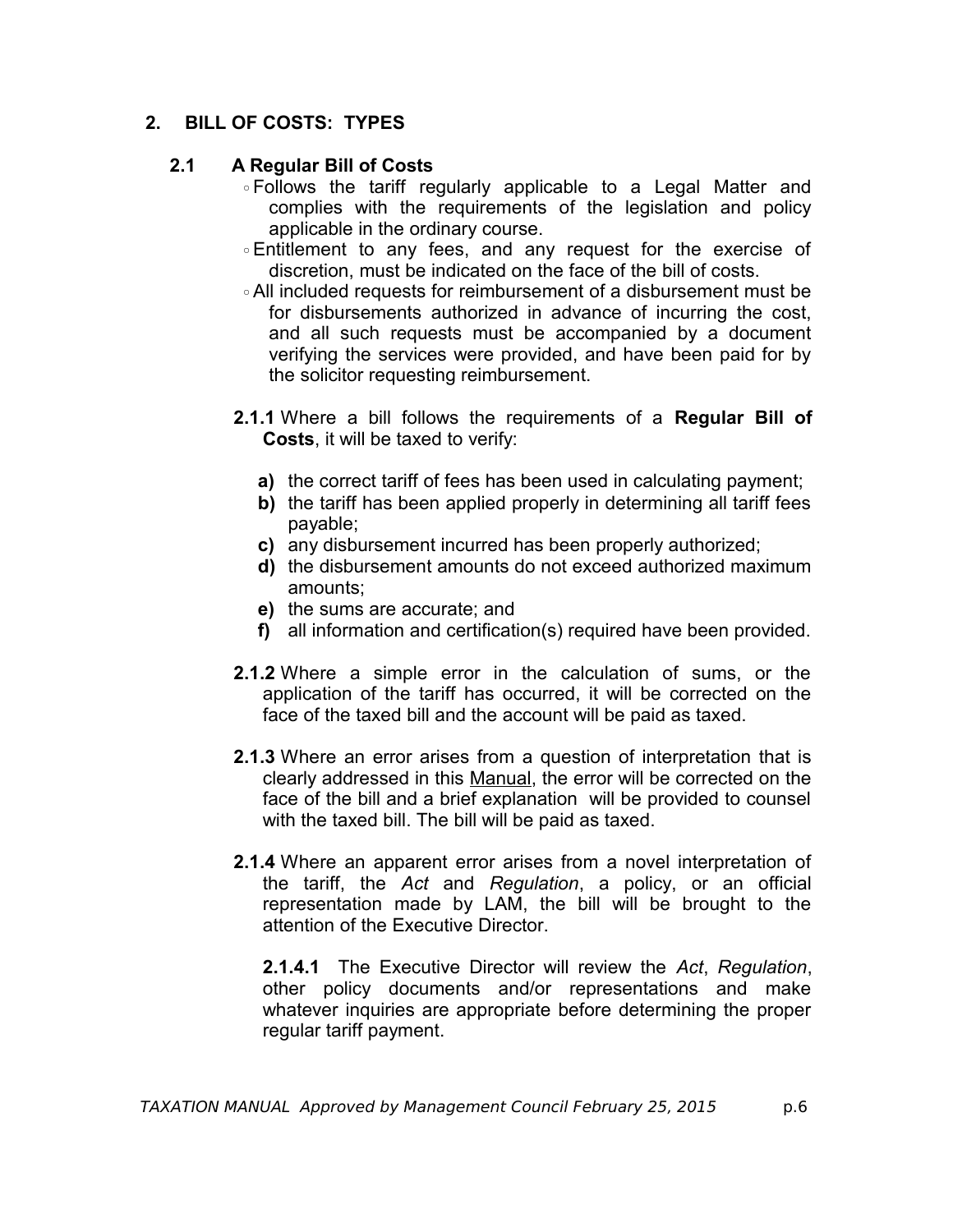**2.1.4.2** The Executive Director's decision, and an explanation of the basis for the decision, will be attached to the taxed bill, and the bill will be paid as taxed.

**2.1.4.3** Decisions on taxation made by the Executive Director may be appealed to the Management Council Appeal Committee. The Executive Director may review and reconsider any decision submitted to the Appeal Committee prior to the hearing of an appeal.

- **2.2** An **hourly bill of costs** must be submitted when an agreement permits hourly billing, when the face of the certificate authorizes or requires fees to be billed per hour, or when the tariff or this Manual requires detailed itemization of hours to justify a tariff payment.
	- **2.2.1** Detailed itemized billing means that an indication of each billable activity billed in a given work day is accounted for separately, and an accurate indication of the time spent on that activity in each work day is separately recorded on the face of the bill. Unless otherwise stated in this Manual, all hourly accounts require detailed itemization of each discrete work activity in units not to exceed 10 minutes per unit.
	- **2.2.2** Subject to taxation, hourly billing is paid at the nominal rate for hourly billing indicated in the tariff that is applicable at the time the certificate is issued, or other agreement to provide service comes into force.
	- **2.2.3** Where hourly billings are permitted, each bill will be taxed by the Executive Director or delegate to ensure that the time spent is reasonable and necessary to achieve the efficient and effective disposition of the Legal Matter for which coverage has been provided. Where work does not appear reasonable or necessary to the conduct of the matter, specific items that are disallowed will be indicated either on the face of the bill or in a memo attached to the bill, and the bill will be paid in accordance with this taxation.
	- **2.2.4** Disbursements on hourly bills are subject to the same authorization process, and are taxed in the same manner, as disbursements on Regular Tariff bills.
- **2.3** LAM provides [Duty Counsel services](http://www.legalaid.mb.ca/getting-legal-aid/finding-help/finding-help-in-court) at: Bail Courts; Intake courts; and *Brydges* On-Call services in Manitoba. These services are billable in accordance with the written agreement between LAM and appointed counsel.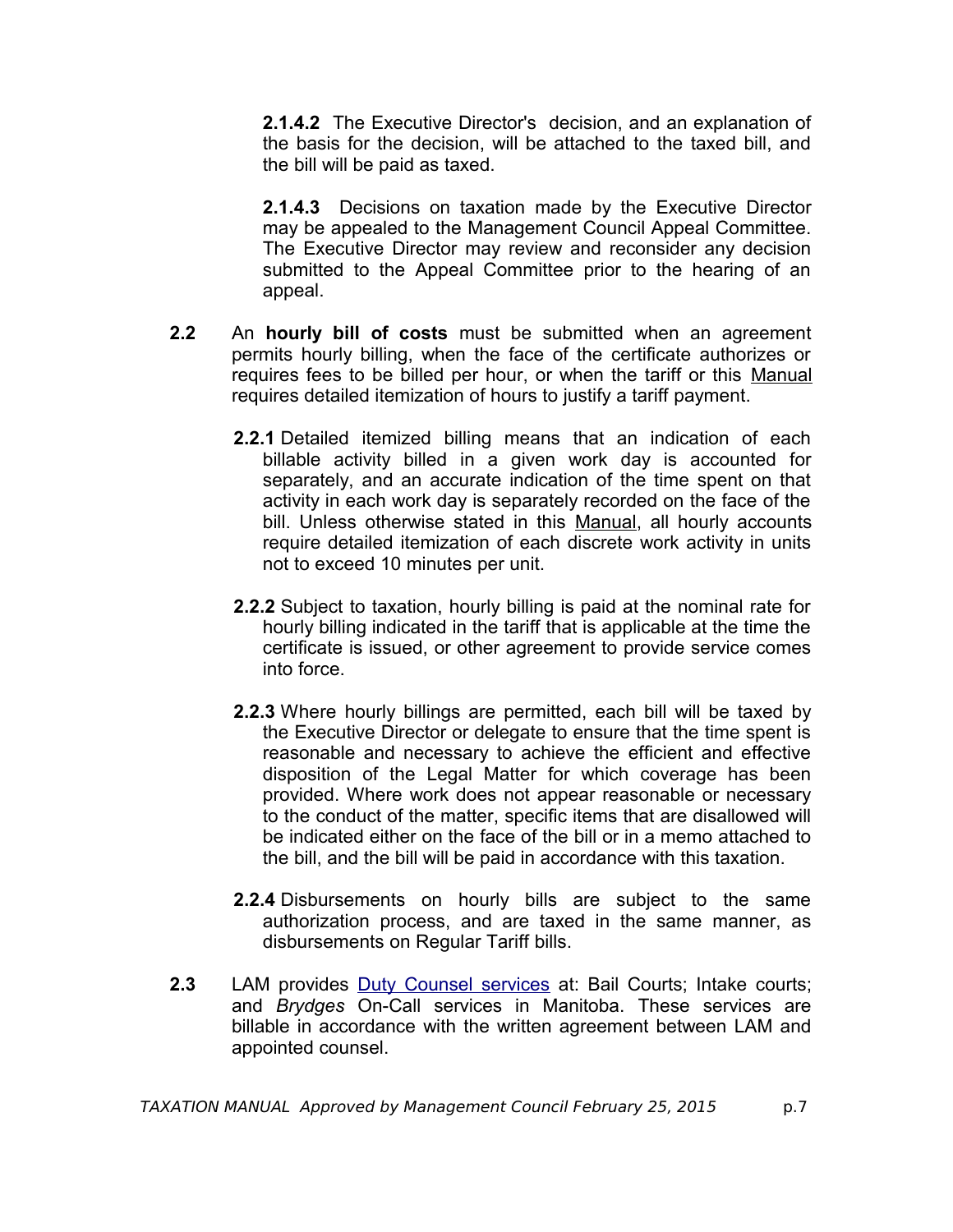- <span id="page-17-0"></span> **2.3.1** Generally, duty counsel fees are paid at a set fee per ½ day, or per full day, and include travel time and mileage, at the applicable government rates as prescribed in the LAM schedule where travel is required. Where the  $\frac{1}{2}$  day set fee is inadequate to properly compensate for the time required, counsel may request additional compensation through a request to the Executive Director.
- **2.3.2** Counsel are entitled to bill ½ day for provision of duty counsel services between 9:00 a.m. and 12:00 p.m. and one half day for services provided between 1:00 p.m. and 4:00 p.m.. It is anticipated that counsel will not bill for a second ½ day where the court sitting only nominally exceeds the hours above. The bill is categorized as a "non-case bill" or "non-case time" for billing purposes.
- **2.3.3** A Bill of Costs must be provided to LAM in a timely manner for each intake court attended and include the number of youth and adult people assisted separately. Long Distance and Photocopying costs necessary to provide services as Duty Counsel may be billed. The *per diem* for "incidentals" in the Civil Service Schedule is not applicable.
- **2.3.4** Where a lawyer providing duty counsel services disposes of more than 1 certificate Legal Matter in the  $\frac{1}{2}$  day for which duty counsel services are provided, the fee for duty counsel services will not be paid, due to the significant private work generated by attendance at the court.
- **2.3.5** Non-payment for duty counsel services does not affect the provision of travel time and mileage, which will still be paid upon provision of the duty counsel report for the intake court.

# **2.4 Special Bill of Costs**

#### **2.4.1 Big Case Management**

**2.4.1.1** Big Case Management is used to manage cases which require resources substantially above what tariff provides.

**2.4.1.2** In most instances, the ED delegates his authority to make decisions respecting BCM matters to a committee consisting of 2 senior managers. The Committee will determine an appropriate fee and disbursement estimate on a BCM matter in advance of counsel fully committing to accept the case.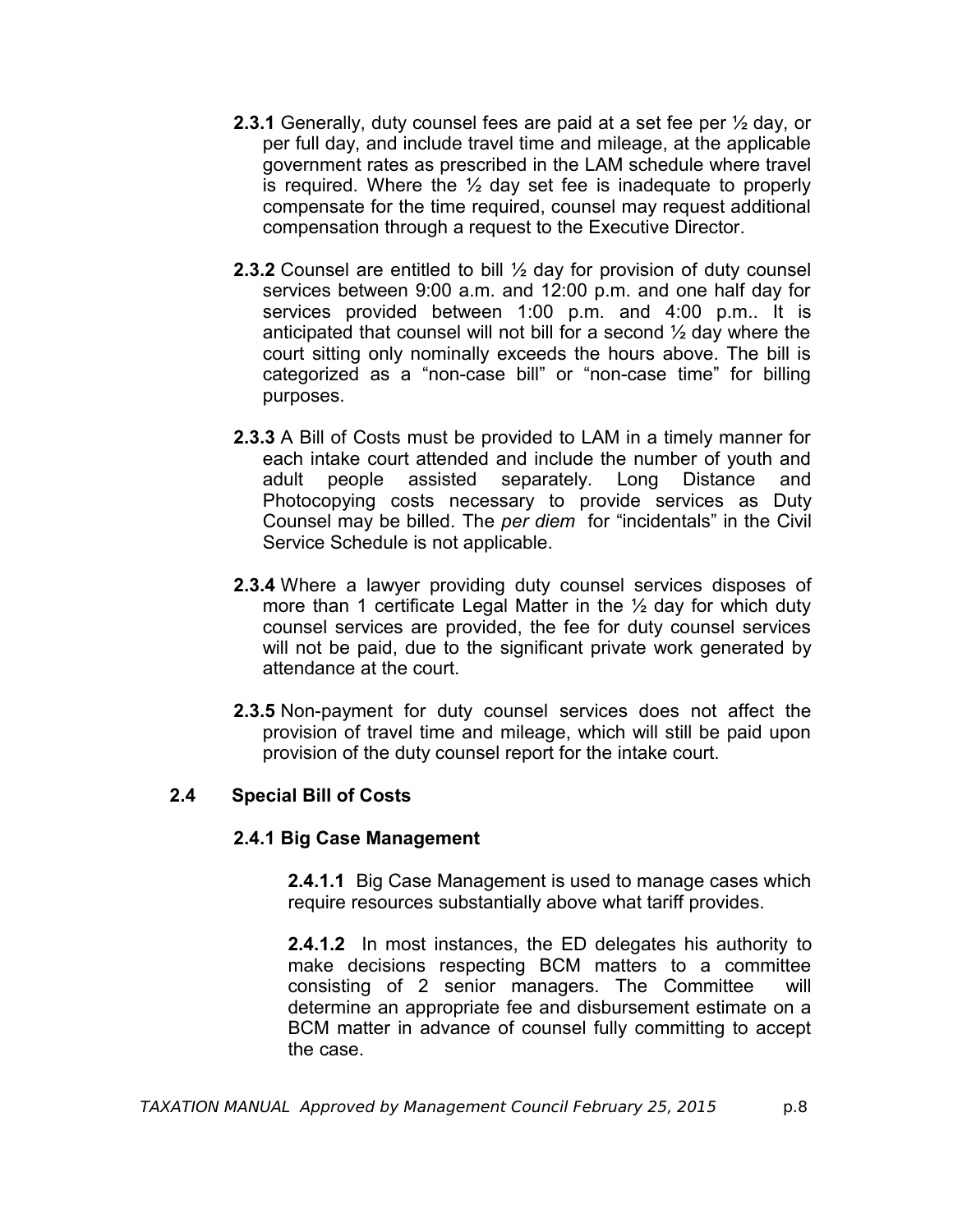**2.4.1.3** Counsel will then have the ability early in the process to determine whether to accept the case or not. If counsel accepts the case, a formal Agreement is entered into between LAM and counsel.

**2.4.1.4** Where a BCM matter is concluded, counsel must provide a list of the tasks performed, and certify the total number of hours worked on the matter.

**2.4.1.5** Counsel will be paid for tasks reasonably necessary to the proper conduct of the matter, up to the maximum provided in the BCM agreement.

**2.4.1.6** The total compensation will not exceed the number of hours certified, multiplied by the nominal hourly rate in effect at the time.

**2.4.1.7** Payment of BCM agreed matters are considered payments pursuant to a binding contract for services. These bills are taxed initially in the usual course for compliance with the Tariff, for authorized additional tariff items and disbursements, and thereafter are forwarded to the Executive Director or the committee appointed by the Executive Director for taxation of BCM agreements.

#### **2.4.2 Discretionary Increase Request**

**2.4.2.1** *[Regulation](http://web2.gov.mb.ca/laws/regs/current/_pdf-regs.php?reg=225/91)* 40(2) allows the Executive Director to increase or decrease the fees provided for in the Tariff where "extremely unusual circumstances" exist and the funds of LAM in the fiscal year in question permit payment of an increase.

**2.4.2.2** A lawyer who is not content with the regular tariff may write to request an increase. In most instances, the ED delegates his authority to make decisions respecting DI requests to a committee consisting of 2 senior managers. The Committee will determine an appropriate increase based on the circumstances of the request and the current resources of LAM.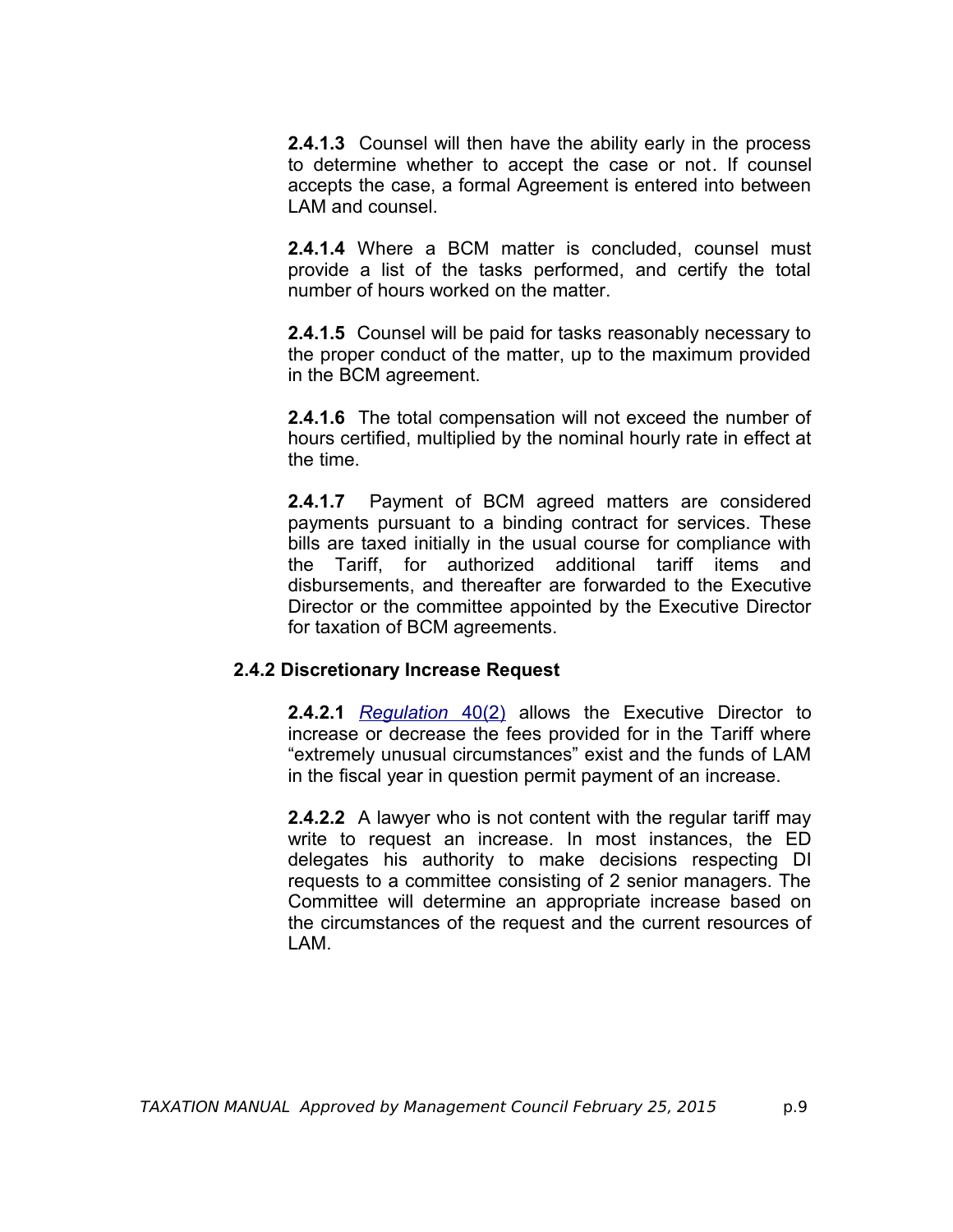**2.4.2.3** In considering whether to grant an increase over the tariff fees otherwise payable, LAM will first consider the compensation that the Tariff provides. The Tariff is a "flat fee" tariff which contemplates a range of possible activity, and endeavors to reward efficient provision of quality services, without penalizing counsel where effective provision of service requires significantly more time.

**2.4.2.4** Where counsel certifies at least 3.1 hours work was done in providing the services contemplated in a tariff item, they are entitled to the full tariff payment regardless of the number of additional hours worked. For example, if counsel do more than 3.1 hours work on a case, the block tariff payment for a Category B guilty plea is \$860.00, regardless of how many additional hours they have actually done.

**2.4.2.5** The block fee tariff provides an incentive to be efficient by encouraging counsel to keep the hours worked on a file as close to 3.1 hours as possible. There is still sufficient compensation that, even where significantly more hours are required to properly conclude a case, the lawyer is on balance properly compensated.

**2.4.2.6** LAM interprets "extremely unusual circumstances" to mean more than simply a lot of time spent on a case. **To receive an increase over the tariff, counsel needs to outline unforeseeable and essential work which had a significant impact upon the disposition of the Legal Matter, and that required substantial and unusual work not contemplated in the tariff.**

**2.4.2.7** Once the lawyer has demonstrated that the tasks done meet the threshold of "extremely unusual circumstances", they must go on to provide a list of the tasks performed, and certify they have done a total number of hours that exceeds the hours contemplated in the tariff.

**2.4.2.8** Where the resources of LAM allow compensation for all similarly situated counsel, an increase will be considered. The increase will be based on the value of the extra tasks reasonably required. The total compensation will not exceed the number of hours certified, multiplied by the nominal hourly rate in effect at the time.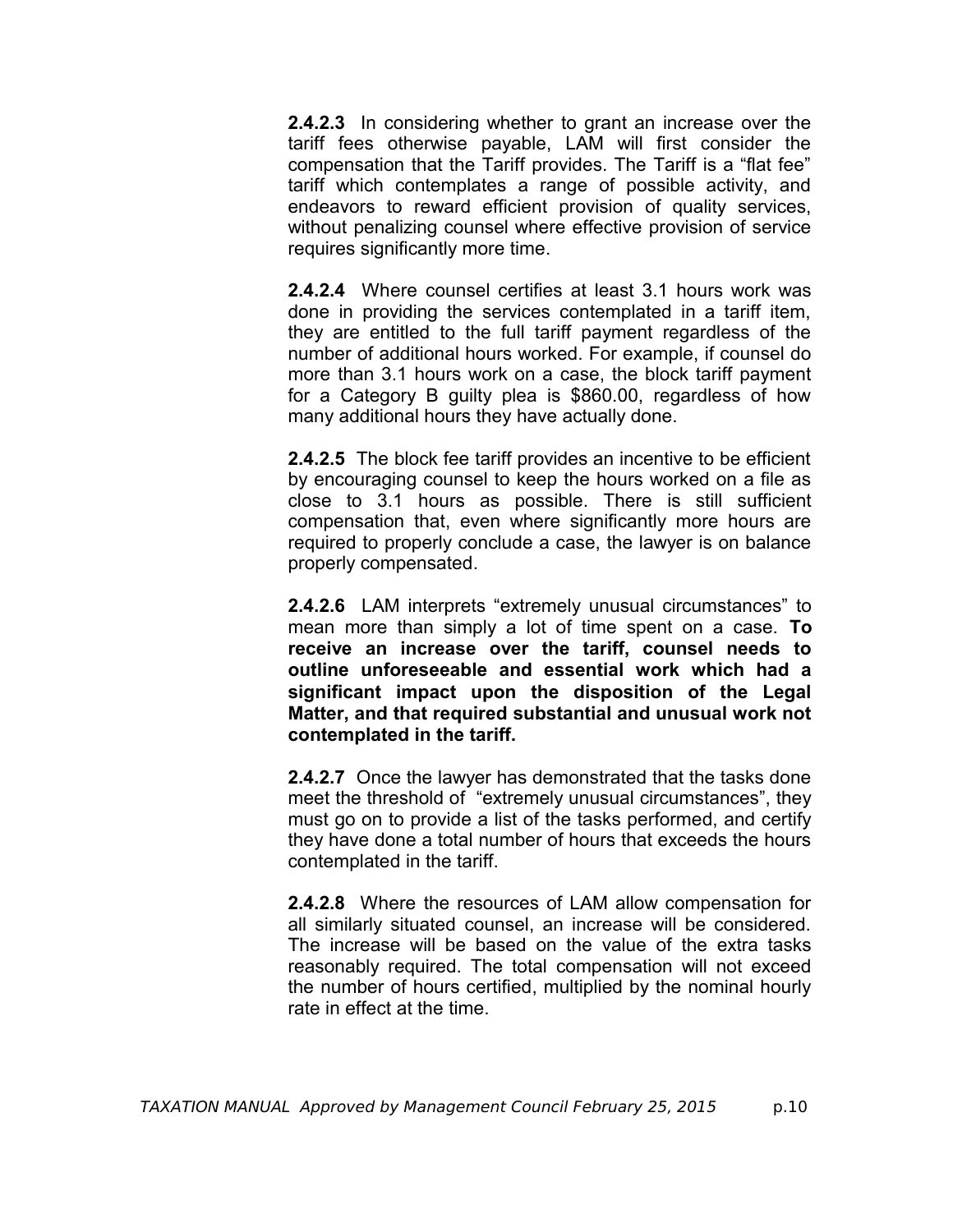**2.4.2.9** Even if extremely unusual circumstances exist, and significant hours in excess of the hours contemplated in the Tariff were necessary to properly conclude the matter, any increase is dependent on the funds available to LAM. Availability of funds is not a certainty.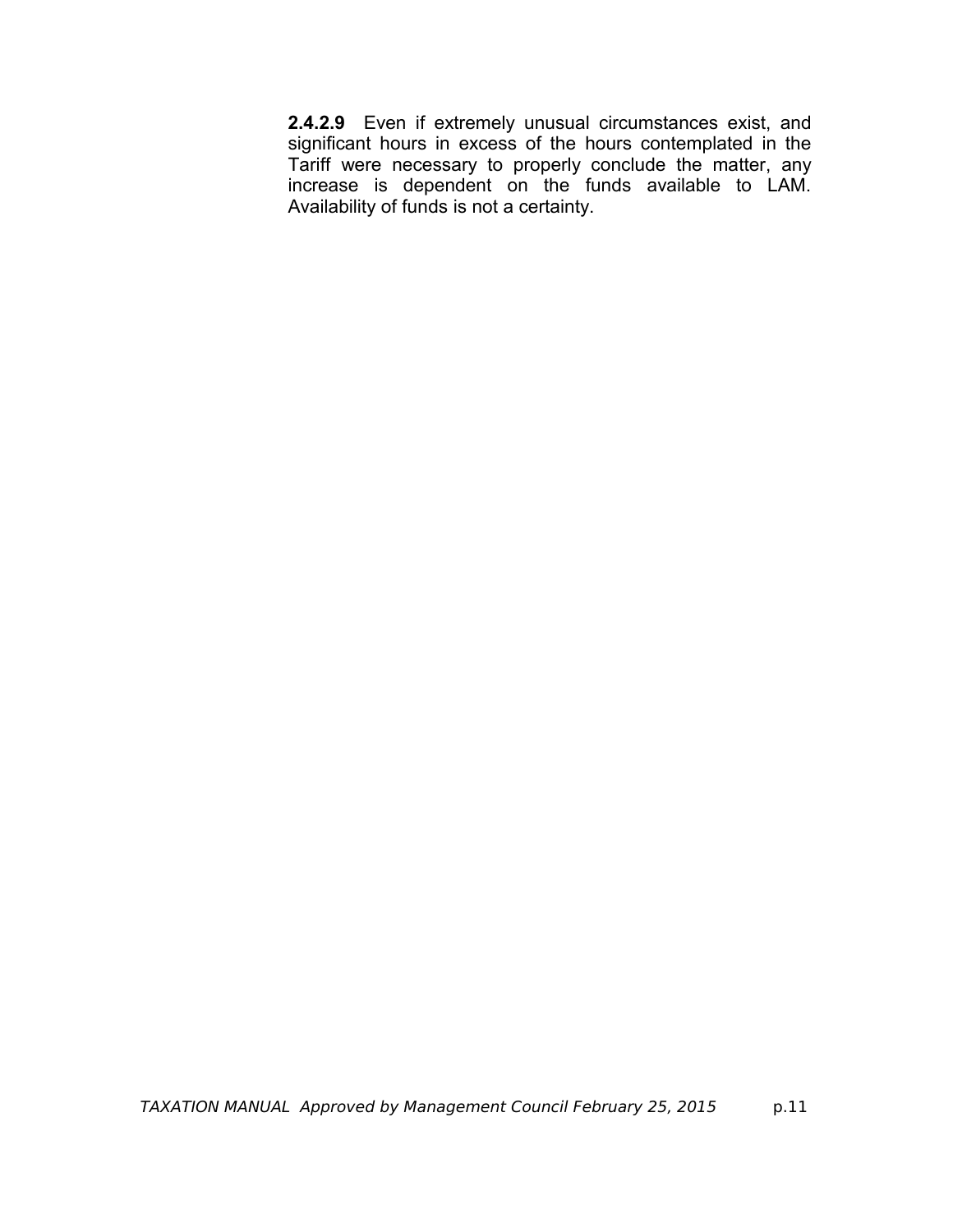# <span id="page-21-0"></span> **3. COMMON BILLING ISSUES**

#### **3.1 Incomplete/Cancelled Certificates (Reduced Fees)**

- **3.1.1** An incomplete legal matter is a file that does not result in a final disposition of the legal matter for which the certificate issued. In a criminal matter, this means that the charge for which the legal matter issued remains outstanding; in a civil or family matter, this means that any relief granted does not fully and finally resolve the matters in issue.
- **3.1.2** A cancelled certificate is one that has been cancelled by the appropriate Area Office.
- **3.1.3** The tariff provides fees for cancelled/incomplete matters and these amounts, where permitted in the tariff, must be clearly noted in the solicitor's bill of costs. In addition, the following costs will be paid:
	- **(i)** the cost of any authorized disbursement incurred prior to cancellation and that cannot be reasonably cancelled or otherwise mitigated;
	- **(ii)** fees where applicable, and disbursements necessary for a motion to withdraw from the court record;
	- **(iii)** the cost of any steps that counsel are reasonably required to take prior to making a timely motion to withdraw; and
	- **(iv)** where counsel has made a reasonable and timely motion to withdraw, and permission to withdraw has been refused by order of the court, such fees and disbursements as would otherwise be payable if the certificate had not been cancelled.
- **3.1.4** Where a certificate is cancelled for a reason that was, or ought to have been, apparent to counsel (such as a conflict that arises as a result of previously representing the complainant or a material witness whose name has been disclosed, or where it was apparent from information in the possession of counsel that the client may no longer be financially eligible for coverage), fees and disbursements may be disallowed by the Executive Director in whole or in part for services provided after the date when the reason for cancellation was, or ought to have been, apparent to counsel.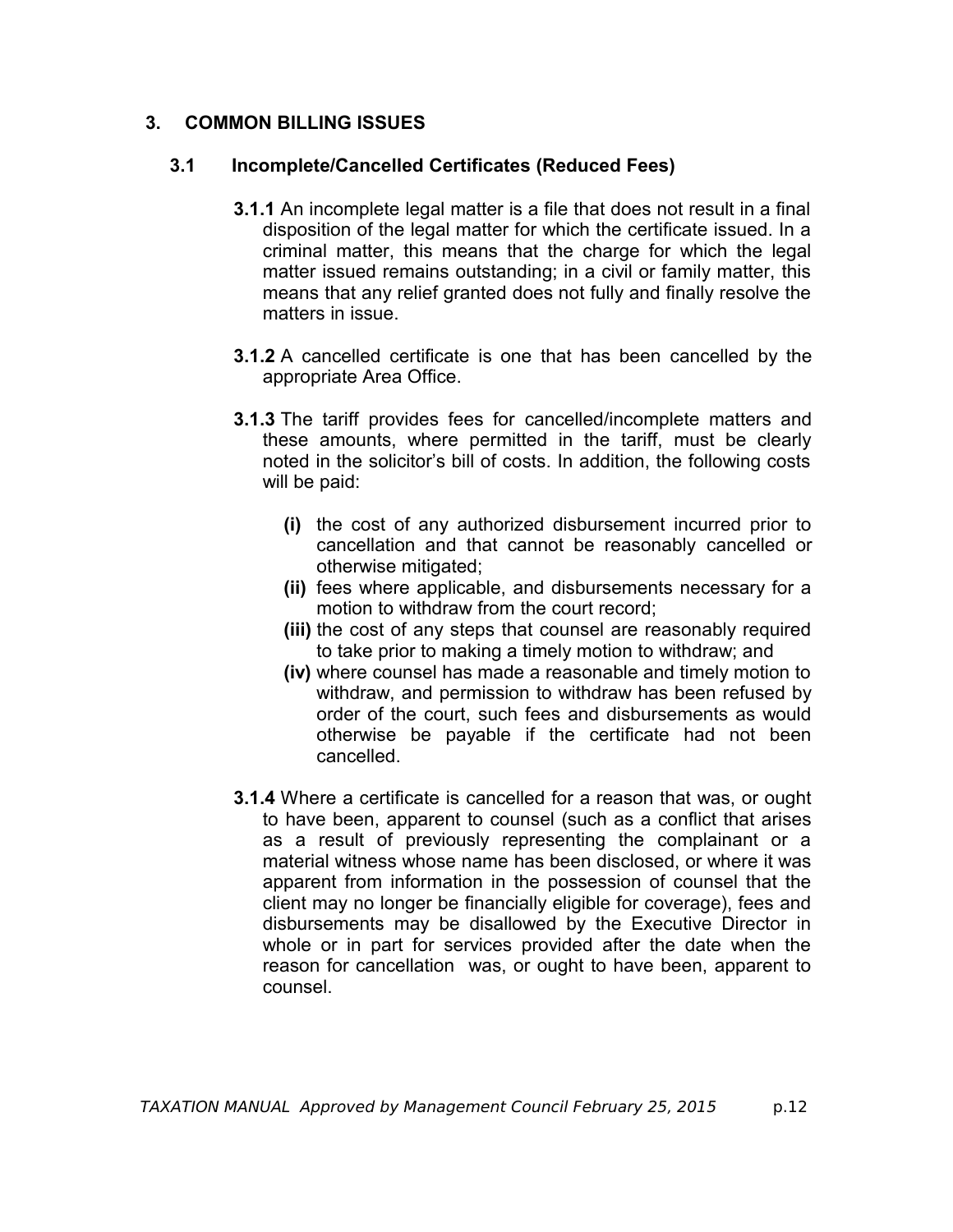- **3.1.5** A bill may be "cancelled active" (which means billing for work done up to the date of cancellation will be paid), or "cancelled inactive" (in which case no billing is permitted on the bill), depending on when the knowledge of the reason for cancellation ought to have been apparent to counsel.
- **3.1.6** Once cancelled, a certificate remains cancelled until LAM provides the lawyer with notice in writing that it has been reactivated.

#### **3.2 Reduced Fees on Incomplete Legal Matters**

- **3.2.1** In the [Tariff,](http://www.legalaid.mb.ca/pdf/tariff_2008.pdf) Part I 10(1) and 10(2), the *Regulation* provides for a reduced fee for incomplete legal matters.
- **3.2.2** This reduced fee can be applied to the same lawyer who resumes a case previously billed (for example, where contact is lost and regained, or a warrant issues and the client is subsequently arrested); or to two different lawyers where the file is assigned to a second lawyer.
- **3.2.3** Any reduced tariff will be indicated on the face of the certificate.
- **3.2.4** If counsel takes issue with the reduced tariff being applied it must be addressed when the certificate is issued and not at taxation after the work is completed.
- **3.2.5** If counsel intends to request additional funds on a reduced tariff legal matter after the work is completed, then it must be requested by way of a Discretionary Increase request.
- **3.2.6** Because a completed case merits only one tariff fee, and it is impossible for LAM to determine whether one lawyer has a more meritorious claim to the fees in a given case, the guiding principle is that all cases not dealt with completely by one lawyer will attract a 50% reduced fee to each lawyer.
- **3.2.7** Where a third or subsequent lawyer is assigned to a reduced tariff case, the tariff paid will not be reduced to less than 50% of the applicable tariff.
- **3.2.8** Where the same lawyer continues on the Legal Matter for third or subsequent appointment, the tariff paid will not be reduced to less than \$80.00.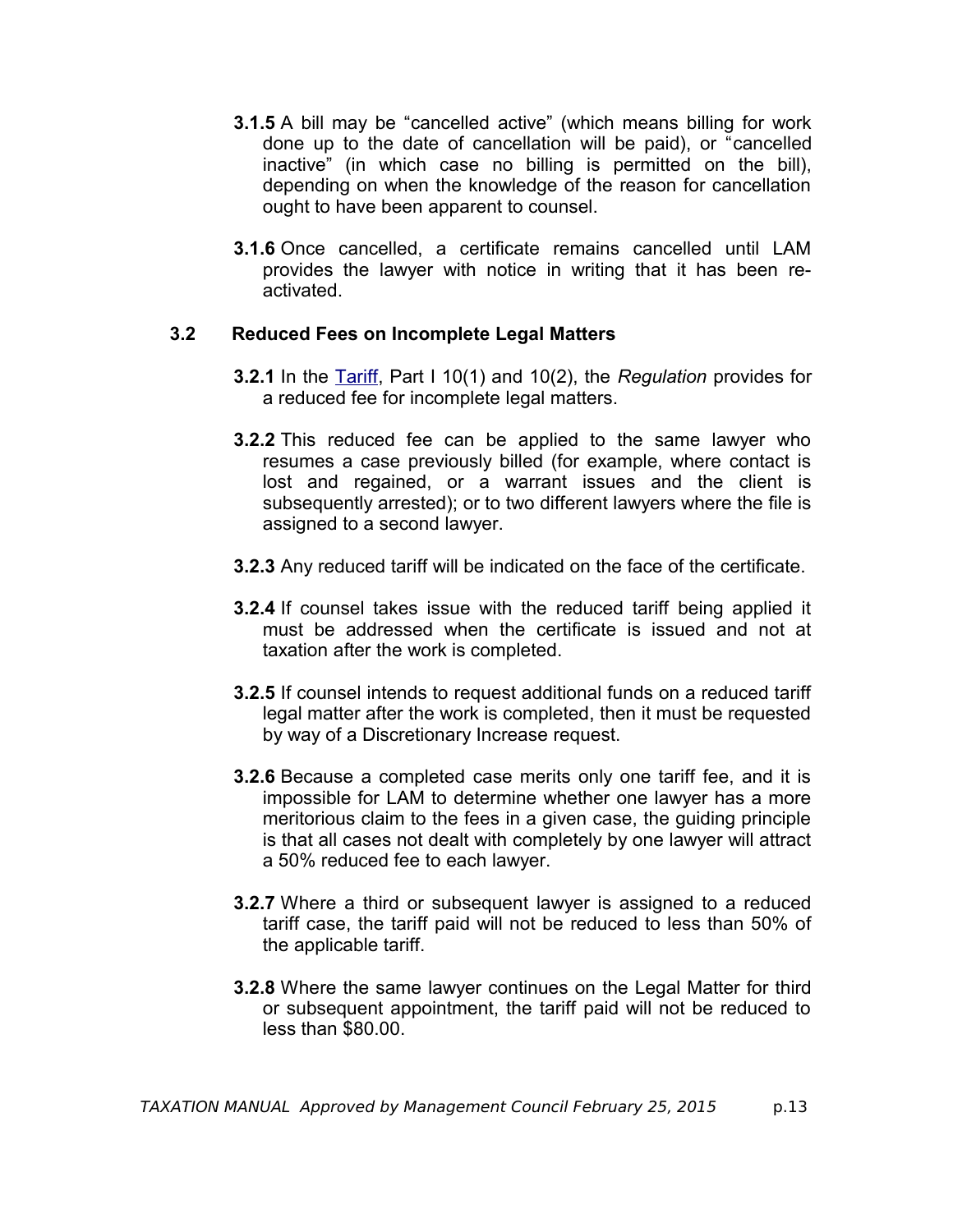**3.2.9** LAM cases often include several tariff items, and a lawyer who provides complete service with respect to any tariff item will be paid the full amount for that item (Part 1, section 8 of the [Schedule](http://www.legalaid.mb.ca/pdf/tariff_2008.pdf) [Tariff of Fees]). The reduced fee refers only to those tariff items that a lawyer does not bring to a full and final resolution.

#### **3.3 Moving to a New Firm or Closing a Practice**

- **3.3.1** In accordance with the *Act,* all LAM certificates are issued to a lawyer registered on the LAM Panel. Although payments may be made payable to a law firm for accounting purposes, LAM's agreement to provide services is with the individual lawyer, and the lawyer to whom a certificate is provided retains their rights and responsibilities pursuant to the certificate when they move between firms.
- **3.3.2** Cheques will be issued to the law firm LAM has on file, as provided by the lawyer billing the file. The responsibility of a lawyer to account to a law firm for disbursements incurred, or any fee split or commission arrangement, remains with the lawyer.
- **3.3.3** LAM is sometimes able to facilitate movement between law firms/corporations, and accounting for work in progress, by interim billing of certificates or canceling and reissuing certificates *en masse.* Such arrangements are completely at the discretion of LAM.
- **3.3.4** Where special arrangements are made to facilitate movement to a new firm or the winding up of a practice, the lawyer is required to follow the directions provided by LAM.
- **3.3.5** Where LAM does agree to participate in special arrangement(s) to facilitate the movement of counsel or winding up of a practice, LAM is not a party to, and undertakes no obligations pursuant to, a lawyer's arrangement with any law firm or law corporation. LAM's obligations to a lawyer are encompassed within the terms of the certificate and assigned counsel remains fully responsible and liable for any accounting and payment of any amounts owing, as between counsel and the firm or corporation.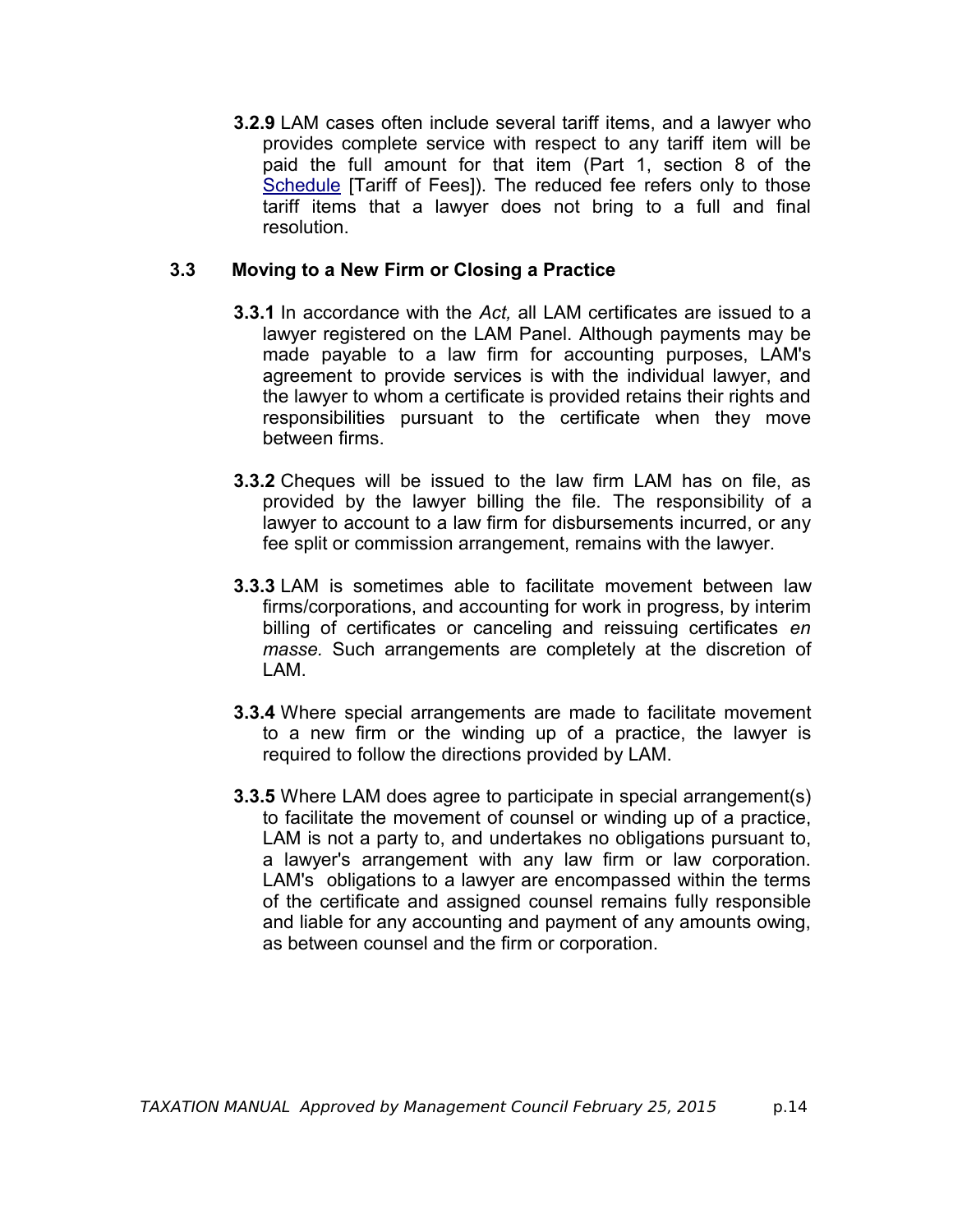# **3.4 Expiry of Certificates**

- **3.4.1** *[Regulation](http://web2.gov.mb.ca/laws/regs/current/_pdf-regs.php?reg=225/91)* 30 provides a deemed discharge date for all legal aid certificates "…six years…from the date on which the certificate is issued… unless the time is extended by the area director". A LAM certificate may not be relied upon for payment of work done more than 6 years after the date the certificate issued, unless the time is extended in writing by the appropriate Area Director.
- **3.4.2** Provided that the lawyer applies before the expiry date of a certificate, the Area Director may grant an extension for a specified period of time subject to a new test of the merits of the case and the demonstrated continued financial eligibility of the client. If an extension is not granted, the lawyer is not entitled to payment for any work done, or disbursements incurred after the 6 year date of expiry.
- **3.4.3** A request for an extension operates as an automatic extension of the certificate until such time as the Area Director has made a decision respecting the request. If the Area Director chooses not to extend the certificate, the lawyer will have 60 days within which to submit a bill.

# **3.5 Copy of Taxed Accounts**

- **3.5.1** LAM sends a copy of any taxed account to the lawyer who submitted the bill. A taxed account sets out clearly and concisely:
	- **a)** the corrections made to the account and the reason for the changes along with reference to the Tariff; and/or
	- **b)** any applicable legislative provisions.

# **3.6 Remuneration Limited to Tariff**

- **3.6.1** LAM *[Regulation](http://web2.gov.mb.ca/laws/regs/current/_pdf-regs.php?reg=225/91)* 38 provides that, "No solicitor providing legal aid, whether under a certificate or as duty counsel, shall invite or accept any fee, gratuity or other compensation, with respect to legal aid other than the fees and disbursements provided for in the *Act* and *Regulations*."
- **3.6.2** This provision prevents a lawyer retained by way of a LAM certificate from (at the same time) seeking or accepting compensation directly from a person receiving legal aid. A person who qualifies for legal aid is entitled to receive the legal services provided by way of a LAM certificate, and to "quality legal representation".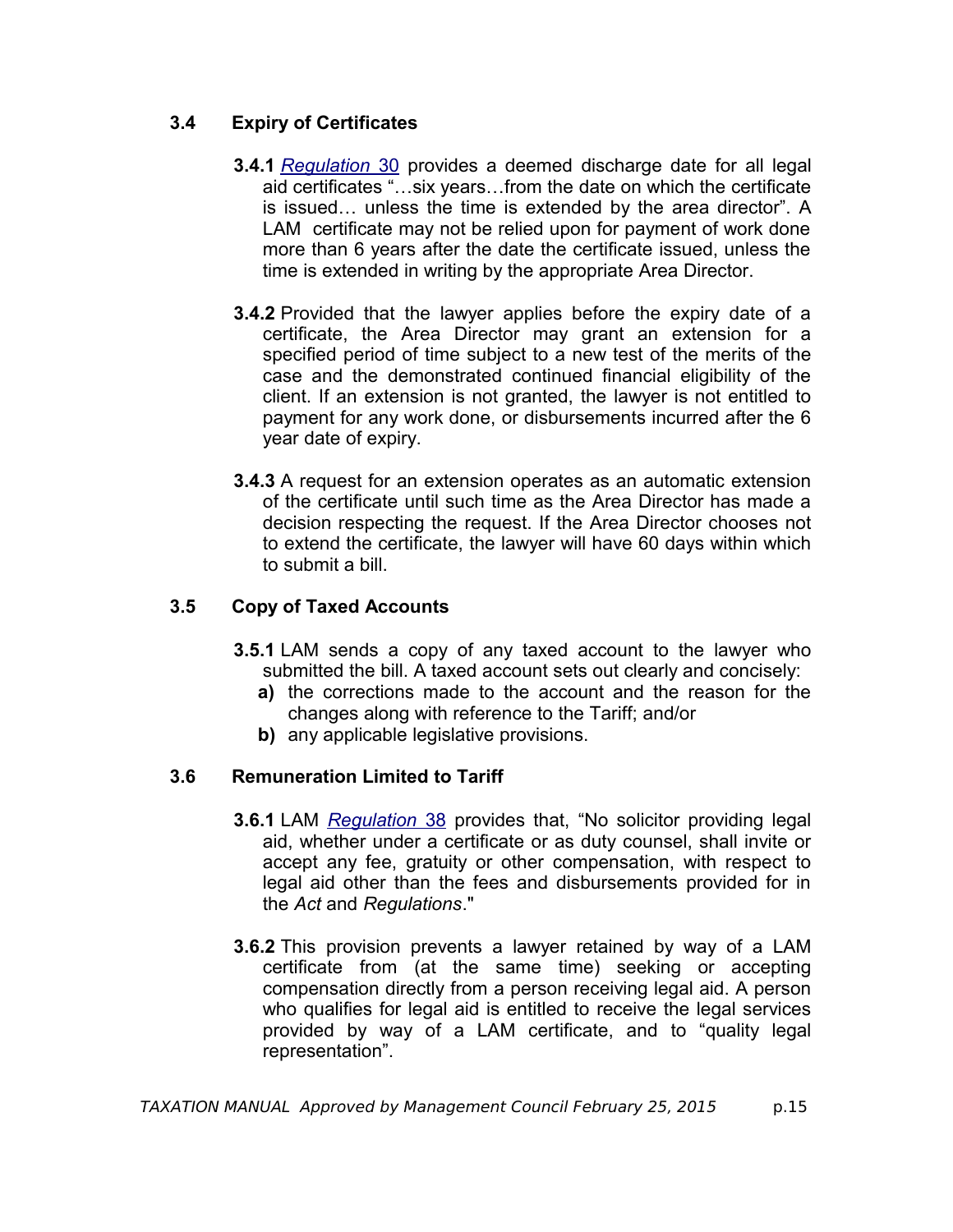# **3.7 Disallowance of Fees**

- **3.7.1** *[Regulation](http://web2.gov.mb.ca/laws/regs/current/_pdf-regs.php?reg=225/91)* 44 allows the Executive Director to disallow fees in whole or in part for a proceeding unreasonably taken or prolonged, and not calculated to advance the interests of the client, or necessitated by the solicitor's negligence.
- **3.7.2** Examples of this might be:
	- **a)** where a motion for *Charter* relief has been authorized based on inaccurate or misleading information provided by counsel and there is no proper foundation for the motion;
	- **b)** defending against a motion to withdraw where there is a change of counsel already determined, or the client has stated an intention to act in person; or
	- **c)** where authorization to proceed to trial or pursue some other additional relief was granted based on inaccurate or misleading information provided by counsel.
- **3.7.3** Similarly where the lawyer made an error, LAM expects the lawyer to remedy that error without an additional bill to LAM.
- **3.7.4** Regulation 44(e) specifically allows fees to be disallowed with respect to "a matter from which the solicitor was required to withdraw because of a conflict of interest that the Executive Director is satisfied was reasonably foreseeable by the solicitor before he or she furnished the service for which the fee is claimed".
- **3.7.5** Where LAM learns that counsel have sought or received additional compensation for a legal aid eligible matter while the client has coverage pursuant to a certificate, the ED may also exercise discretion to disallow payment for fees and/or disbursements pursuant to the certificate. Depending on the circumstances, LAM may also report a lawyer who participates in this practice to The Law Society of Manitoba, and/or pursue other legal remedies.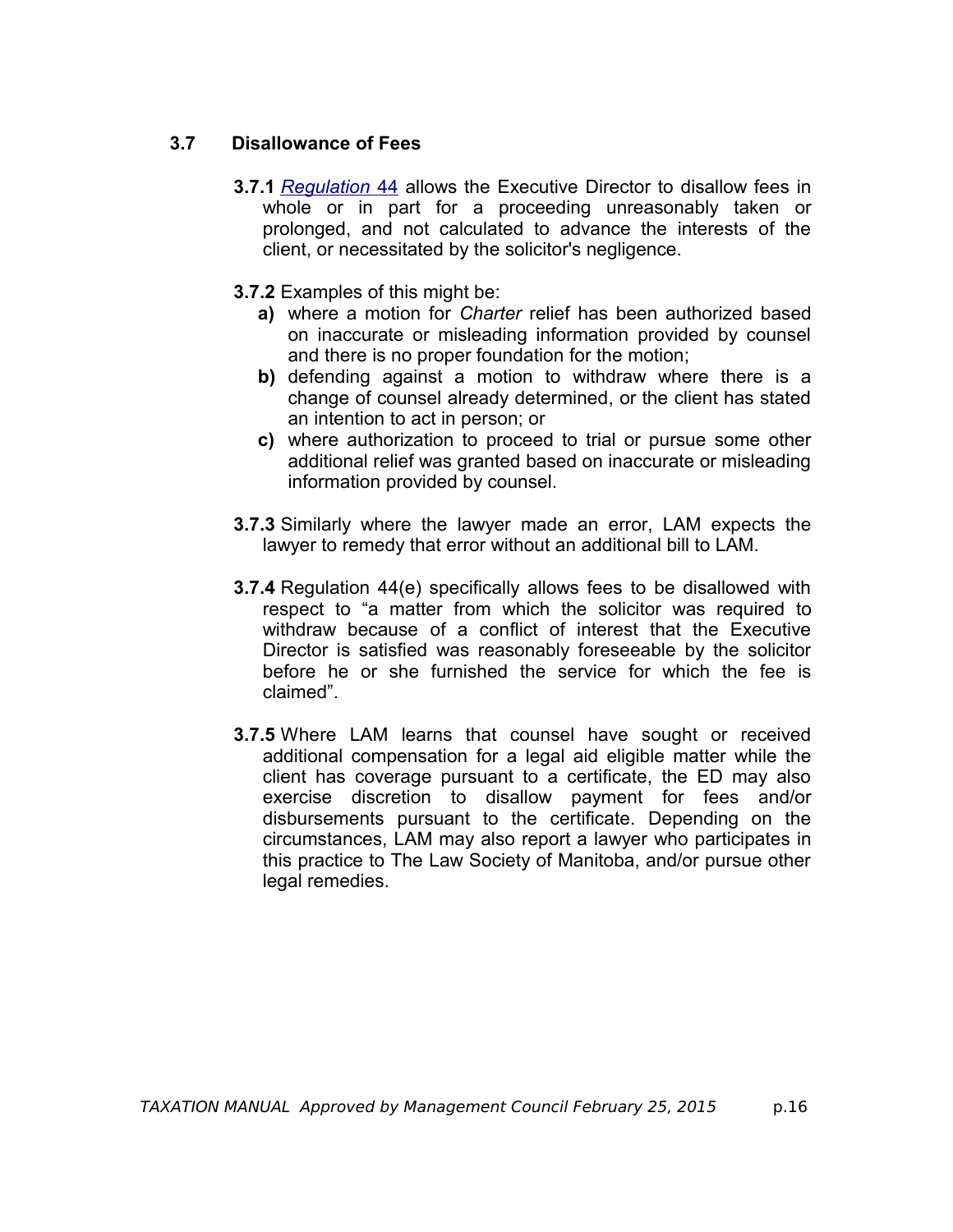# <span id="page-26-0"></span> **3.8 Conflicts of Interest**

 **3.8.1** Where a lawyer develops an unforeseeable conflict of interest, that lawyer will be entitled to the half tariff payment for an incomplete matter. However, if the conflict of interest was reasonably foreseeable at the inception of the case, LAM may not pay a bill for any service provided to that client. See *[Regulation](http://web2.gov.mb.ca/laws/regs/current/_pdf-regs.php?reg=225/91)* [44\(a\).](http://web2.gov.mb.ca/laws/regs/current/_pdf-regs.php?reg=225/91)

# **3.9 Duty to Report Change in Client's Circumstances**

- **3.9.1** Receiving a certificate for coverage creates an ongoing and direct relationship between LAM and an applicant; and between LAM and the lawyer appointed to provide service to the applicant. LAM has an ongoing responsibility to determine that the client continues to qualify for legal aid services.
- **3.9.2** *[Regulation](http://web2.gov.mb.ca/laws/regs/current/_pdf-regs.php?reg=225/91)* 25(1) requires solicitors to provide certain information to LAM to ensure ongoing eligibility. One responsibility of a lawyer appointed pursuant to a certificate is to bring the appropriate information to the attention of the Area Director so LAM can make that decision.

# **3.10 Holdback Repayments**

- **3.10.1** [Part 7](http://web2.gov.mb.ca/laws/regs/current/_pdf-regs.php?reg=225/91) of the *Regulation* permits the Management Council of LAM to impose a percentage reduction in fees. Management Council has been very reluctant to take this step, known as instituting a 'holdback". If a holdback is instituted, counsel with active certificates will be notified in accordance with the *Regulation*.
- **3.10.2** Part 7 of the *Regulation* provides a process for determining repayment of the holdback.

#### **3.11 Set-off**

 **3.11.1** Pursuant to *[Regulation](http://web2.gov.mb.ca/laws/regs/current/_pdf-regs.php?reg=225/91)* 43(3) where a lawyer owes funds to LAM for any reason, the ED may require that these funds be deducted from any subsequent payment otherwise due to that lawyer.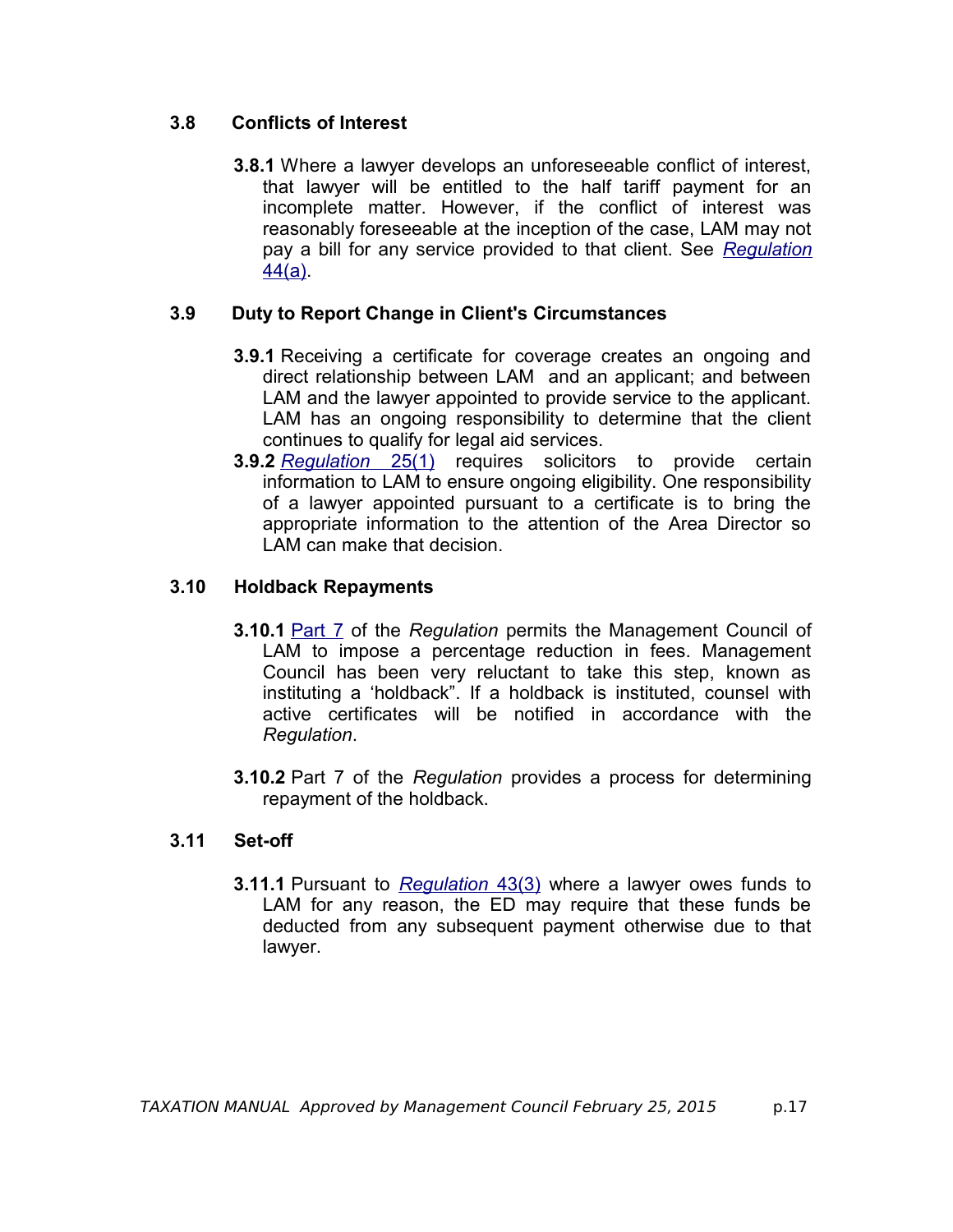# **3.12 Representation of Co-Accused**

 **3.12.1** Payments for representation of co-accused in the same Legal Matter are set out in Part I item 7 of the [Tariff.](http://www.legalaid.mb.ca/pdf/tariff_2008.pdf) While the Executive Director may provide additional fees for separate services provided, any additional fees must be requested as a Discretionary Increase. Emphasis will be on assessing any separate services necessary to the proper defence of each coaccused.

# **3.13 Appeal of Taxed Accounts**

- **3.13.1** Section 18 of the *[Act](http://web2.gov.mb.ca/laws/statutes/ccsm/l105e.php)* provides that "A solicitor may appeal a decision about the amount he or she is to be paid for providing legal aid." Taxation appeals are based on the written record and are made in writing and will be heard by the Management Council Appeal Committee.
- **3.13.2** The written appeal will set out the basis of the appeal, and provide any information relied upon. The ED's written submission to the Appeal Committee will be based largely on the record of taxation decisions made by the ED, or by the delegate who acted on the ED's behalf. As a result of this, all decisions must be made in accordance with this Manual and be properly recorded in the administrative file.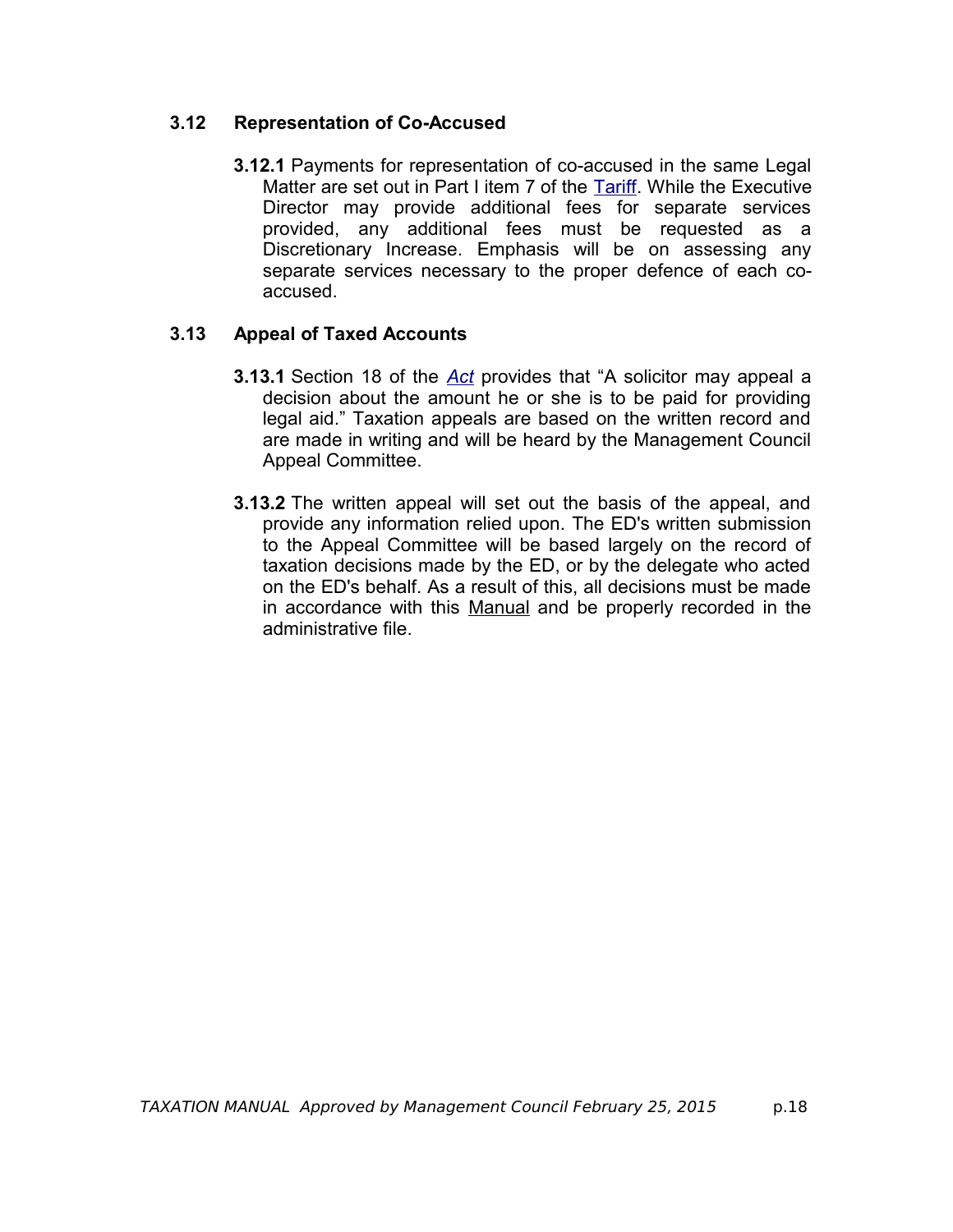# <span id="page-28-0"></span> **4. PAYMENT PROGRAMS (ATP, COL) & COST RECOVERY**

# **4.1 General**

- **4.1.1** Please see the general explanation of these files in the Payment Programs Manual.
- **4.1.2** Taxation of these accounts is performed on the same basis as a regular bill of costs; however the clarity of documentation and certification, and the importance of the bill of costs being prepared and sent to LAM in a timely manner is more pronounced.
- **4.1.3** Adherence to the documentation requirements and guidelines outlined herein, are strictly enforced to ensure LAM is able to process payment program bills and reimbursements in a timely manner.

# **4.2 Amendment Adding a Client Contribution**

- **4.2.1** Sometimes new information comes to the attention of the Area Office and results in adding a contribution requirement. This amendment may be retroactive.
- **4.2.2** Regardless of whether the client signs the agreement to repay LAM and/or the Charge on Land, the assigned lawyer is entitled to a taxation based upon the time put in before the amendment. This will be true whether the amendment is retroactive or not.
- **4.2.3** The only exception would be where the lawyer has been complicit in not disclosing the information that results in the amendment.

# **4.3 Recovery from an Opposing Party: Court Ordered Awards & Settlements**

 **4.3.1** Section 17(4) of the *[Act](http://web2.gov.mb.ca/laws/statutes/ccsm/l105e.php)* provides that "all moneys recovered by an applicant from an opposing party, by way of costs or otherwise, shall be paid to Legal Aid Manitoba". *[Regulation](http://web2.gov.mb.ca/laws/regs/current/_pdf-regs.php?reg=225/91)* 35 makes the cost of legal aid a charge against any money recovered by the client. This provision requires lawyers to structure recoveries so that they are available to LAM.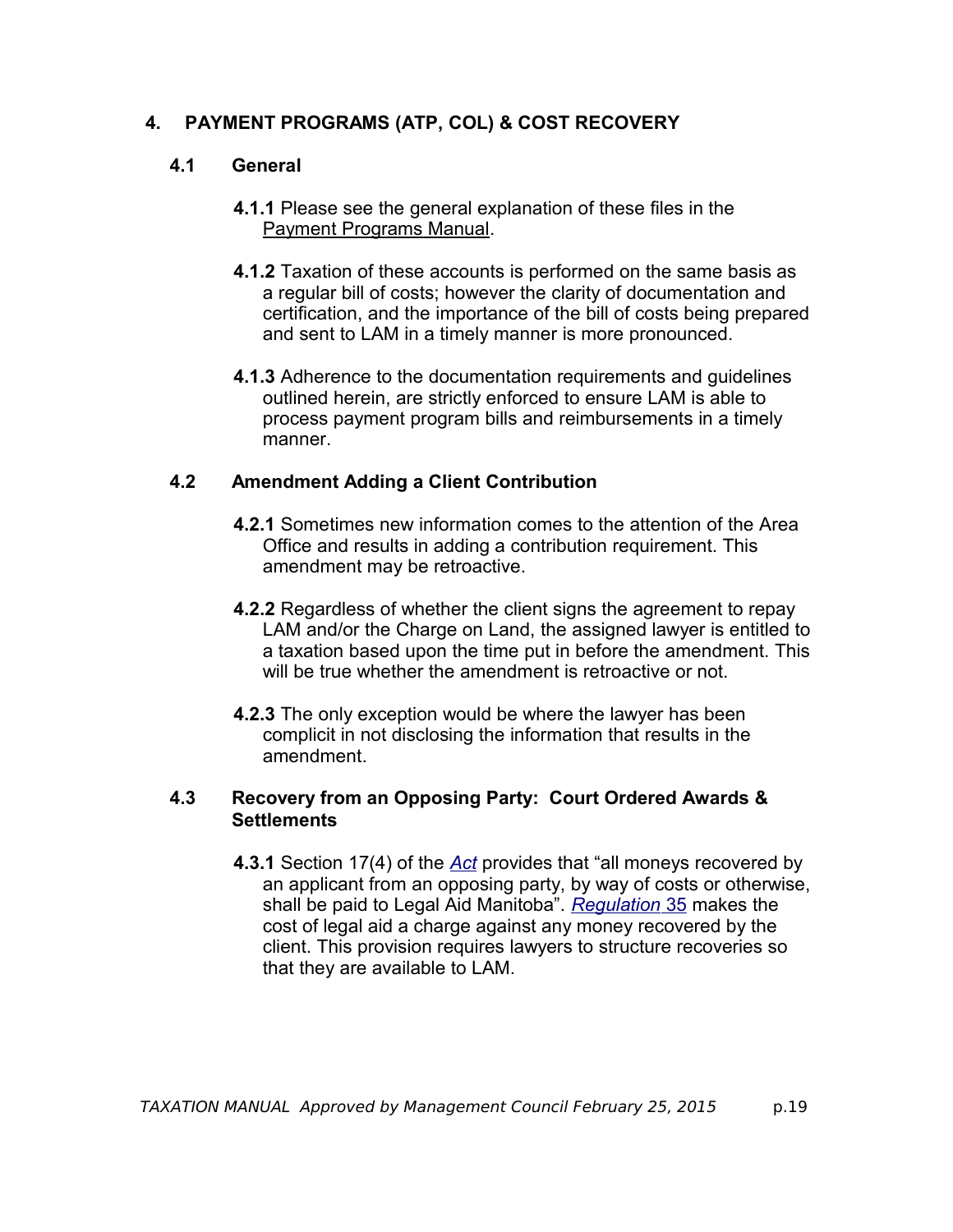- **4.3.2** If a lawyer does not take reasonable steps to protect LAM's interest and LAM suffers thereby, the cost to LAM may be set off against any payments due on the lawyer's account as provided for in *[Regulation](http://web2.gov.mb.ca/laws/regs/current/_pdf-regs.php?reg=225/91)* 44(d).
	- **(i) Maintenance:** LAM requires clients to withhold money from settlements and reimburse LAM from money they receive from settlement of a legal matter. This does not apply to money received with respect to child maintenance. If the order is not technically child maintenance but is, for example, to pay the custodial parent \$3,000 for dental work for a child, then it will generally be treated as child maintenance, and the client will not usually be required to pay the funds to LAM. The Executive Director should be notified if there is any question about how to characterize a settlement, prior to release of the money.
	- **(ii) Lump Sums:** If a period of time has gone by during which the party opposite has not paid child maintenance, and the judge orders a lump sum payment in respect of the time that has passed, LAM will usually not expect the client to pay the funds to LAM. However, if the amount of arrears is very large, or the judge making the order has specifically addressed the payment of LAM in the order, the Executive Director must be notified to determine if the client will be required to pay funds to LAM.
	- **(iii) Pension credits and RRSPs and other property**: LAM does not consider a division of pension credits to be an award of a sum of money as no money changes hands. A division of RRSPs that results in the transfer of actual money is considered to be an award of a sum of money, and the applicant must pay LAM out of that money. The general rule is that where money changes hands, or property is liquidated and funds are received in lieu, LAM must be paid.
- **4.3.3** Where a lawyer fails to take these steps and does not hold back enough money to cover the total fees and disbursements, the lawyer's fees may be taxed down accordingly. The client may also have had other dealings with LAM which should also be covered out of the cost recovery so it is vital to check on each file.
- **4.3.4** The client may be pursued legally for recovery of such amounts and/or dis-entitled to legal aid in the future as provided for in  *[Regulation](http://web2.gov.mb.ca/laws/regs/current/_pdf-regs.php?reg=225/91)* 16(1)(g).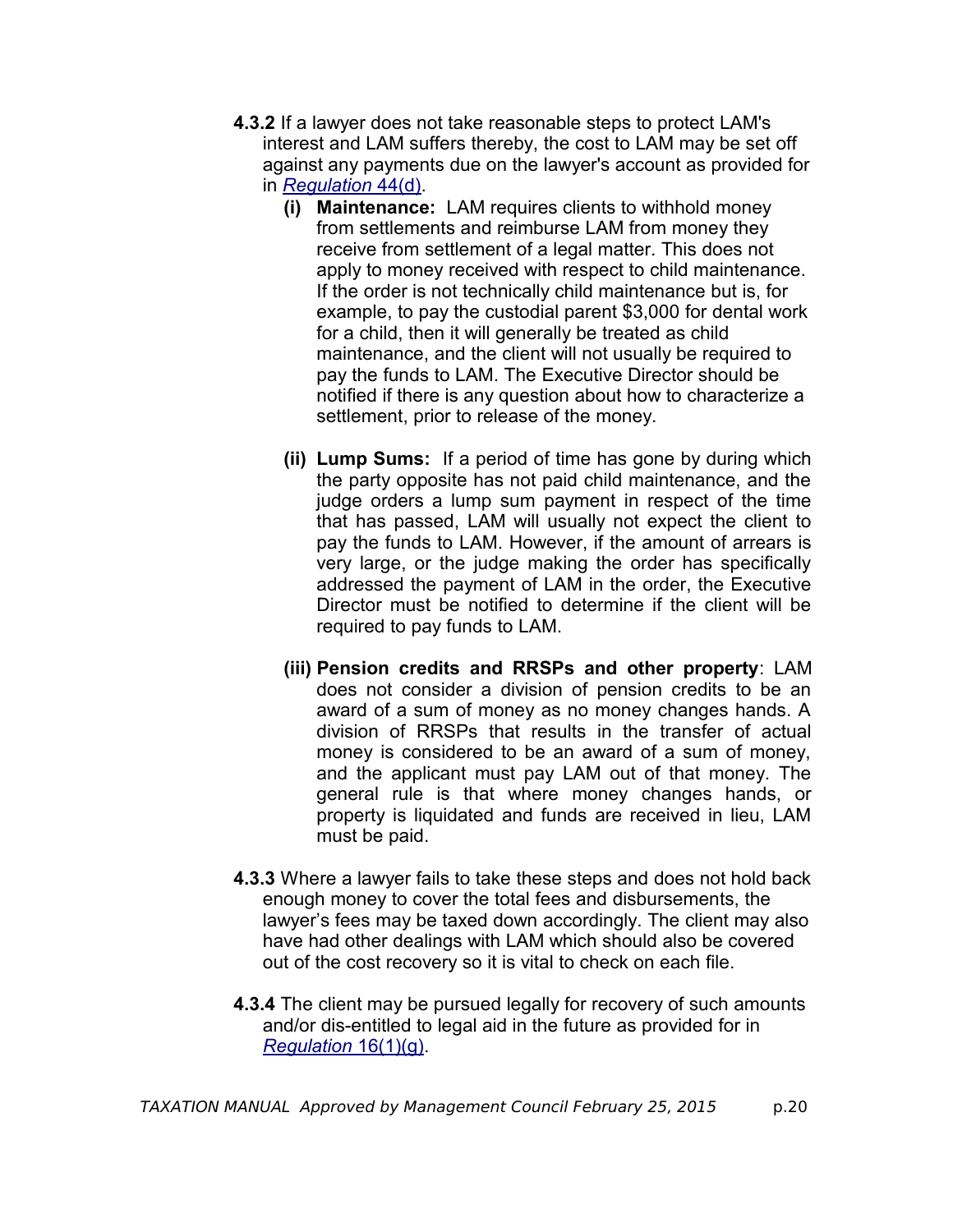## **4.4 Recovery from an Opposing Party: Cost Awards**

- **4.4.1 LAM has ownership of any and all costs awards made to** the benefit of an individual receiving legal aid  $(Act \simeq 17(4))$ and retains the discretion to waive costs at any stage of proceedings. *[Regulation](http://web2.gov.mb.ca/laws/regs/current/_pdf-regs.php?reg=225/91)* 31 requires the lawyer to obtain the Area Director's approval to waive the right to costs.
- **4.4.2** A lawyer may waive costs without specific authorization from the Area Director:
	- **(i)** where a client has signed an agreement to pay, a direction to pay, or charge on land, in favour of LAM and agrees to the waiver of costs,
	- **(ii)** where the other party is legally aided, or,
	- **(iii)** where counsel is satisfied the respondent has no means to pay costs, (having no assets and being unemployed).
- **4.4.3** In all other circumstances, Area Director approval is required to waive costs. Where costs are waived for one of the three reasons set out above, counsel should set out that reason in their closing report to LAM.
- **4.4.4** When billing a civil or domestic Legal Matter, counsel must indicate if costs were or were not awarded.
- **4.4.5** If costs are awarded on a Legal Matter, counsel must provide the Executive Director with a copy of the relevant Order and any enforcement information submitted to the Court, (i.e. [Form 70W\)](http://web2.gov.mb.ca/laws/rules/70we.pdf).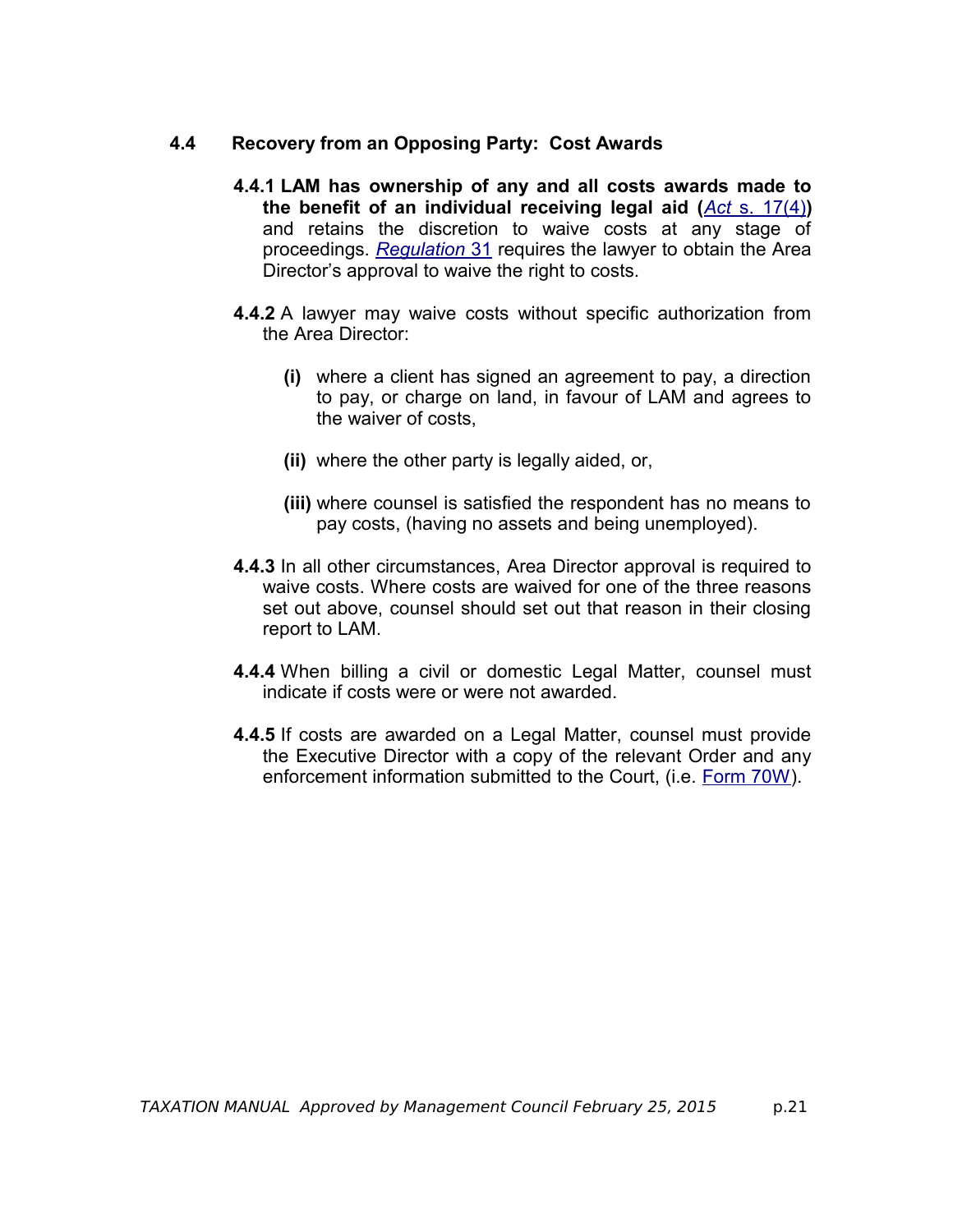#### <span id="page-31-0"></span> **5. BILLING CRIMINAL MATTERS**

#### **5.1 General**

- **5.1.1** This section provides guidance on billing matters under Part 2 of the [Tariff](http://www.legalaid.mb.ca/pdf/tariff_2008.pdf) of Fees. It is not intended to reword or replace the Tariff. It sets out the general policy for billing criminal matters and thereafter provides specific policy and general guidelines for interpreting the Tariff in specific situations.
- **5.1.2** Part 2 is subject to the General provisions set out in Part 1 of the Tariff of Fees including in particular paragraphs:
	- **(i)** fees where two persons are represented in the same matter;
	- **(ii)** fees where matters are dealt with together;
	- **(iii)** payment for travel time; and
	- **(iv)** fee reductions for partial service.

# **5.2 Offence Categories in the Tariff**

- **5.2.1** Coverage in criminal matters is provided by way of identifiable "Legal Matters" that qualify for full independent coverage. These are designated as a "Legal Matter" on the face of the certificate.
- **5.2.2** Criminal charges that do not qualify for full independent coverage are designated as "Also" on the face of the certificate.
- **5.2.3** The criminal tariff consists of types of offences divided into three categories "A", "B" and "C". Category "A" offences are nominally the most serious and/or complex cases to properly defend; "B" somewhat less serious and/or complex; and "C" the least serious and/or complex to defend.
- **5.2.4** Counsel who provides a completed service respecting any criminal "Legal Matter" is entitled to the tariff fee applicable to the category of charge for the specific item of service completed.
- **5.2.5** Counsel who provides service on any matter listed on the face of the certificate as an "Also" are entitled to \$80.00 for completion of that "Also" matter.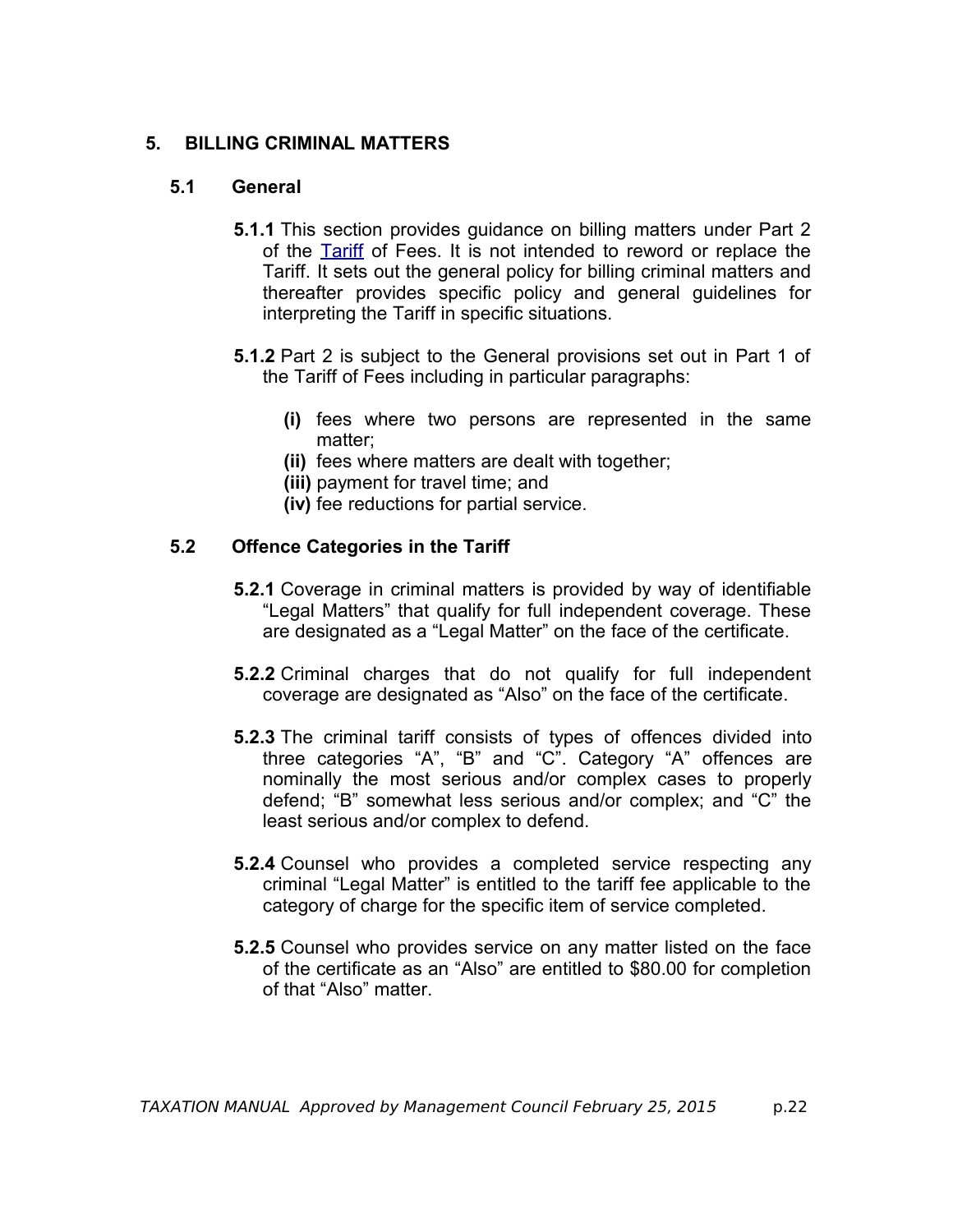- **5.2.6** If the "Also" matter is dealt with by a different prosecutor in a different court than the covered "Legal Matter" for all steps in the case, or all steps other than disposition, it will be paid \$160.00 as a "Separate Stream Also".
- **5.2.7** "Separate Stream Also's" must be indicated as such, and the proper certification must be made on the bill of costs.
- **5.2.8** Where extremely unusual circumstances arise, and the tariff payment does not appropriately compensate counsel for the services provided in any "Legal Matter" or "Also" matter, counsel may apply to the Executive Director for a discretionary increase in addition to the regular payments otherwise available for criminal matters.

#### **5.3 Identified Categorization Issues**

- **5.3.1** The current categorization of offences dates back to the beginning of the block fee tariff, as revised from time to time. Categories "A" and "B" are categories that include specifically listed offences, and category "C" is a residual category intended to include any offences not listed in "A" or "B".
- **5.3.2** Three significant issues have arisen with respect to the categories:
	- **(i)** individual charges that cross categories;
	- **(ii)** unlisted charges that are similar or identical to those listed in a higher category; and
	- **(iii)** services that are significant and contemplated in a criminal proceeding but are not in the Tariff (i.e. Dangerous Offender hearings).
- <span id="page-32-0"></span> **5.3.3** LAM has addressed significant shortcomings of the Tariff pursuant to the Executive Director's discretion and/or section 5 of [Part 1](http://www.legalaid.mb.ca/pdf/tariff_2008.pdf) of the Tariff as follows:
	- **a)** where a charge crosses categories, it is to be paid at the tariff rate applicable to the higher of the two categories;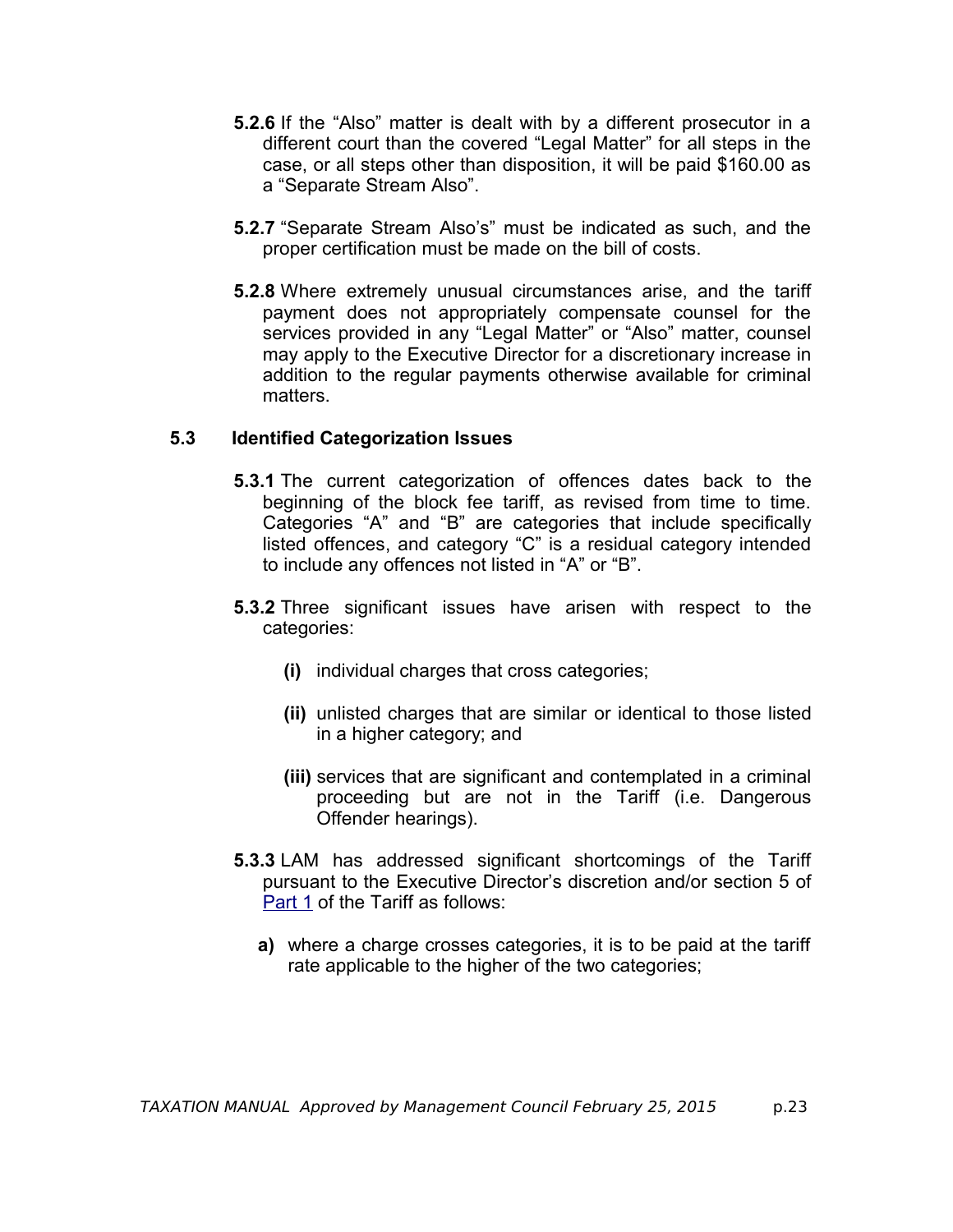- **b)** where an unlisted charge is similar or identical to a charge listed in a higher category, the Executive Director has exercised discretion to apply the higher paying tariff, providing notice to the panel through a Notice to the Profession; and
- **c)** where a significant service is not listed in the Tariff and an appropriate analogous service has been identified the service is paid accordingly.

#### **5.3.4 Cross-categorized Charges**

**5.3.4.1** The policy in [5.3.3 a\)](#page-32-0) above can be applied on a principled basis when a charge, as particularized in the court Information or in the Indictment as drafted, identifies the charges.

#### **5.3.5 Anomalous Categories**

**5.3.5.1** Legal Aid pays on the basis of the categorization at the time the bill is received.

# **5.3.6 Unspecified Services**

**5.3.6.1** The *Regulation* allows the Executive Director to pay by analogy where coverage is authorized and no specific provision exists for a certain service.

**5.3.6.2** LAM pays by analogy for the following services:

- **(i)** "Extraordinary Remedies"
	- Extradition Hearings
	- Dangerous Offender/Long Term Offender Hearings
	- Peace Bond: Fear of Offence (ss. 810.01 to 810.2)
	- Faint Hope Applications to the Chief Justice (s. 745.6)
- **(ii)** Category "C" Preliminary Hearings
	- Curative Discharge Hearings
	- Sentencing Circles
	- Conditional Sentence Breach Hearings
	- Disciplinary Hearings
	- Parole Hearings
	- Youth Reviews
	- Peace Bond: Fear of Injury or Damage (s. 810)

**(iii)** Category "B" Trial

◦ Faint Hope Hearing before a Jury (s. 745.63)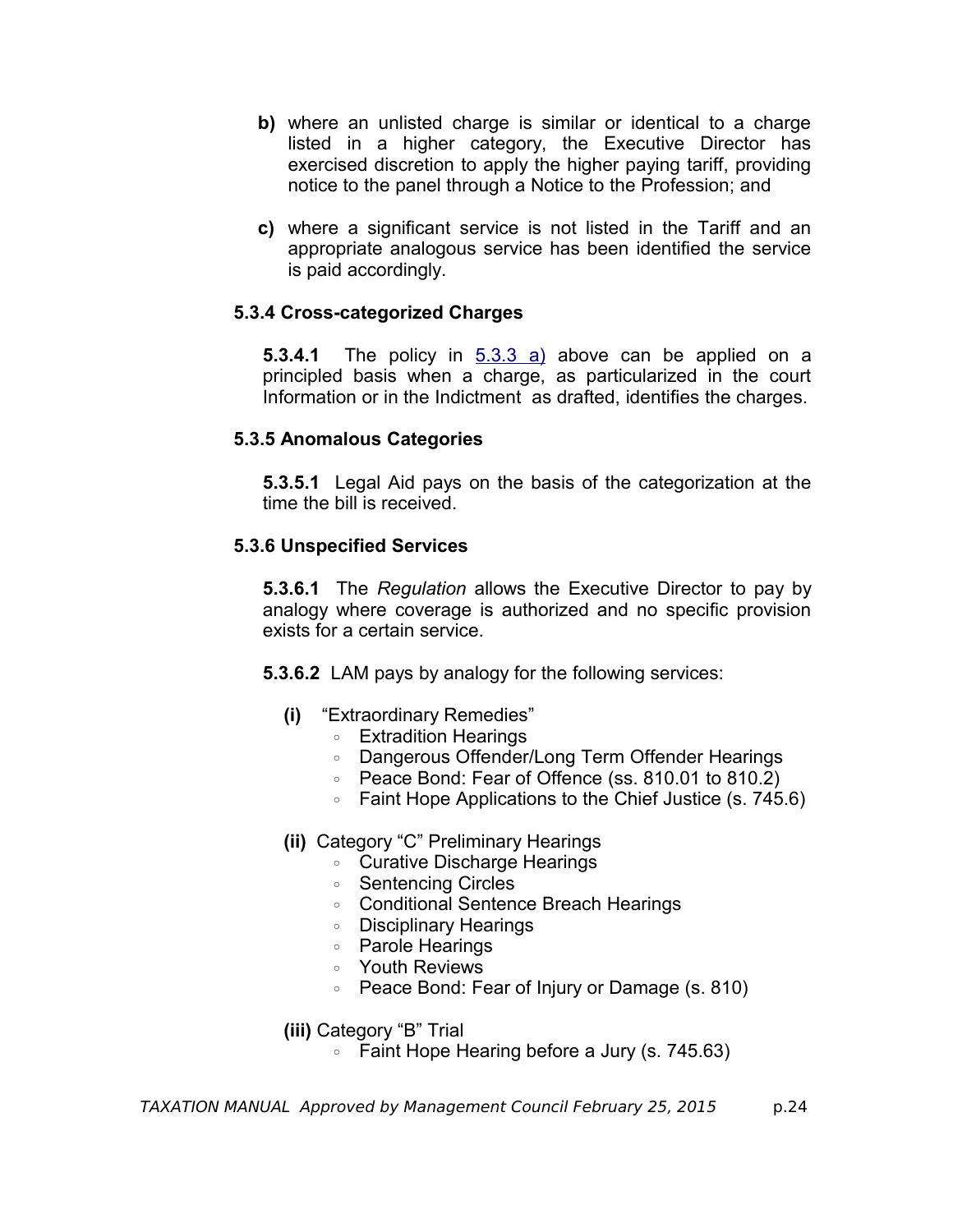- **(iv)** Itemized Hourly to the Maximum of "Bail Review" ◦ Vary Probation Orders
- **(v)** Itemized Hourly to the Maximum stated on the face of the certificate
	- Assistance to a Material Witness

#### **5.3.7 Charges Paid as One Legal Matter**

**5.3.7.1** LAM policy is that all the charges referred to in a Legal Matter will attract a single block payment pursuant to the highest category charge.

**5.3.7.2** Charges dealt with together are treated as if they were joined together on the Information or Indictment. For example, a robbery and a theft included on the same charging document, or dealt with at the same court appearance, attract a single Category "B" payment, unless they are identified as separate Legal Matters on the face of the certificate **and** discrete hearings are provided on each.

**5.3.7.3** In the latter case, each is paid in its appropriate category and attracts the payment for the service provided (i.e., a guilty plea on the Robbery followed by a trial on the theft or *vice versa,* results in one category "B" guilty plea and one category "C" trial).

**5.3.7.4** In addition to this, each separate Information that does not otherwise receive payment under a tariff category, receives a payment of \$80.00 (nominally called the "Also" fee).

**5.3.7.5** If unusual work is anticipated for a charge specified as "Also", the lawyer must request the Area Director to authorize a separate Legal Matter for that charge in advance of disposing of it. Legal Accounts cannot pay for a separate Legal Matter, unless the Area Director has authorized it before billing the charges.

**5.3.7.6** In any other situation, a request to pay for an unauthorized Legal Matter will not be paid by Legal Accounts and will require counsel to submit a request for a Discretionary Increase, (DI). The ED may choose to address this issue by issuing a new Legal Matter, providing an appropriate DI, or disallowing any increase in fees.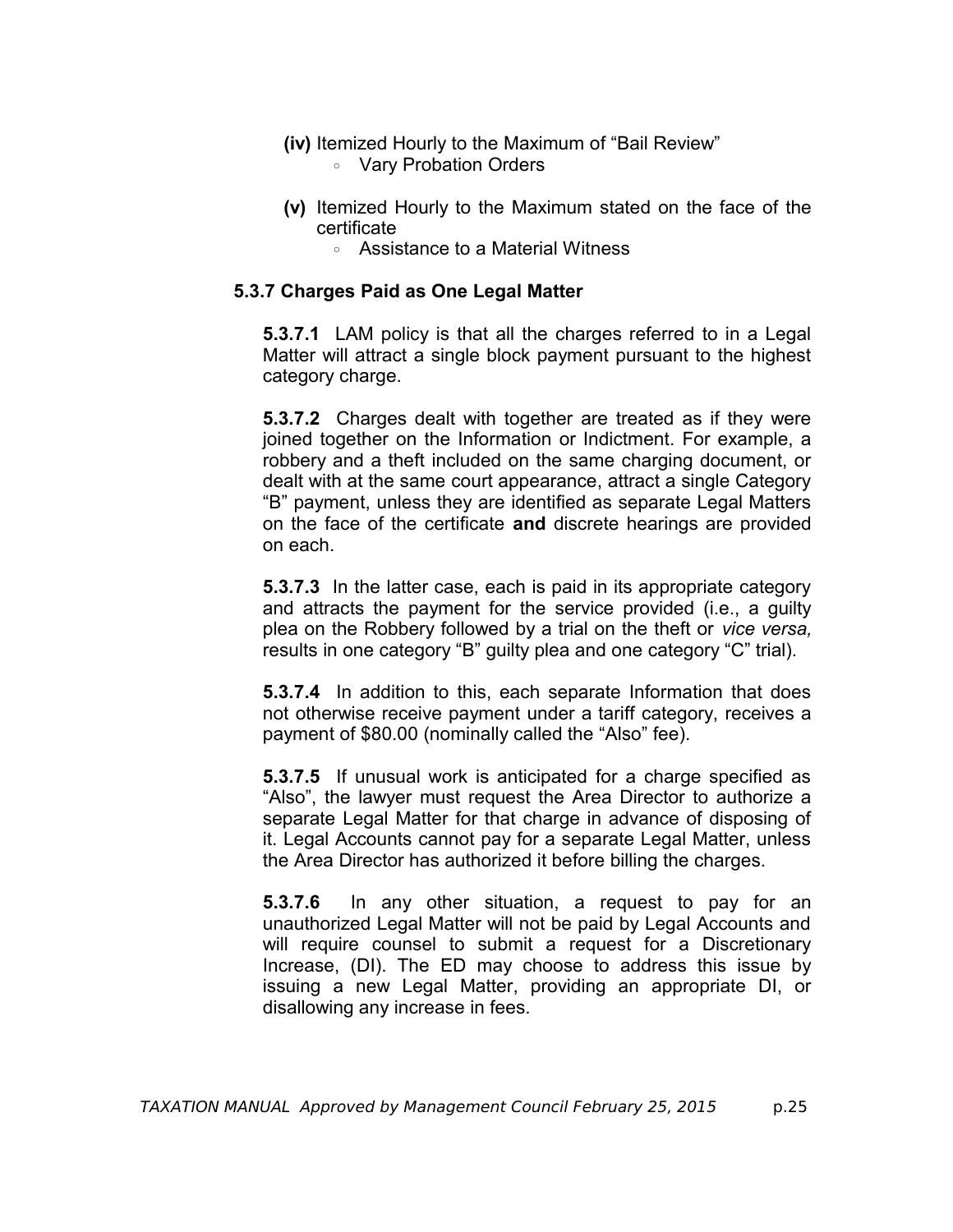## <span id="page-35-0"></span> **5.3.8 Amendments & the Tariff**

**5.3.8.1** LAM from time to time amends certificates as provided for in section 9 of the [Area Directors' Manual,](http://www.legalaid.mb.ca/pdf/ADM_EXTERNAL_May27_2014.pdf) (ADM) An amendment may substitute a new activity for the old one, may declare that the original activity encompasses certain additional activity, or may add a new, complete block fee to the certificate as per 9.5 of the ADM :

*9.5 Where a certificate needs to be amended after issuance the Area Director may:*

*a) correct an error in existing coverage by adding the words "amend to read" and rewriting the coverage on the certificate to reflect the correction;*

*b) add a disbursement or increase the scope of coverage provided on a previously authorized matter by adding the words "amend to include" and describing the change (e.g., permission to proceed to trial); or*

*c) authorize coverage within the same certificate by adding the phrase "amend to add" and adding a new paragraph identifying the coverage in accordance with the guidelines in 9.1 to 9.6 above.*

**5.3.8.2** A lawyer may bill for all the services authorized including any services authorized by any amendment to that certificate once the work is done. Amendments only permit additional tariff payments where the changes made result in the addition of discrete new tariff items or specified disbursements.

# **5.4 Application of the Tariff**

#### **5.4.1 Interim Billing of Certificates**

**5.4.1.1** Where a Legal Matter, or a discrete service item in excess of \$200.00, is dealt with and the remainder of the tariff items in the certificate will not be billed in the proceeding 30 days, the lawyer's interim bill for fees to date will be assessed and billed in the ordinary course.

**5.4.1.2** Bills submitted in accordance with [Notice to the](http://www.legalaid.mb.ca/pdf/np_24_2014.pdf) [Profession 24-2014](http://www.legalaid.mb.ca/pdf/np_24_2014.pdf) must be dealt with by the Executive Director personally or a Senior Manager(s) to whom the ED has delegated the discretion.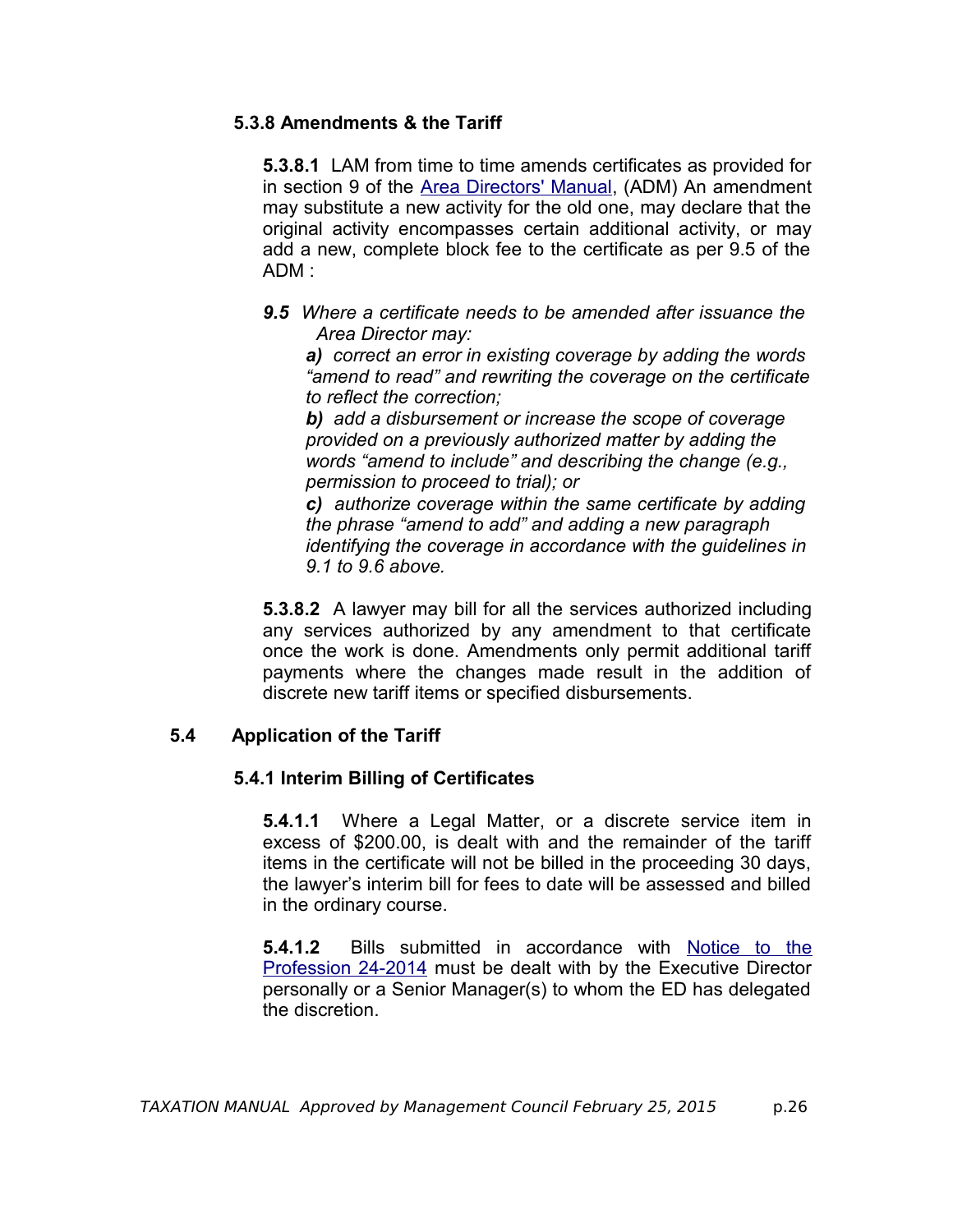# **5.4.2 Guilty Plea, Stay of Proceedings**

**5.4.2.1** This category includes final conclusions of criminal charges that do not include a preliminary hearing or trial.

## **5.4.3 Preliminary Hearing**

**5.4.3.1** A preliminary hearing is defined as a hearing at which the prosecution presents its case and which is followed by a committal for trial or the discharge of the accused. It does not include a dismissal for want of prosecution which LAM treats as if it were a stay.

**5.4.3.2** Where the lawyer's bill simply says that the charges were dismissed without an indication that the Crown called evidence, LAM will treat it as a stay of proceedings.

#### **5.4.4 Trial**

**5.4.4.1** The tariff provides payment for "trial at which the judge decides the matter based on evidence adduced". LAM uses the plain meaning of "trial" and considers it to mean that at least one witness was called and testifies respecting the case.

**5.4.4.2** A dismissal for want of prosecution at trial is paid as a stay of proceedings. Where the lawyer's bill simply says that the charges were dismissed without an indication that the Crown called evidence, LAM will treat it as a stay of proceedings.

#### **5.4.5 Subsequent ½ Days**

**5.4.5.1** LAM will not pay for a subsequent half day where the hearing did not actually proceed.

**5.4.5.2** Where counsel returns to court and a further witness is called, submissions are made on a substantive point of law, or an oral judgment is delivered, then a subsequent half day will be paid.

**5.4.5.3** The tariff also does not include subsequent ½ days while waiting for a jury verdict, unless the lawyer is called back to court to attend in the presence of the jury to address an issue with deliberations.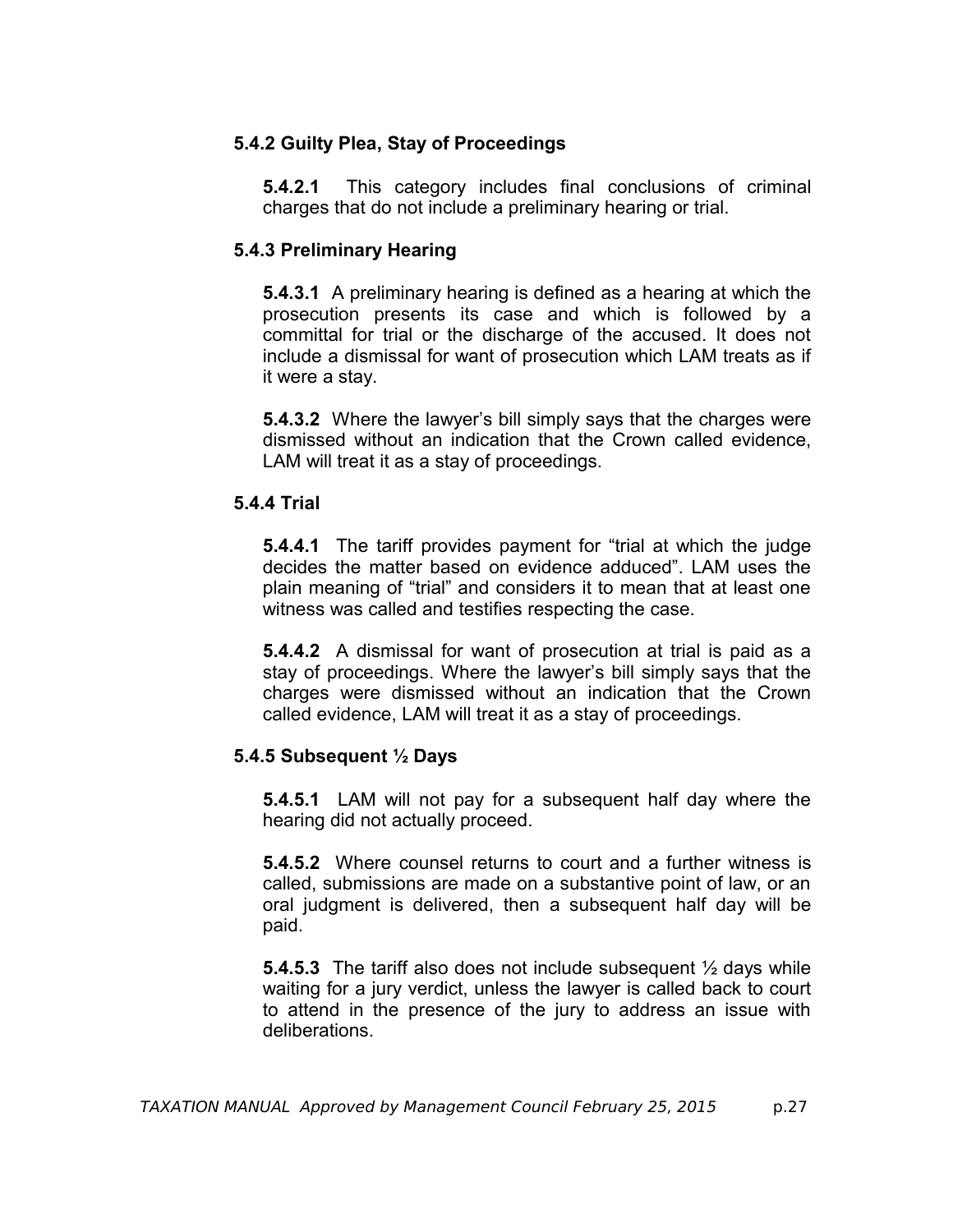## **5.4.6 Stay at Preliminary Hearing or Trial**

**5.4.6.1** At times, defence counsel have diligently attempted to reasonably resolve a matter in advance of the hearing date without success and must fully prepare for a hearing. When this occurs and the position advanced earlier, or a preferable position, is accepted by the Crown on the hearing date, the Executive Director has determined that a finding of extremely unusual circumstances is warranted. A specified Administrative Increase is provided for these cases, where the appropriate certification is provided on the bill.

**5.4.6.2** In order to qualify for the Administrative Increase, the following conditions must be met, and specifically certified on the bill of costs:

- **(i)** prior to the main preparation for the hearing, defence counsel must have made an offer to the Crown for a reasonable plea agreement, a reduced charge, or stay of proceedings, and provided a factual basis to the Crown that made the position of the Crown untenable;
- **(ii)** the hearing must have been fully prepared by defence counsel;
- **(iii)** immediately prior to, or on, the hearing date the Crown must have acceded to the position previously advanced, or accepted a preferable disposition to the one previously advanced by the accused and
- **(iv)** where there is a question whether the requirements for an Administrative Increase have been met, these cases will be dealt with by the Executive Director or a Senior Manager(s) acting under the delegated authority of the ED.

#### **5.4.7 Subsequent Guilty Plea; Subsequent Sentencing**

**5.4.7.1** The regular guilty plea [tariff](http://www.legalaid.mb.ca/pdf/tariff_2008.pdf) applies where a plea is entered:

- prior to the commencement of either a preliminary hearing, or trial, in Provincial judges court; and,
- **EXEC** in after the preferring of an Indictment, but before the commencement of the trial in the Queen's Bench.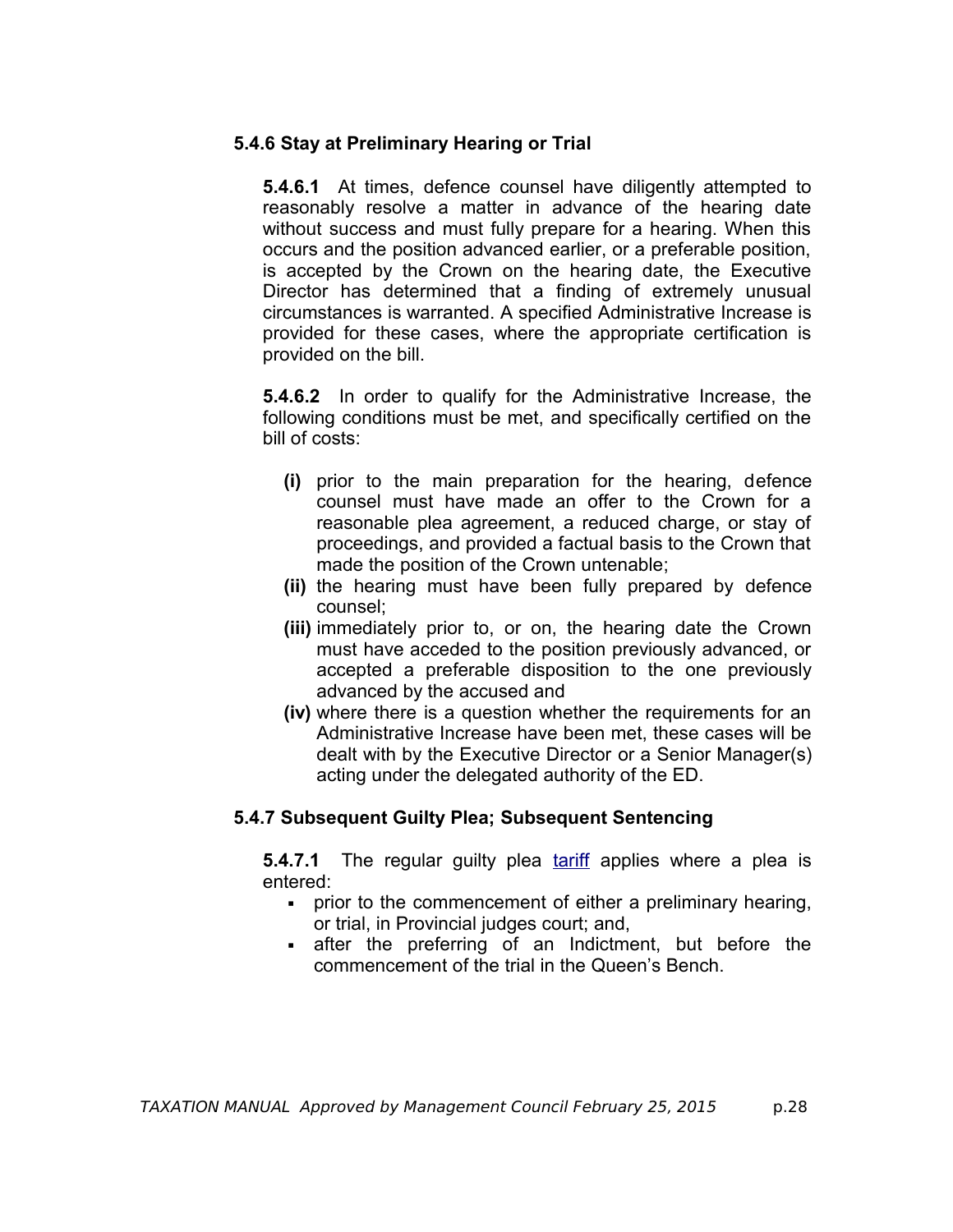**5.4.7.2** A Subsequent Guilty Plea and/or Sentencing is a discrete hearing that occurs upon a plea or finding of guilt:

- **following the commencement of the preliminary hearing but** prior to an Indictment being preferred in the Queen's Bench; or,
- **Example 1** at any time after the commencement of a trial.

**5.4.7.3** The "subsequent guilty plea" is inclusive of the entire sentencing hearing, even where the two proceed on different dates.

**5.4.7.4** Where a court appearance is required to receive a stay of proceedings, or a withdrawal of charges following a hearing, the court appearance will be paid as a subsequent guilty plea/sentencing.

#### **5.4.8 Bail Review**

**5.4.8.1** LAM will pay the [tariff](http://www.legalaid.mb.ca/pdf/tariff_2008.pdf) rate for a bail review in the Queen's Bench where the Crown has initiated the review, or prior authorization has been obtained from the Area Director. Authorization for a bail review includes authorization to incur the cost of ordering an expedited transcript of the original bail hearing.

#### **5.4.9 Appeal**

**5.4.9.1** LAM will pay the tariff rate for an Appeal in the Queen's Bench or the Court of Appeal where a certificate has been issued.

**5.4.9.2** Authorization for appeal includes authorization to incur the cost of ordering a regular transcript of the hearing under appeal.

**5.4.9.3** Where the appeal is of sentence only, the cost of ordering the submissions and reasons on sentence are included in this implicit authorization.

**5.4.9.4** Specific authorization must be obtained prior to reimbursement for expedited or priority transcripts and will only be provided where the circumstance of the case justify incurring the additional cost.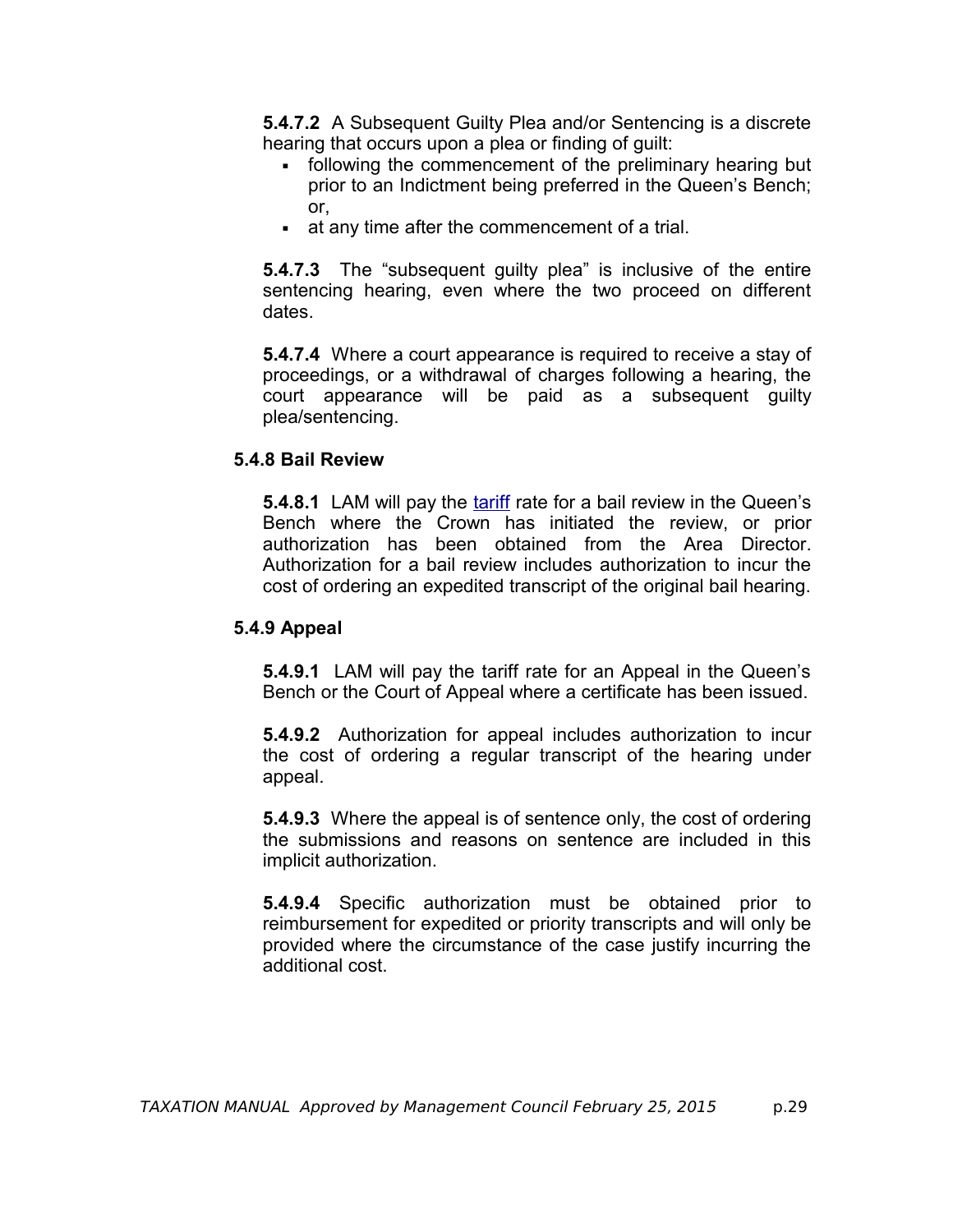**5.4.9.5** If an appeal is filed and then abandoned by either party, it must be submitted to the ED. The ED will determine whether it is appropriate to pay the full tariff or a reduced fee tariff based on proximity to the hearing, and the work done by counsel to the date of abandonment.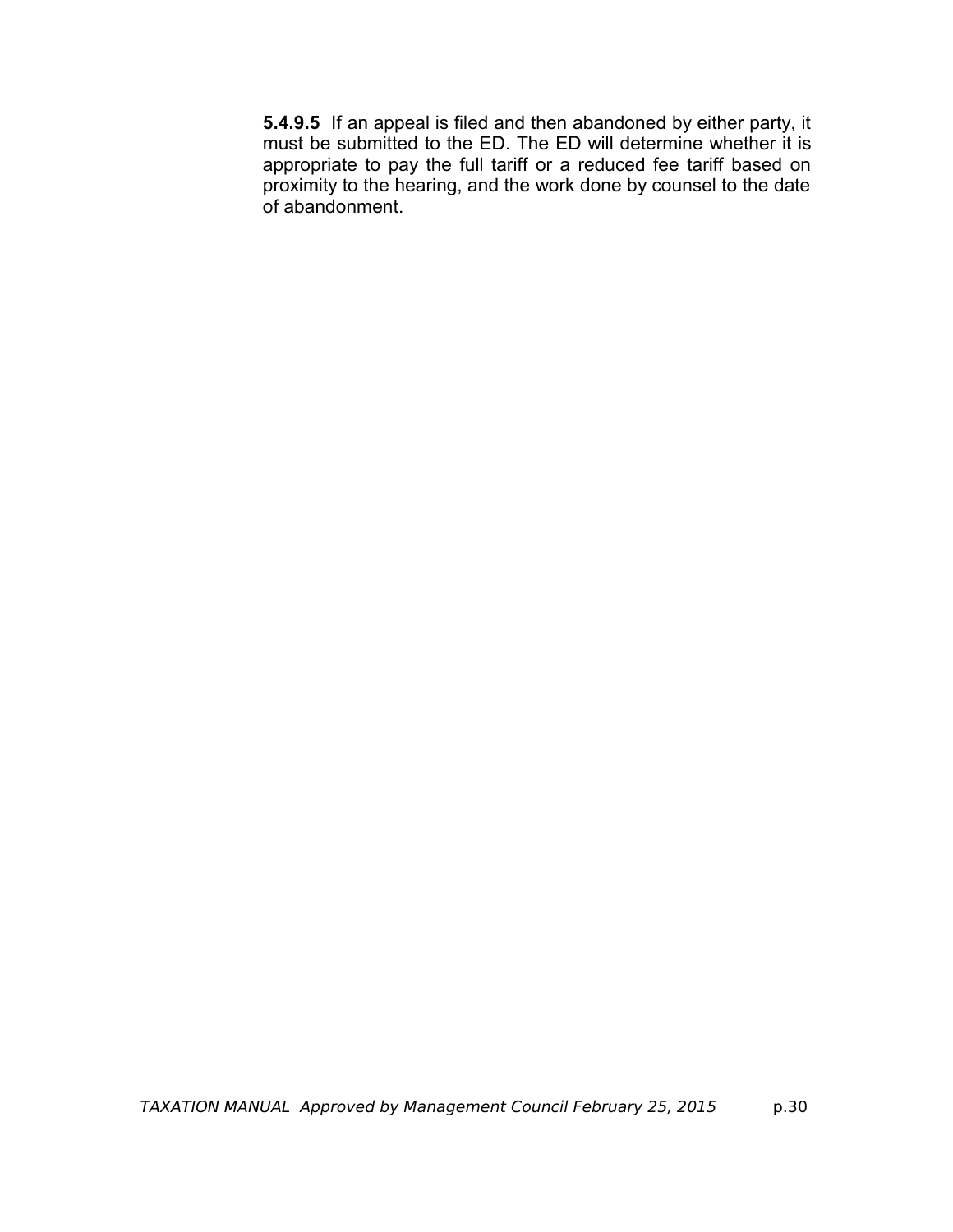## <span id="page-40-0"></span> **6. BILLING DOMESTIC MATTERS**

#### **6.1 General**

- **6.1.1** This section provides guidance on billing matters under Part 4 of the [Tariff](http://www.legalaid.mb.ca/pdf/tariff_2008.pdf) of Fees. It is not intended to re-word or replace the tariff. It sets out the general policy for billing domestic matters, where authorized, and thereafter provides specific policy and general guidelines for interpreting the Tariff in specific situations.
- **6.1.2** Part 4 is subject to the General provisions set out in Part 1 of the Tariff of Fees. Particular attention should be paid to paragraphs:
	- Requirement for itemization:
	- **First**  $\frac{1}{2}$  **day Tariff inclusive of preceding services;**
	- **Proof of services rendered:**
	- Fees where two persons are represented in the same matter;
	- **Example 1** Fees where matters are dealt with together;
	- **Payment for travel time; and**
	- Fee reduction for partial service.

#### **6.2 Categories in the Tariff**

- **6.2.1** Domestic matters are paid in accordance with an inclusive block [tariff](http://www.legalaid.mb.ca/pdf/tariff_2008.pdf) which has two basic tariff categories:
	- **(i)** Tariff 1 provides payment for services in contempt proceedings, a maintenance enforcement proceeding, a divorce in which no corollary relief is sought or in which corollary relief has been settled in previous proceedings, an application pursuant to *The Inter-jurisdictional Support Orders Act*, or child protection proceedings that are disposed of by way of a temporary order of guardianship in favour of a child protection agency, a supervision order, a third party placement order, or a child protection agency agrees to return the child(ren) to the parent(s), including all preparation and appearances; and
	- **(ii)** Tariff 2 provides payment for services in all other domestic matters.
- **6.2.2** Tariff 1 and Tariff 2 include payment for all services other than examination for discovery (tariff item 3) and trial (tariff item 4), which are available only where authorized by the Area Director.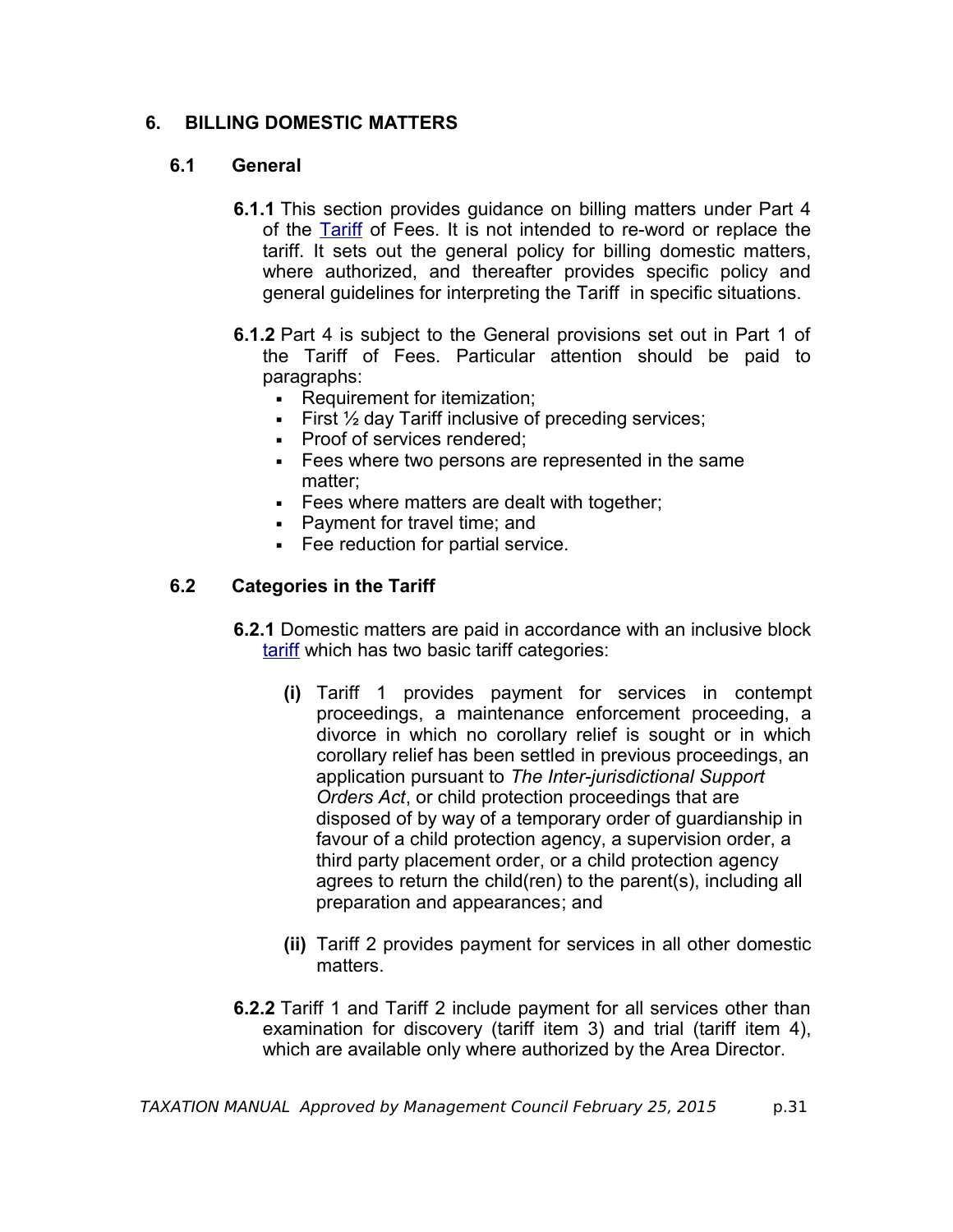- **6.2.3** Payment for Examinations for Discovery or Examinations on an Affidavit are based on itemized hourly billing up to the maximum specified in the Tariff in addition to the applicable Tariff 1 or 2 tariff indicated above.
- **6.2.4** Payment for Trials is based on a payment per ½ day (tariff item 4) in addition to the applicable Tariff 1 or 2 tariff indicated above.
- **6.2.5** Appeals to the Court of Appeal (tariff item 5), or the Supreme Court (tariff item 6) are available where authorized by the Executive Director; "other appeals" (Tariff item 7) are available where authorized by the Area Director. The tariff paid is a block fee and is subject to reduction for incomplete service.

#### **6.3 Identified Categorization Issues**

#### **6.3.1 Tariff 1 and 2**

**6.3.1.1** LAM classifies cases as [Tariff 1 or 2](http://www.legalaid.mb.ca/pdf/tariff_2008.pdf) when issuing a certificate based on information gathered from an applicant during the legal aid application process.

**6.3.1.2** Counsel are encouraged to review the relief sought by the client as early as possible to ensure the Legal Matter is properly categorized. Counsel should request the categorization be changed promptly where the matter, after review with the client, appears to fall under the wrong tariff. This will allow the bill to be processed without delays due to reclassification at the AD level.

#### **6.3.2 Maintenance Enforcement Court**

**6.3.2.1** If a certificate is issued to vary maintenance, an appearance in the enforcement court is an included interim step in the variation proceeding unless the Area Director has authorized a separate Legal Matter for enforcement court proceedings.

#### **6.3.3 Amendments and the Tariff**

**6.3.3.1** LAM from time to time amends certificates as provided for in section 9.5 of the [Area Directors' Manual.](http://www.legalaid.mb.ca/pdf/ADM_EXTERNAL_May27_2014.pdf) An amendment may substitute a new activity for the old one, may declare that the original activity encompasses certain additional activity, or may add a new, complete block fee to the certificate.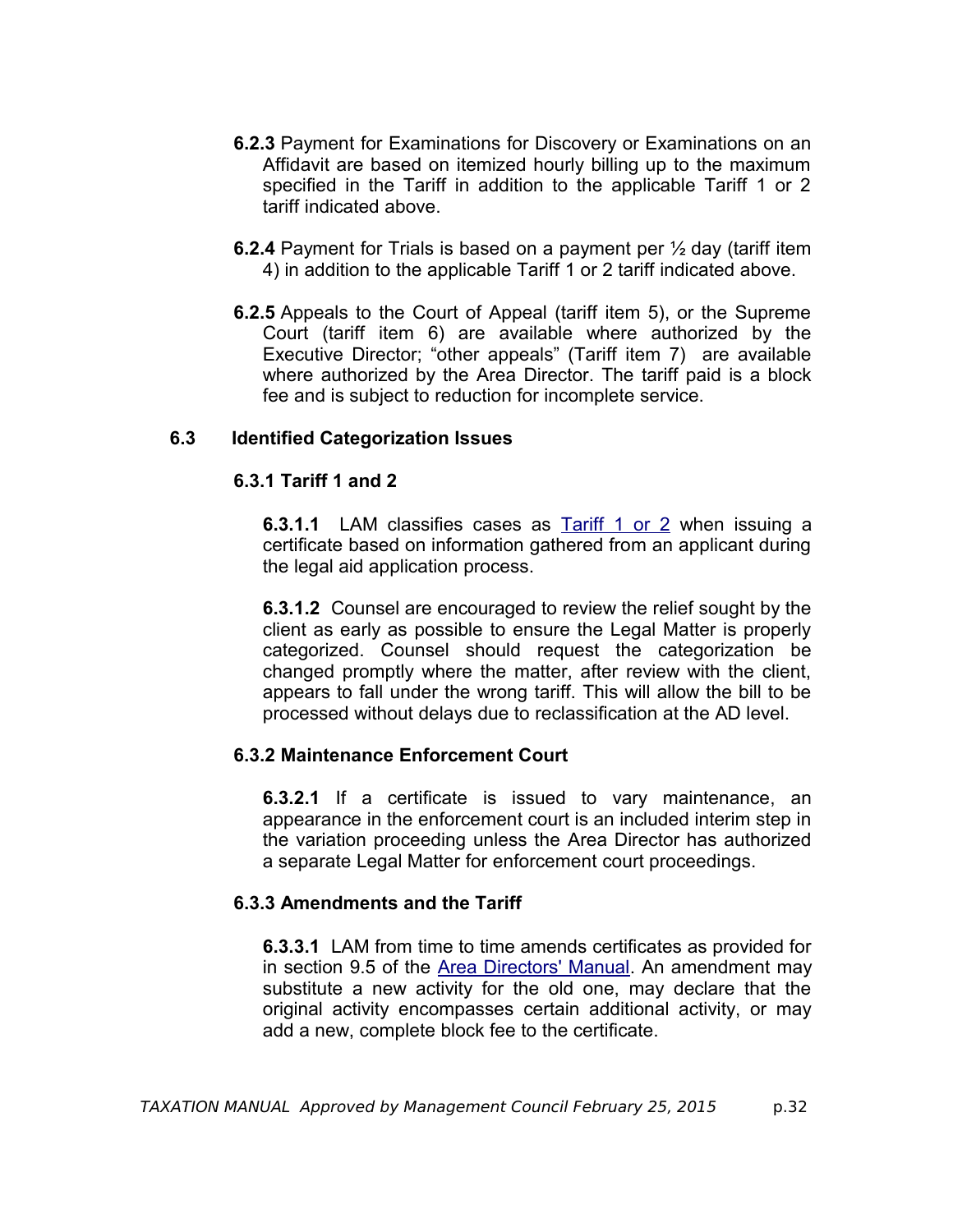<span id="page-42-0"></span>**6.3.3.2** A lawyer may bill for all the services authorized, including any services authorized in an amendment to the certificate, once the work is done. Amendments only permit additional tariff payments where the changes made result in the addition of discrete new tariff items or specified disbursements.

**Example:** The certificate allowed for a separation. The lawyer reports that there are a number of family property issues to be settled which require significant extra work and an agreement. The Area Director may add the separation agreement (under the flat fee tariff specifying a half-block fee) and the lawyer will be paid at half the applicable half-tariff rate.

#### **6.4 Application of the Tariff**

- **6.4.1** LAM pays for completed service in domestic matters. Completed service is a final resolution by way of an order, or a written agreement that provides a full and final settlement of all the matters listed on the face of the certificate.
- **6.4.2** A full and final resolution can be achieved through the pronouncement of a Final Order by the Court, an Interim Order, or a duly executed written agreement that resolves all the outstanding issues in a manner that all parties agree is final. Upon counsel's certification that one of the above has occurred, the matter will be paid as a full tariff item.
- **6.4.3** Where a question arises as to whether or not an outcome is a full and final resolution, the matter must be referred to the ED for a decision. If the outcome falls short of a full and final resolution, the Legal Matter can be billed as incomplete. The reduced tariff provisions apply to incomplete domestic matters.
- **6.4.4** It is necessary for LAM to have the reasons for submitting a final bill in the matter, whether a full and final resolution is achieved or not, since the reasons for concluding representation may have an impact on future legal aid coverage. The focus is to ensure future coverage is provided only in cases where a change in circumstances makes the previous outcome unsatisfactory and to avoid the unnecessary cost of revisiting a resolution without a reasonable basis to do so.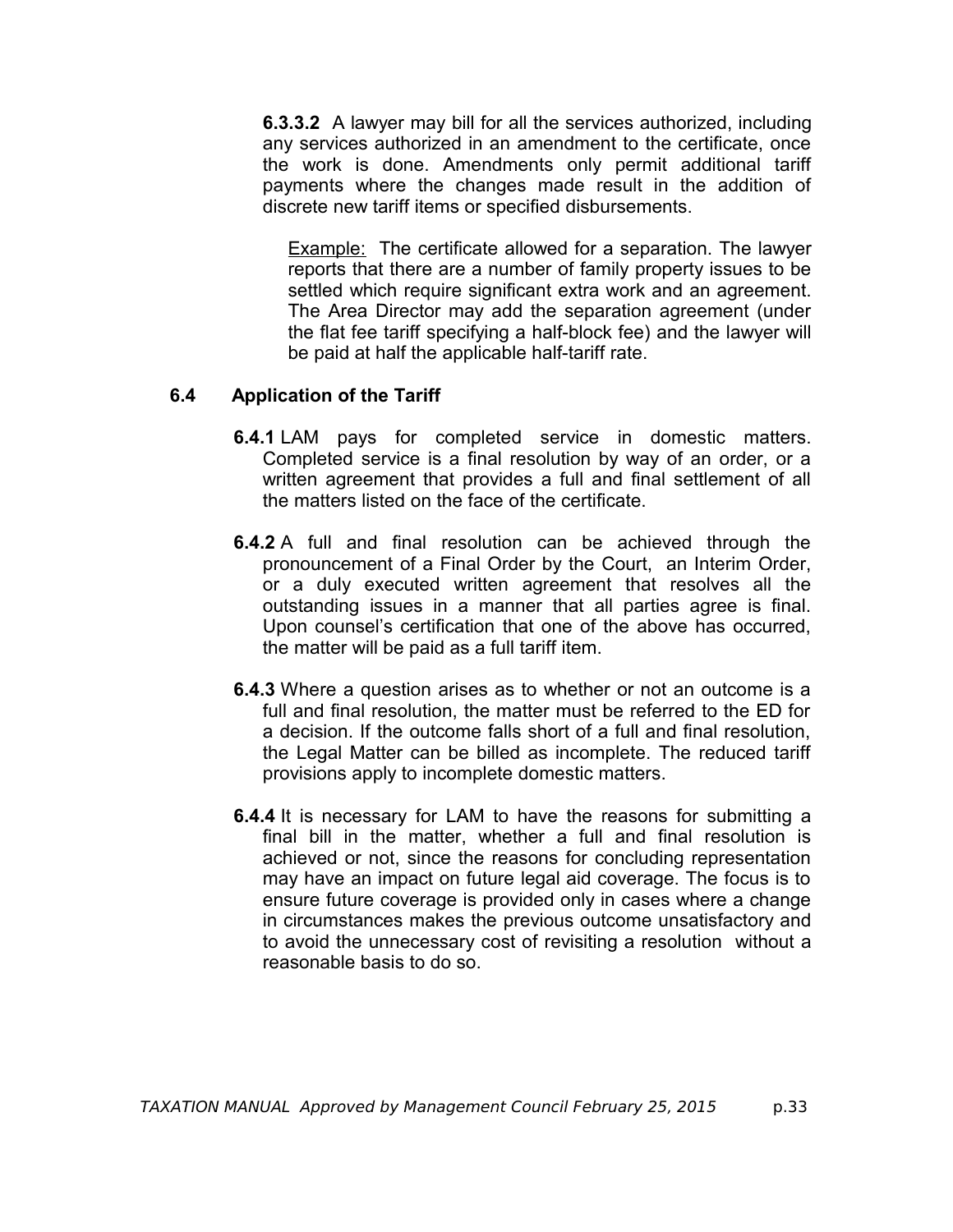- **6.4.5** LAM no longer requires a signed order or executed agreement prior to payment for cases unless an order for costs is made, or Social Assistance is paying for representation on the matter ("Bill SA" noted on the face of the certificate)." If a signed Final Order or executed written agreement is not provided at the conclusion of the case and an issue arises in this regard, LAM expects the lawyer to resolve the issue without additional charge to the client or LAM.
- **6.4.6** Note also that the [Tariff](http://www.legalaid.mb.ca/pdf/tariff_2008.pdf) requires a minimum of three hours for each individual tariff service before the flat fee is effective. The exceptions to this are item 3, examinations for discovery or on an affidavit, which are itemized and item 4, half-days of hearing for which the tariff payment constitutes payment for attendance per  $\frac{1}{2}$ day of trial.

#### **6.4.7 Payment for Separate Activities**

**6.4.7.1** A LAM certificate will attract only one payment for the full and final resolution of the domestic relief listed in a Legal Matter, unless otherwise indicated on the face of the certificate (Tariff 1or 2). A separation agreement that is concluded prior to obtaining a Final Order, for example, will be treated as minutes of settlement and not paid for as an additional tariff item.

**6.4.7.2** The only exceptions to 6.4.7.1 are payment for examinations for discovery or on an affidavit, and the trial tariff, all of which are paid as additional tariff items, where authorized by the Area Director.

#### **6.4.8 Area Director Authorizations**

**6.4.8.1** Items 3 and 4 of the Domestic Tariff are only payable when those services are authorized by the Area Director. This applies to all certificates paid on the Domestic Tariff.

#### **6.4.9 Separation Agreements**

**6.4.9.1** LAM will pay for a separation agreement only where counsel advises they have concluded a duly executed written agreement that resolves all the outstanding issues in a manner that all parties agree is final.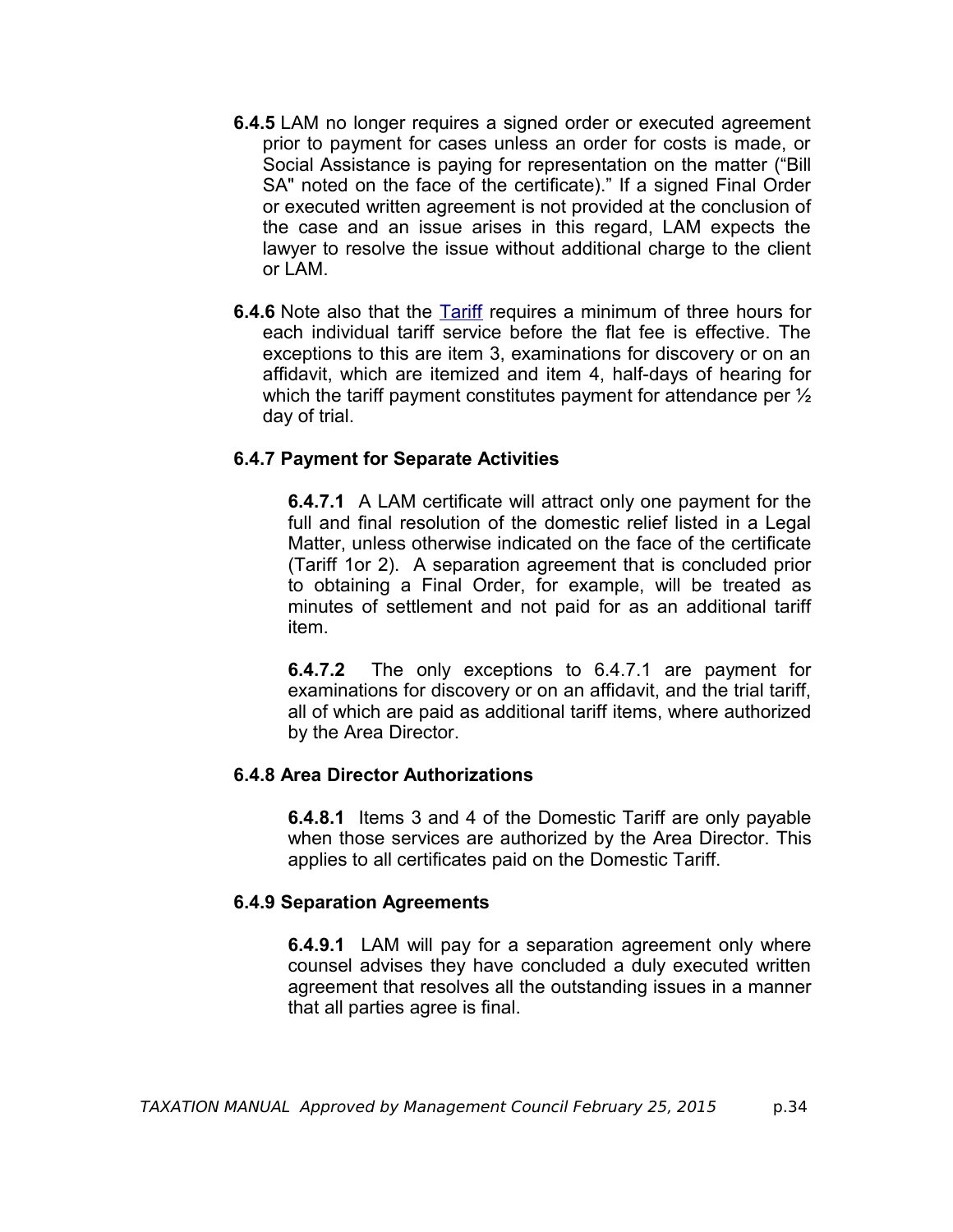**6.4.9.2** In order to qualify as the full and final settlement of a case, the lawyer must certify that the relationship between the parties and the nature of the agreement is such that the agreement is likely to be effective. The agreement must be formally executed and include certification respecting provision of independent legal advice.

#### **6.4.10 Interim Order as Final**

**6.4.10.1** Where a lawyer obtains the relief provided for in the certificate in an Interim Order, and the lawyer and/or the client certify that the Interim Order provides full and final settlement of all pertinent issues, the Interim Order can be billed as a completed tariff matter.

#### **6.4.11 Examinations for Discovery or on an Affidavit: Preparation and Conduct**

**6.4.11.1** Examinations for Discovery or on an Affidavit are payable where they have been authorized. If the examination does not proceed, the waiting time for the person is billable as part of the preparation time up to the maximum provided in the Tariff.

#### **6.4.12 Trial**

**6.4.12.1** The trial tariff is payable in addition to other tariff items payable where proceeding to trial has been authorized. The tariff provides for a payment for a trial " when authorized by the Area Director and witnesses testify".

#### **6.4.13 Additional ½ Day Trial**

**6.4.13.1** LAM pays for an additional ½ day only where the trial actually proceeds on that 1/2 day. If you return to court and a further witness is called, submissions are made, or an oral judgment is delivered, then a subsequent half day will be paid.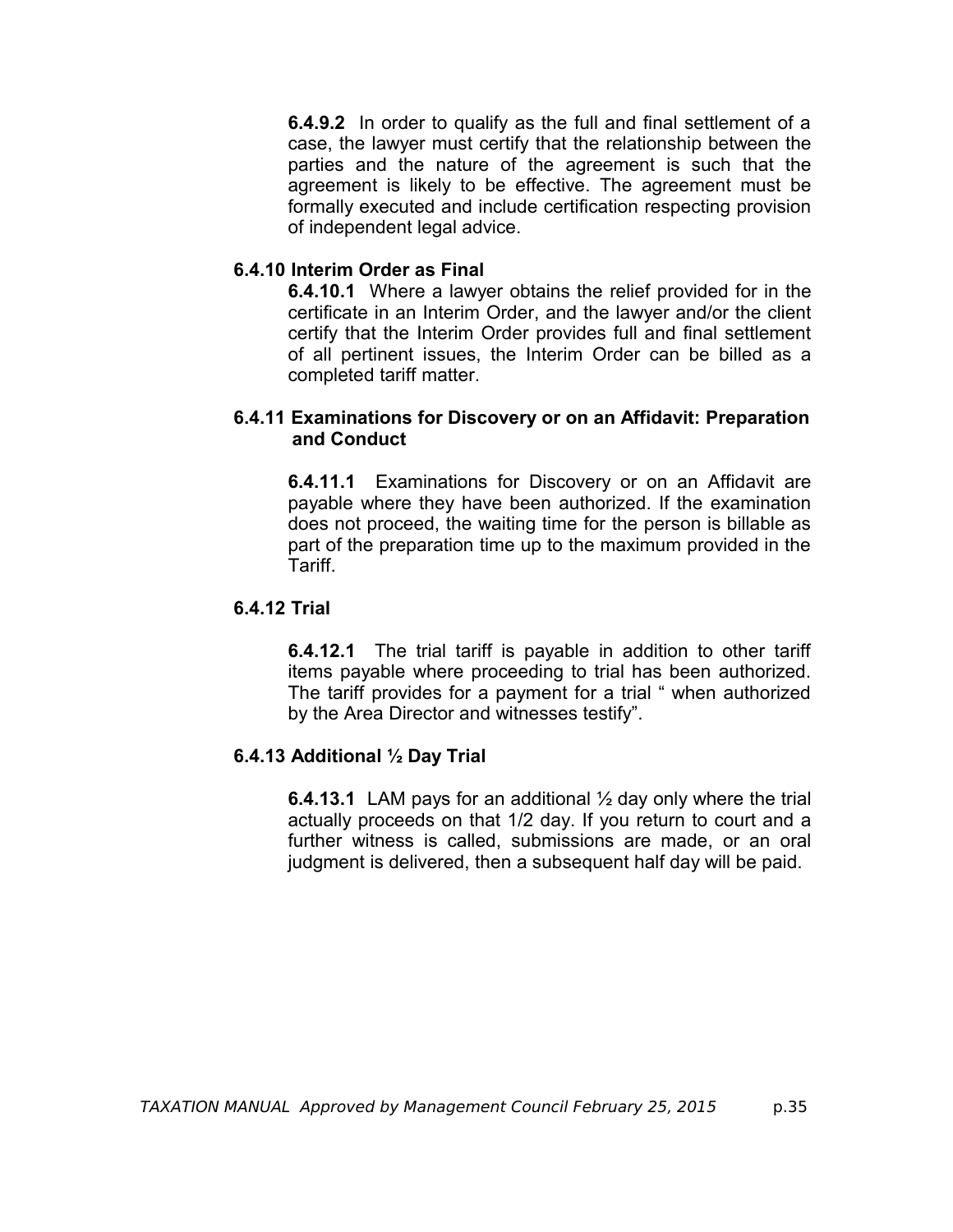# <span id="page-45-0"></span>**7. BILLING CIVIL LITIGATION MATTERS**

#### **7.1 General**

- **7.1.1** This section provides guidance on billing matters under Part 3 of the [Tariff](http://www.legalaid.mb.ca/pdf/tariff_2008.pdf) of Fees. It is not intended to re-word or replace the tariff. It sets out the general policy for billing civil litigation matters, where authorized, and thereafter provides specific policy and general guidelines for interpreting the tariff in specific situations.
- **7.1.2** Part 3 is subject to the General provisions set out in Part 1 of the Tariff of Fees.
- **7.1.3** The Civil Litigation tariff, with the exception of Appeals, is based upon itemized hourly billing to the maximum stated amount for each service provided.
- **7.1.4** Where multiple service items are authorized in a Legal Matter the items each require detailed itemized billing in increments no larger than 1/10 of an hour up to the maximum amounts stated in the tariff.
- **7.1.5** LAM does not require a signed order or executed agreement in each case concluding a matter. If a signed final order or executed written agreement is not provided at the conclusion of the case and an issue arises in this regard LAM expects the lawyer to resolve the issue without additional charge to the client or LAM.

# **7.2 Reduced Tariff**

 **7.2.1** The reduced tariff does not apply where itemized hours are required. Where an appeal is filed and subsequently abandoned by a client or by the party opposite the ED will determine whether the full tariff is payable based on the proximity to the hearing date and the amount of work completed.

#### **7.3 Amendments and the Tariff**

 **7.3.1** LAM from time to time amends certificates as provided for in section 9.5 of the [Area Directors' Manual.](http://www.legalaid.mb.ca/pdf/ADM_EXTERNAL_May27_2014.pdf) An amendment may substitute a new activity for the old one, may declare that the original activity encompasses certain additional activity, or may add a new, complete block fee to the certificate.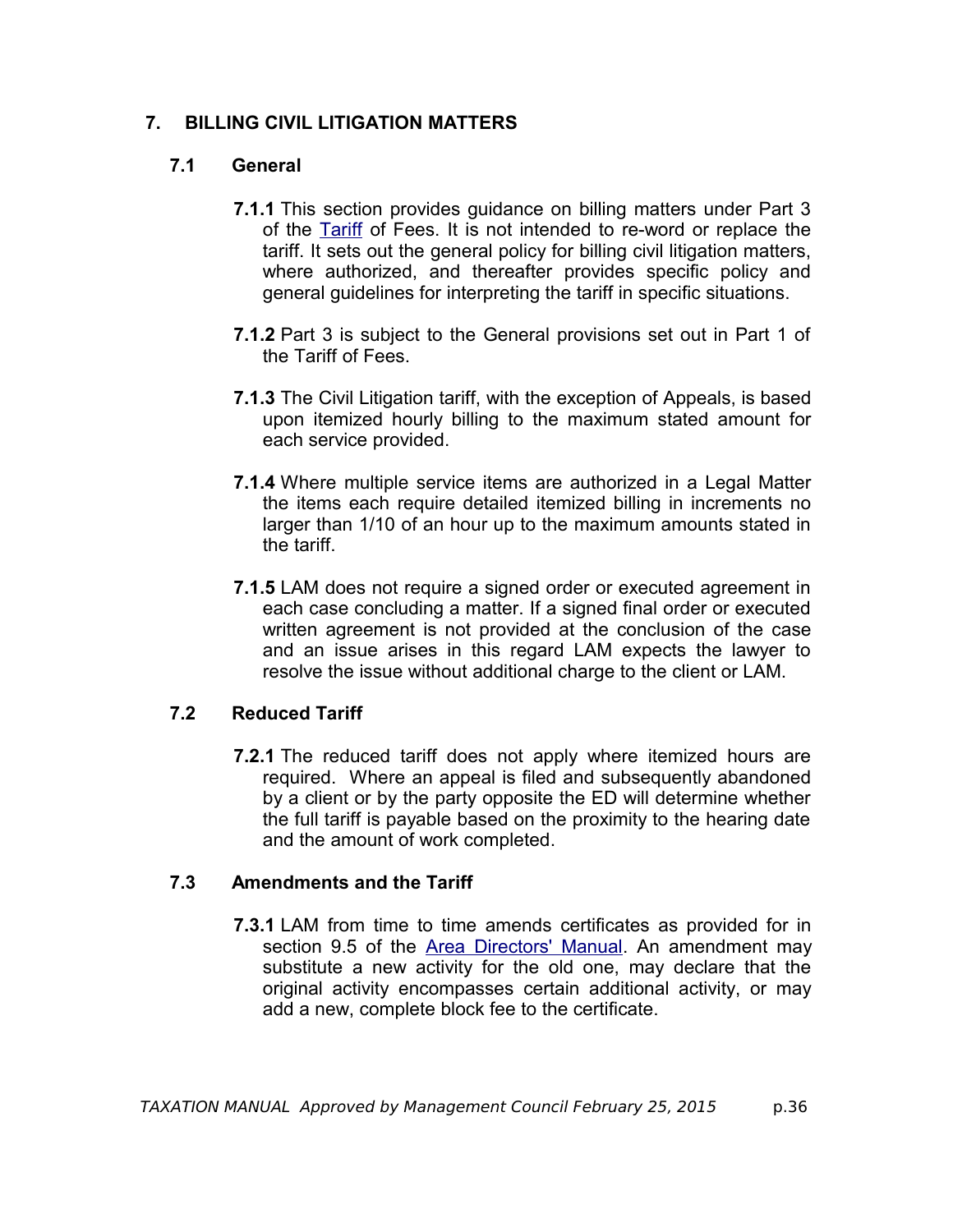**7.3.2** A lawyer may bill for all the services authorized including any services authorized by any amendment to that certificate once the work is done. Amendments only permit additional tariff payments where the changes made result in the addition of discrete new tariff items or specified disbursements.

# **7.4 Appeal**

- **7.4.1** [Tariff](http://www.legalaid.mb.ca/pdf/tariff_2008.pdf) item 5 applies to appeals to an Appeal court including the Manitoba Court of Appeal and the Federal Court of Appeal.
- **7.4.2** Tariff item 7 applies to all other appeals including those that proceed by way of Judicial Review in the Federal Court, and appeals that proceed in another provincial or federal court, including appeals that proceed as a hearing *de novo*.
- **7.4.3** Tariff item 4 applies to appeals that are heard by a tribunal, including a specialized administrative tribunal.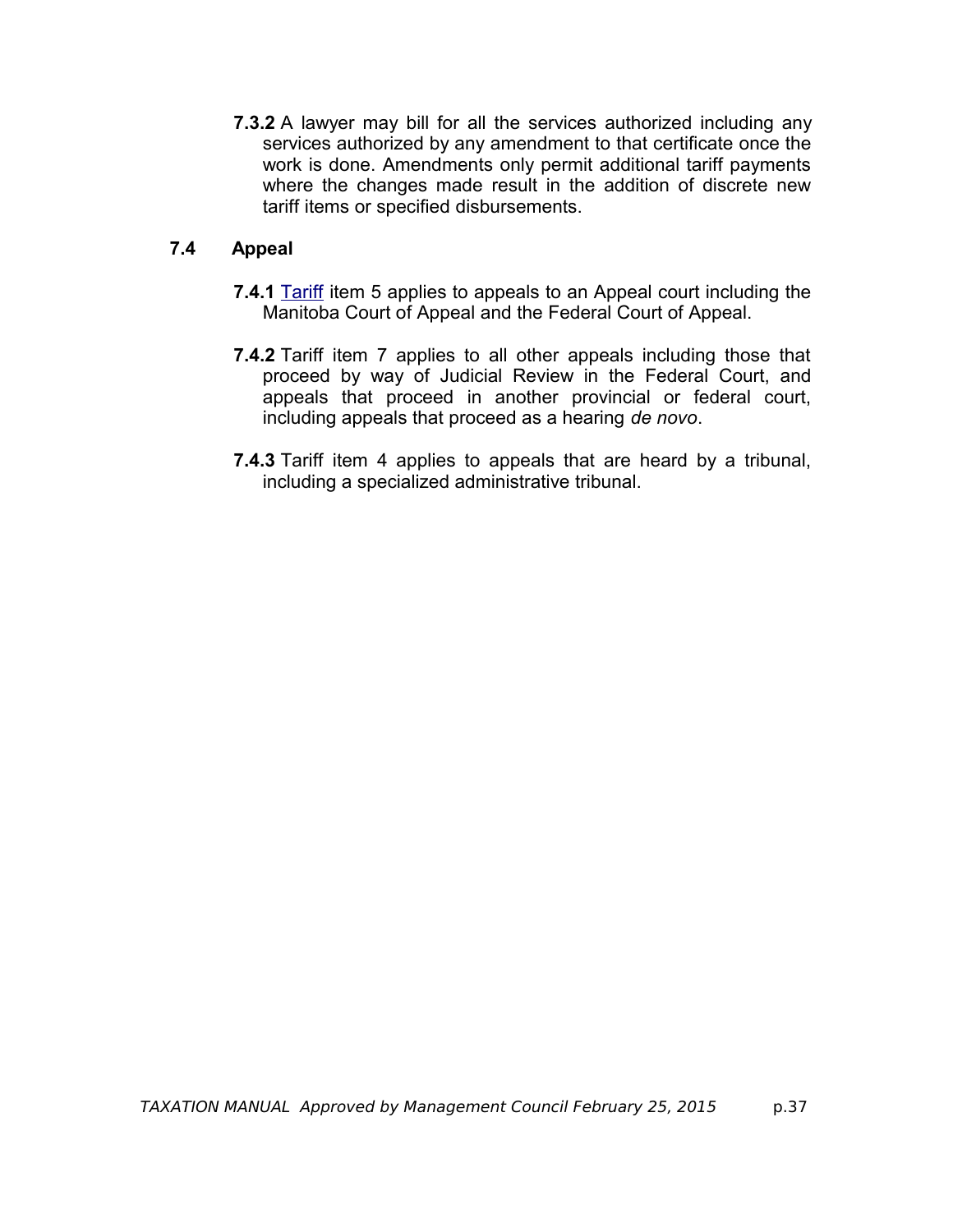## <span id="page-47-0"></span> **8. BILLING IMMIGRATION MATTERS**

#### **8.1 General**

- **8.1.1** This section provides guidance on billing matters under Part 4.1 of the [Tariff](http://www.legalaid.mb.ca/pdf/tariff_2008.pdf) of Fees. It is not intended to re-word or replace the tariff. It sets out the general policy for billing immigration matters, where authorized, and thereafter provides specific policy and general guidelines for interpreting the tariff in specific situations.
- **8.1.2** Part 4.1 is subject to the General provisions set out in Part 1 of the Tariff of Fees.
- **8.1.3** Items 1, 2 and 6 of the Immigration Tariff are based upon block tariff amounts. The block tariff amounts items do not apply if the services furnished are for three hours or less. In those circumstances, the solicitor shall claim for time expended at a rate of \$80 per hour.
- **8.1.4** Items 3, 4 and 5 of the Immigration Tariff are based upon itemized hourly billing to the maximum stated amount for each service provided.
- **8.1.5** Where multiple service items are authorized in a Legal Matter, the items each require detailed itemized billing in increments no larger than 1/10 of an hour up to the maximum amounts stated in the tariff, if they are services contemplated in items 3, 4 and 5 of the Immigration Tariff.

#### **8.2 Amendments and the Tariff**

- **8.2.1** Legal Aid from time to time amends certificates as provided for in section 9.5 of the [Area Directors' Manual.](http://www.legalaid.mb.ca/pdf/ADM_EXTERNAL_May27_2014.pdf) An amendment may substitute a new activity for the old one, may declare that the original activity encompasses certain additional activity, or may add a new, complete block fee to the certificate.
- **8.2.2** A lawyer may bill for all the services authorized including any services authorized by any amendment to that certificate once the work is done. Amendments only permit additional tariff payments where the changes made result in the addition of discrete new tariff items or specified disbursements.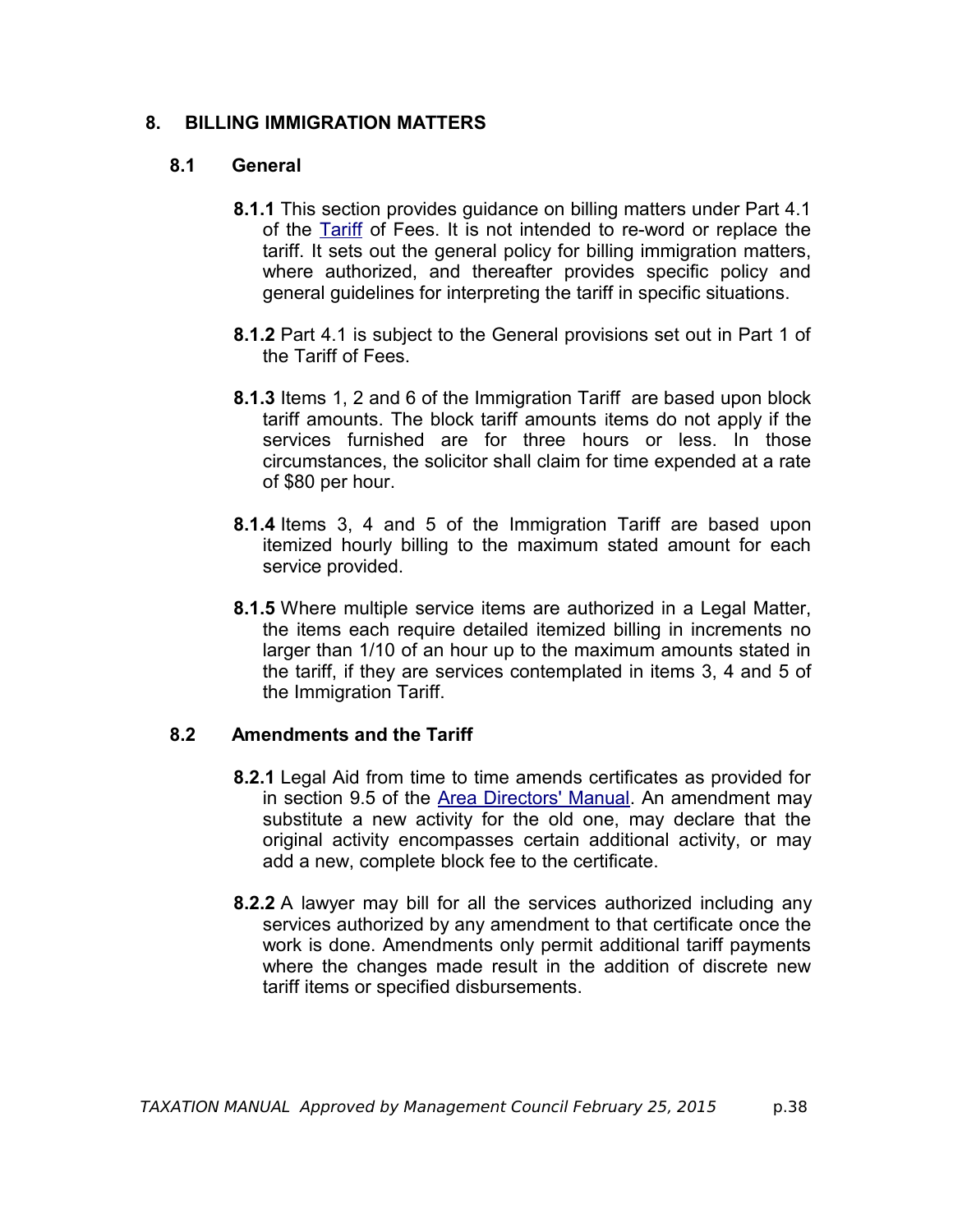# **8.3 Reduced Tariff**

- **8.3.1** The reduced tariff does not apply where itemized hours are required.
- **8.3.2** Where an immigration matter payable by block fee is initially opposed, or an application filed, and then subsequently abandoned by the Legal Aid client, the reduced tariff may apply.
- **8.3.3** Where the matter is initially opposed, or an application is filed and then abandoned by the party opposite, the full tariff amounts may be payable.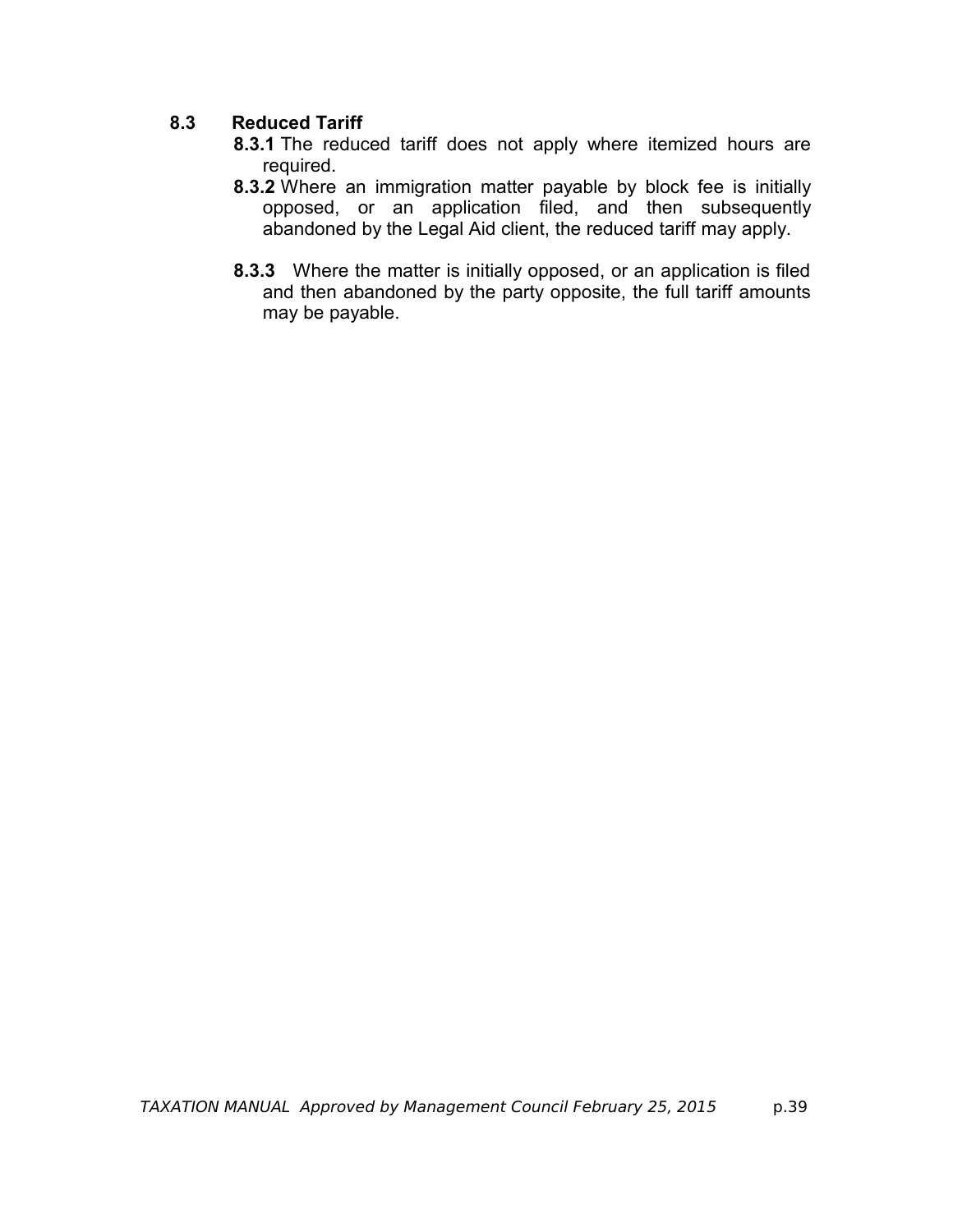# <span id="page-49-0"></span> **9. BILLING DISBURSEMENTS**

## **9.1 General**

- **9.1.1** LAM is responsible for ensuring that eligible cases are provided with the resources necessary for proper conduct of the legal matter. This requires balancing limited resources to meet the needs of over 25,000 new cases each year. The funds expended are primarily public funds and subject to independent audit and verification. Assessment of need and cost effectiveness, documenting authorization, proper payment of funds, and cost recovery all mandate a carefully administered authorization and payment regime. The cooperation of appointed counsel in this process is an essential responsibility of counsel who act pursuant to a LAM certificate.
- **9.1.2** It is generally up to the lawyer to pay for the disbursement and LAM will reimburse the lawyer, as per *[Regulation](http://web2.gov.mb.ca/laws/regs/current/_pdf-regs.php?reg=225/91)* 42(2).
- **9.1.3** LAM will not pay for disbursements that are not properly authorized or documented and lawyers who undertake or pay for disbursements that have not been authorized, or without retaining proper written documentation of the expense, do so at their own risk. The requirement that disbursements must be authorized by LAM applies to all files, including client contribution files.
- **9.1.4** Lawyers do not need authorization for disbursements less than \$125.00.

# **9.2 Regular Procedure**

**9.2.[1](#page-49-1)** Lawyers must use **PBOnline** or LAMAS<sup>1</sup> for all disbursement requests. To expedite processing payment, the bill of costs that includes the disbursement should specifically reference the Legal Matter number and date of authorization for each disbursement.

# **9.2.2 Deemed Authorization of Transcripts**

**9.2.2.1** Specific authorization is not required for reimbursement of a bill for transcripts (at the LAM rate or the regular court transcription rate) for previously authorized:

- **(i)** Examinations for Discovery/Examinations on an Affidavit;
- **(ii)** Appeals;

<span id="page-49-1"></span><sup>1</sup> LAMAS is the Legal Aid Manitoba Application System. It keeps track of all Legal Aid applications, both for the private bar and LAM staff, and what happens on those matters.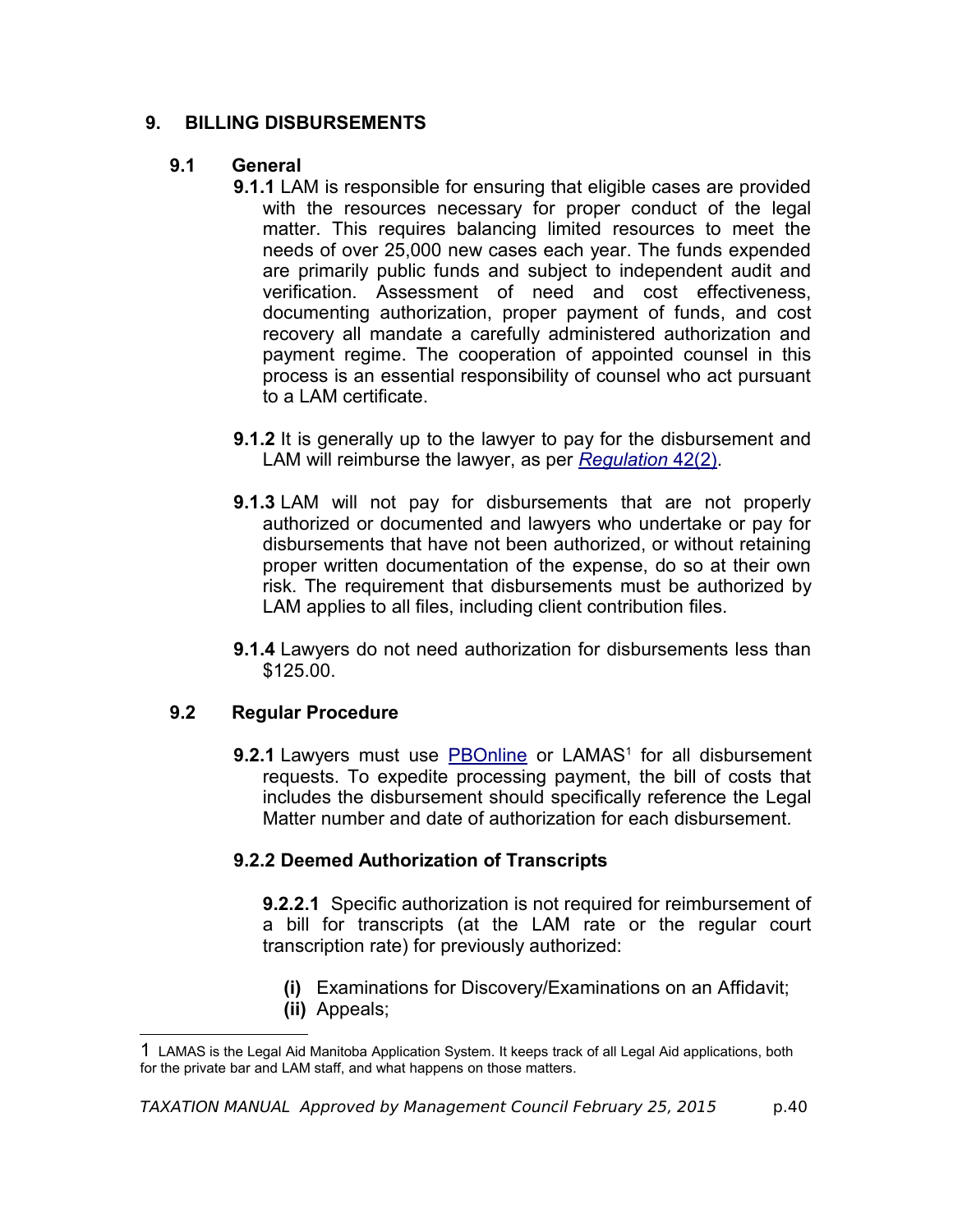- **(iii)** *Askov* Motions;
- **(iv)** *Certiorari* Applications; or
- **(v)** Trials in the Queen's Bench Criminal Division (preliminary hearing transcripts).

**9.2.2.2** Specific authorization is not required for payment of a bill for transcripts (expedited court transcription rate) for previously authorized Bail Review Applications.

#### **9.2.3 File Retrieval Fees**

**9.2.3.1** LAM will not pay for the cost of obtaining the contents of open client files concerning uncompleted matters which are being transferred to new counsel. As per **[Chapter 12 of the Manitoba](http://www.lawsociety.mb.ca/lawyer-regulation/practice-directions/94-02-transfer-of-open-files-to-new-lawye) [Code of Professional Conduct](http://www.lawsociety.mb.ca/lawyer-regulation/practice-directions/94-02-transfer-of-open-files-to-new-lawye)**, it is improper for former counsel to impose a trust condition on the client's new lawyer purporting to require payment of photocopying charges. In the case of closed completed client files, LAM will pay reasonable file retrieval fees.

#### **9.2.4 Payment of Service Providers**

**9.2.4.1** Appointed counsel does not have authority to make arrangements with a service provider to bill LAM directly. The lawyer, not LAM, contracts with the disbursement provider. The lawyer is therefore ultimately responsible to ensure that the bill is paid. *[Regulation](http://web2.gov.mb.ca/laws/regs/current/_pdf-regs.php?reg=225/91)* 42(2) contemplates that the lawyer has paid the service provider before billing LAM.

- **9.2.4.2** The exceptions to this general policy are:
	- arrangements that LAM makes with service providers from time to time to bill LAM directly. Notice of such arrangements is provided to Panel Lawyers through Notices to the Profession; or
	- discrete authorizations in writing which may be provided where a singular and expensive disbursement is in view and the Executive Director has given prior written authorization to enter into a special billing arrangement.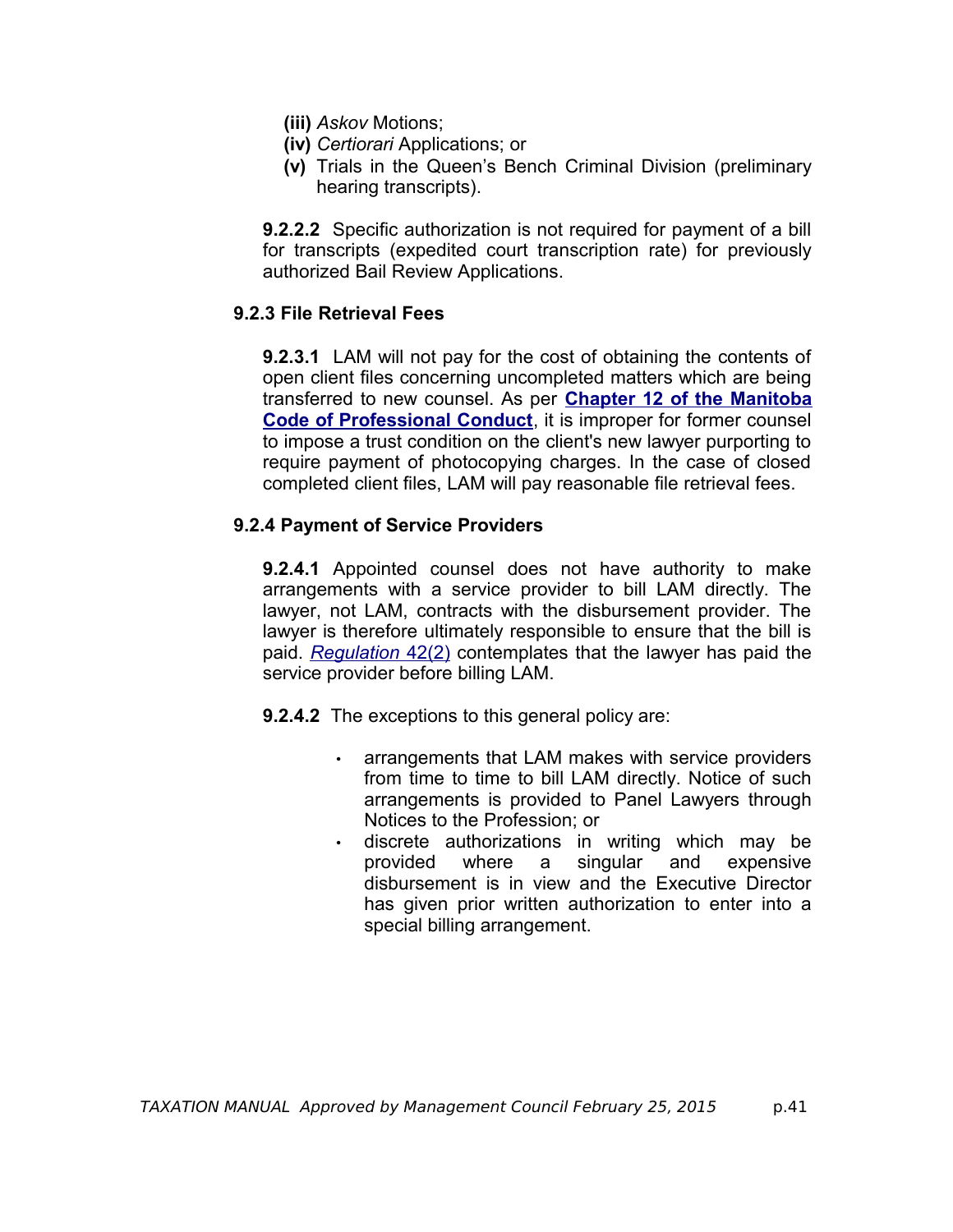#### **9.2.5 Receipts**

**9.2.5.1** LAM requires receipts for all disbursements other than those set out above and long distance bills, photocopying, postage, and couriers. Receipts are also necessary where the lawyer has paid cash to the Court or to the Sheriff.

#### **9.2.6 GST**

**9.2.6.1** LAM is GST exempt. All bills for disbursements should indicate they are billed "net of GST".

**9.2.6.2** Where the lawyer receives a bill inclusive of GST, the bill forwarded to LAM should indicate that the reimbursement request does not include any GST billed.

#### **9.2.7 Disallowed Disbursements**

**9.2.7.1** Where a lawyer has billed LAM for a disbursement that is not eligible for reimbursement, or the billing does not provide the justification for payment, LAM will correct the billing and pay accordingly. LAM will provide the lawyer with an explanation for any disbursement that is not paid.

**9.2.7.2** Where a lawyer bills for something that is eligible for reimbursement, but there is an issue with respect to payment, the Legal Accounts Compliance Officer will ask the lawyer for an explanation. If there is no response after 14 days, the Legal Accounts Compliance Officer, acting under the delegated authority of the Executive Director, will disallow the payment.

#### **9.2.8 Interim Billings**

**9.2.8.1** LAM will accept interim bills for disbursements on a certificate whenever the total outstanding exceeds \$75.00 and/or when submitting any bill of costs on the Legal Matter that gave rise to the disbursement.

#### **9.2.9 Supplementary Bills**

**9.2.9.1** LAM will not accept any supplementary bills for disbursements more than 30 days after the final bill for the conclusion of work on the certificate has been paid.

**9.2.9.2** LAM will not pay supplementary accounts presented for amounts less than \$10.00.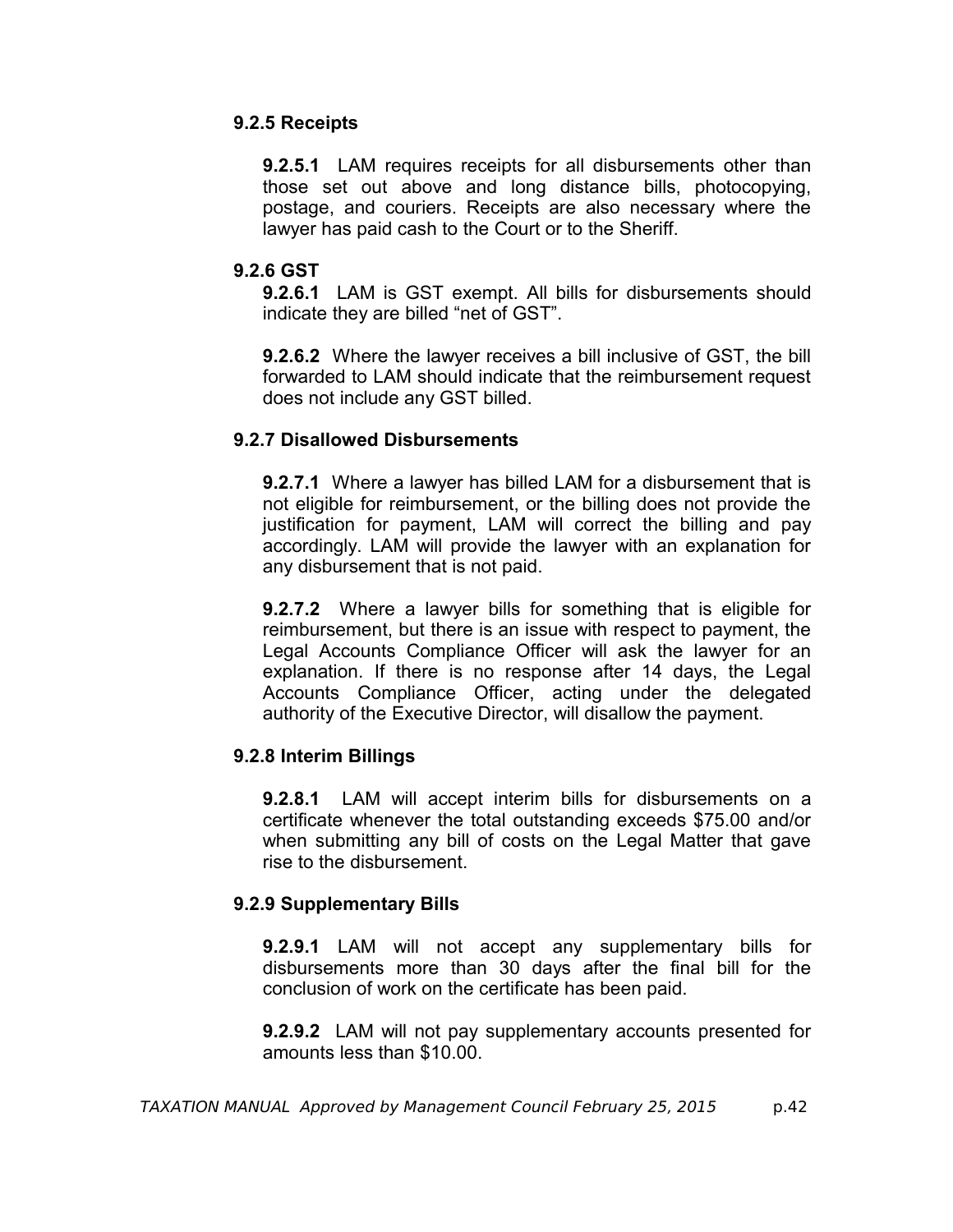# <span id="page-52-0"></span> **9.3 Lawyer's Routine Expenses**

## **9.3.1 Office Costs**

**9.3.1.1** LAM does not pay for "office expenses". The lawyer may bill to recover a cash outlay, such as long distance telephone charges or for sending a facsimile, the actual amount paid for an land titles search or discharge request, where a fee has to be paid by the firm.

**9.3.1.2** LAM pays 10¢ a page for photocopying.

# **9.3.2 File Copying**

**9.3.2.1** If a client changes lawyers, the new lawyer will want the file. The previous lawyer is, in the absence of a lien, obligated by the rules of [The Law Society of Manitoba](http://www.lawsociety.mb.ca/lawyer-regulation/practice-directions/94-02-transfer-of-open-files-to-new-lawye) to forward the file to the new lawyer. If that previous lawyer wishes to make a copy of the file for their use, this is not part of their service to the client. LAM does not pay the previous lawyer for the cost of photocopying the file. This is the case whether or not the former lawyer was acting pursuant to a legal aid certificate.

# **9.3.3 Computer Research**

**9.3.3.1** LAM does not pay for a firm's access to an electronic research tool or for specific electronic research charges, except in an extremely unusual case, and then only if the cost has been authorized as a disbursement by the Area Director in advance.

#### **9.3.4 Travel Expenses**

**9.3.4.1** Travel time and expenses will be paid only if explicitly authorized by the Area Director. In the case of a law firm that has more than one office, travel expenses (and time) will generally be considered to be authorized from the office nearest to the place where the legal services are provided.

**9.3.4.2** Lawyers are permitted to use Government Air Services (or any other flight arranged by the Department of Justice) **only if authorized by LAM for the specific flight**. Appointed counsel must contact the person in charge of arranging the charter for Government Air, and provide the certificate number and the date of the flight.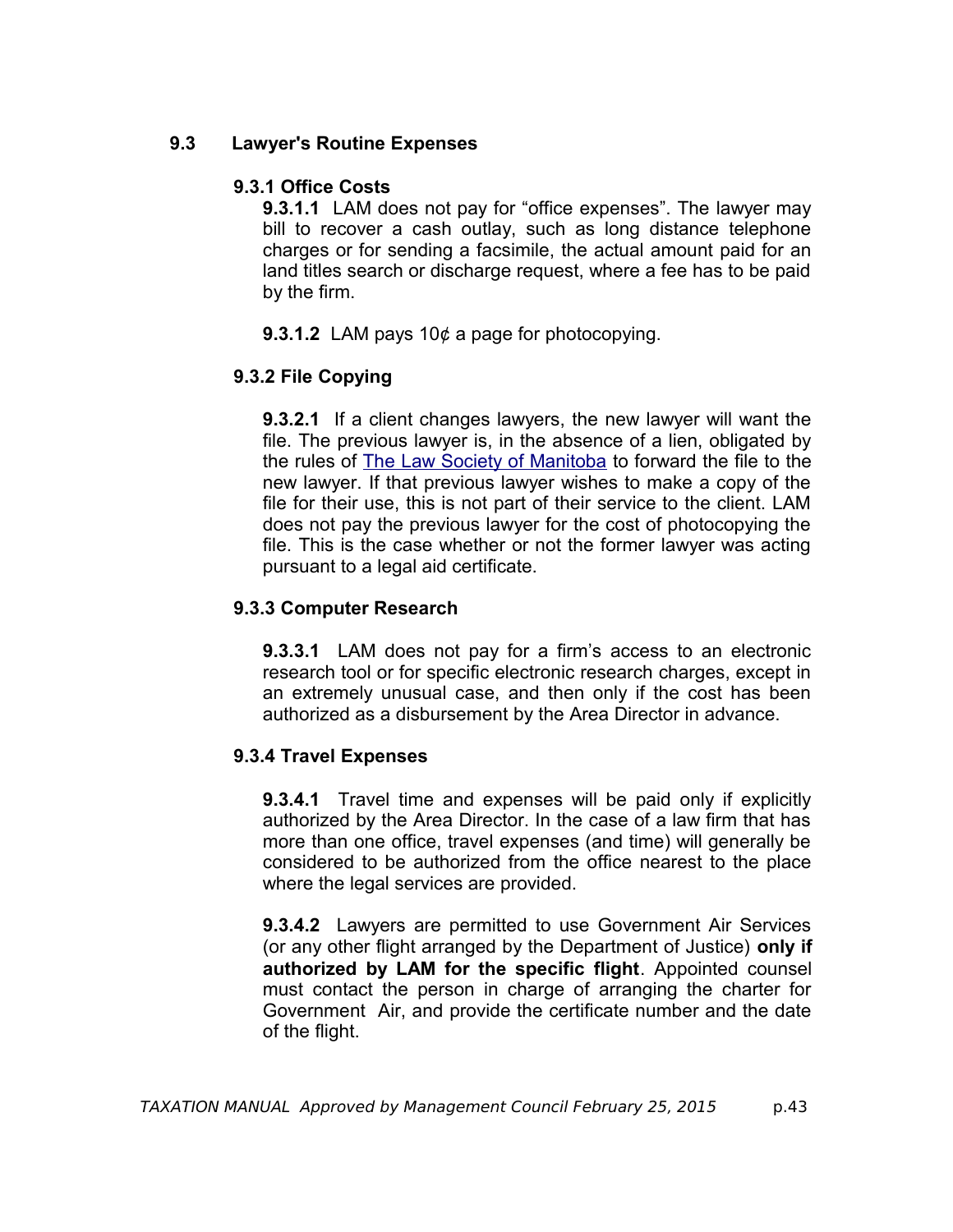**9.3.4.3** This must be done in advance of the flight in order to allow LAM to confirm the authorization for Government Air. This authorization may be made globally where a lawyer has an arrangement to provide duty counsel services to a specific point. Where unauthorized travel is billed directly to LAM, the cost of any travel will be set off against fees otherwise payable to the lawyer.

**9.3.4.4** LAM pays **mileage** for travel in Northern Manitoba (north of the 53<sup>rd</sup> parallel) and south of the 53<sup>rd</sup> parallel in accordance with the applicable rates applicable to the civil service. Note that **travel time** is a fee, not a disbursement and the rate of payment is set in Part 1 of the [Tariff,](http://www.legalaid.mb.ca/pdf/tariff_2008.pdf) Note 9 (1).

**9.3.4.5** The Legal Accounts Department will provide counsel with the current travel time and mileage chart on request.

#### **9.3.5 Waiting Time**

**9.3.5.1** When counsel is delayed leaving a fly-in circuit point because they must wait for the court party, waiting time will be paid at the rate of \$80 per hour from the time their last matter is complete until the time when the flight leaves the airport to return to their point of origin.

#### **9.3.6 Meals**

**9.3.6.1** Where authorized by an AD, meals will be reimbursed at the civil service rate.

#### **9.3.7 Client Expenses**

**9.3.7.1** LAM does not normally pay client costs, including any travel costs or court costs. In the case of court costs, the *[Act](http://web2.gov.mb.ca/laws/statutes/ccsm/l105e.php)* s. 17(8) grants Management Council the discretion to determine whether to pay client court costs.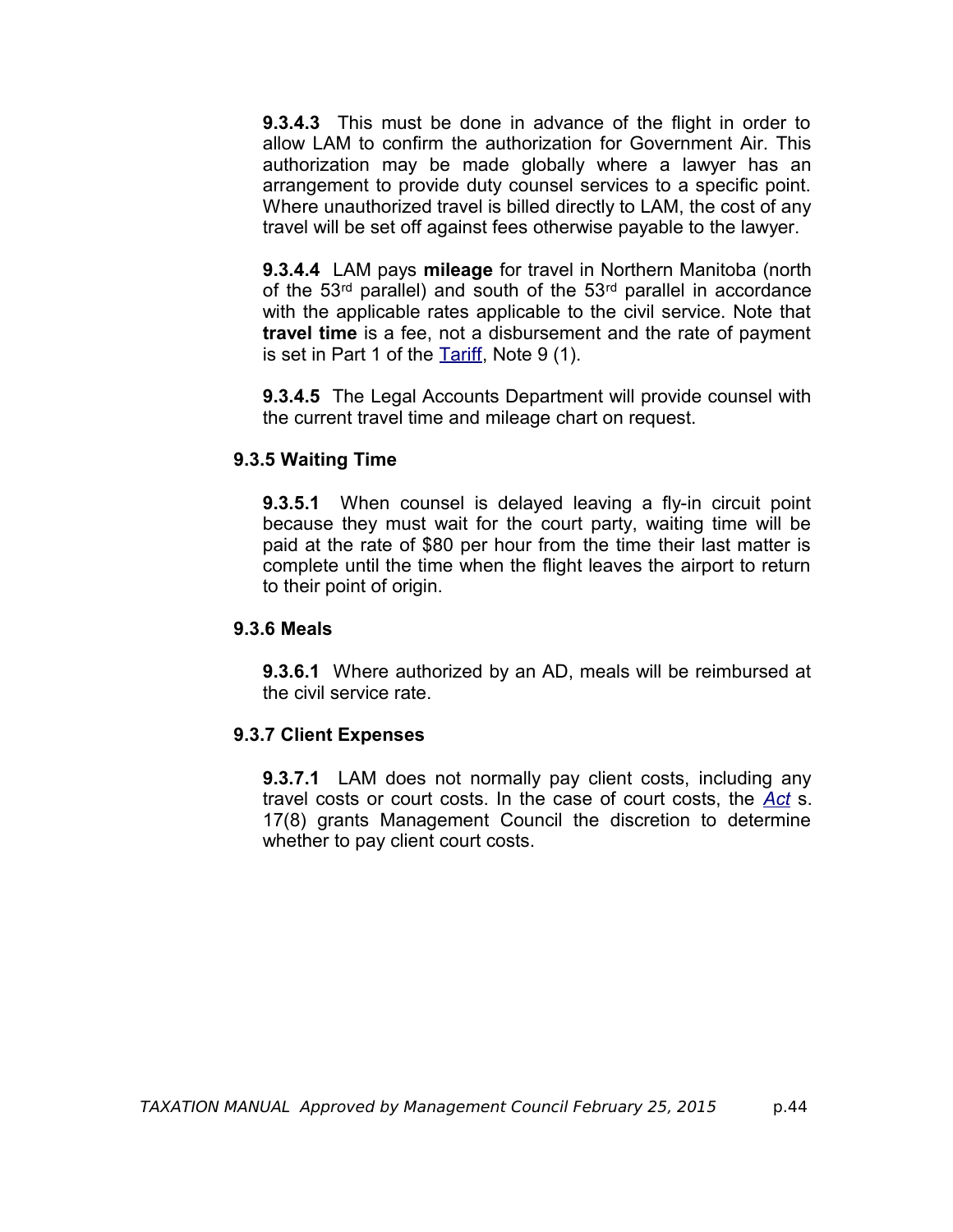#### <span id="page-54-0"></span> **9.4 Transcripts, Evidence and Witnesses**

#### **9.4.1 Expert Witnesses**

**9.4.1.1** Expert Witness fees, where required, often significantly exceed the nominal hourly rate LAM pays appointed counsel. They should be requested only where necessary to the proper representation of a client, where a reasonable expectation of benefit can be articulated, and never as a fishing expedition, in blind hope of finding an advantage in an otherwise hopeless case, or to advance a novel defence previously unknown in Canadian law.

**9.4.1.2** Authorization for the costs of retaining an expert must be sought at the earliest opportunity, and will generally only be authorized in stages as follows:

- **(i)** for an initial report to determine if any benefit is likely to accrue;
- **(ii)** for a full report to provide a basis for assessment, negotiations, to cross examine the opposing parties expert etc.; and
- **(iii)** to prepare a report for and attend at court to provide evidence as necessary.

**9.4.1.3** Since maintaining a reasonable cost for the use of an expert is contingent on the eventual overall cost, the decision to retain an expert for any of the above should be made in light of the total fee estimate, or schedule of fees used by the expert. LAM will generally require an estimate or schedule of fees or all stages of expert evidence before providing authorization.

**9.4.1.4** Where available, a Canadian expert is generally preferred, especially where their expertise and cost is comparable to a non-Canadian alternative.

#### **9.4.2 Crown Evidence**

**9.4.2.1** It is the duty of the Crown to provide adequate disclosure. LAM will not pay any of the costs relating to this disclosure, including for videotapes, for transcripts of tapes, or anything else that the Crown must provide as part of its prosecutorial duty.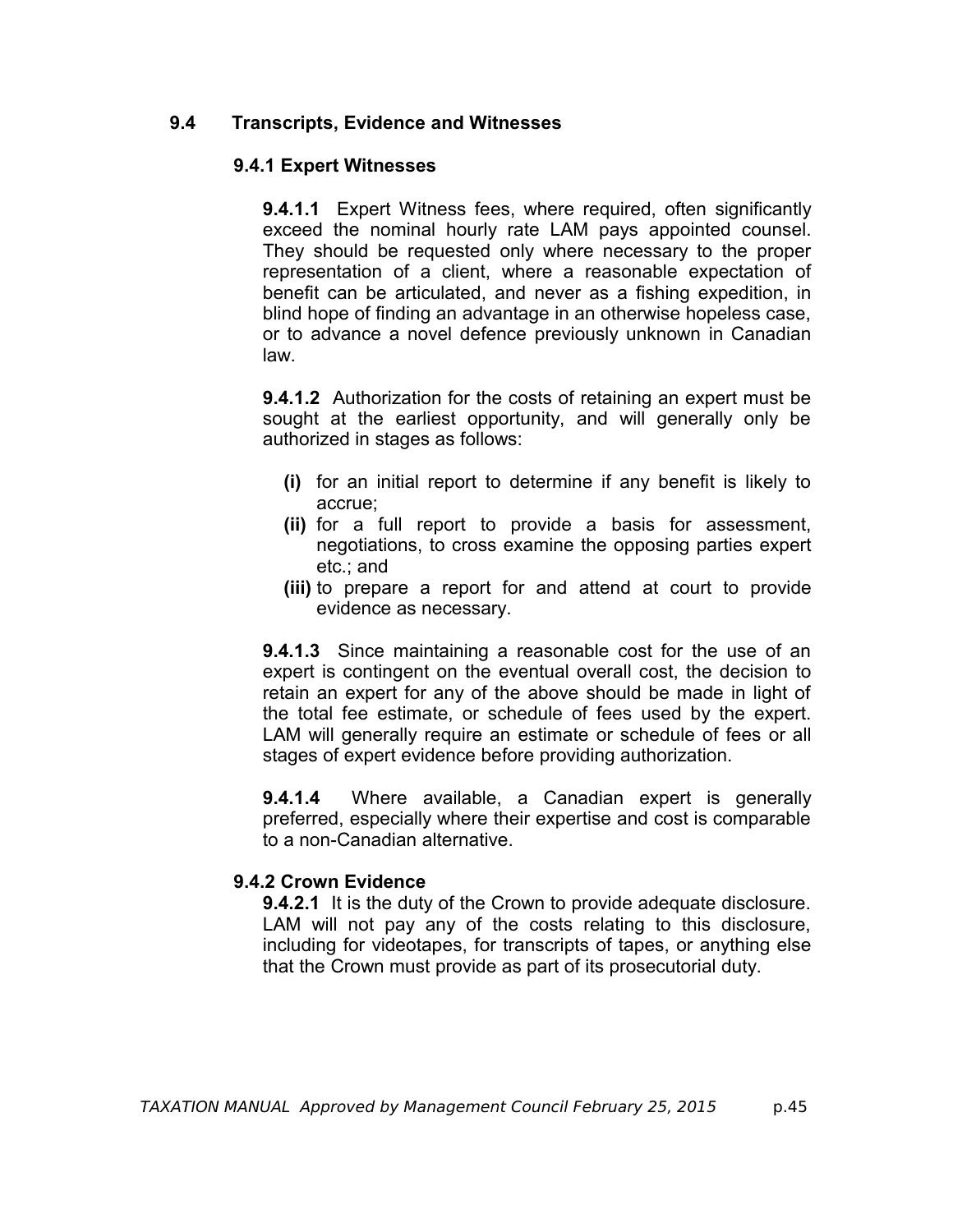#### <span id="page-55-0"></span> **9.4.3 Medical Fees**

**9.4.4.1** Authorization is not required to order a medical report where the cost does not exceed \$125.00.

**9.4.4.2** In order to obtain authorization for a disbursement for a medical report or other service that exceeds \$125.00, the lawyer should provide an outline of the reasons for such a report, who is to provide the report, and a quote respecting the anticipated cost of that report.

**9.4.4.3** A bill which exceeds the amount authorized will only be paid to the amount authorized.

#### **9.4.1 Blood Tests**

**9.4.1.1** Paternity testing is required in a number of different cases under *The [Family Maintenance Act](http://web2.gov.mb.ca/laws/statutes/ccsm/f020e.php)*. Section 23 of the *Family Maintenance Act* sets out presumptions of paternity:

Absent special authorization LAM will only pay for the full cost of a paternity test when there is no presumption of paternity.

#### **9.4.2 Assessments**

**9.4.2.1** LAM approves disbursements for assessments only when necessary to properly advance a client's case and when an assessment service is not otherwise available without charge. The value of an assessment will be scrutinized on taxation of an account where authorization appears to have been requested on an improper foundation.

#### **9.5 Special Arrangements for Disbursements**

#### **9.5.1 Vouchers**

**9.5.1.1** Certain services, such as filing fees, can be paid for by LAM voucher. As per [NTTP 24-2014,](http://www.legalaid.mb.ca/pdf/np_24_2014.pdf) if a lawyer pays for these services other than by voucher, LAM may not reimburse the lawyer.